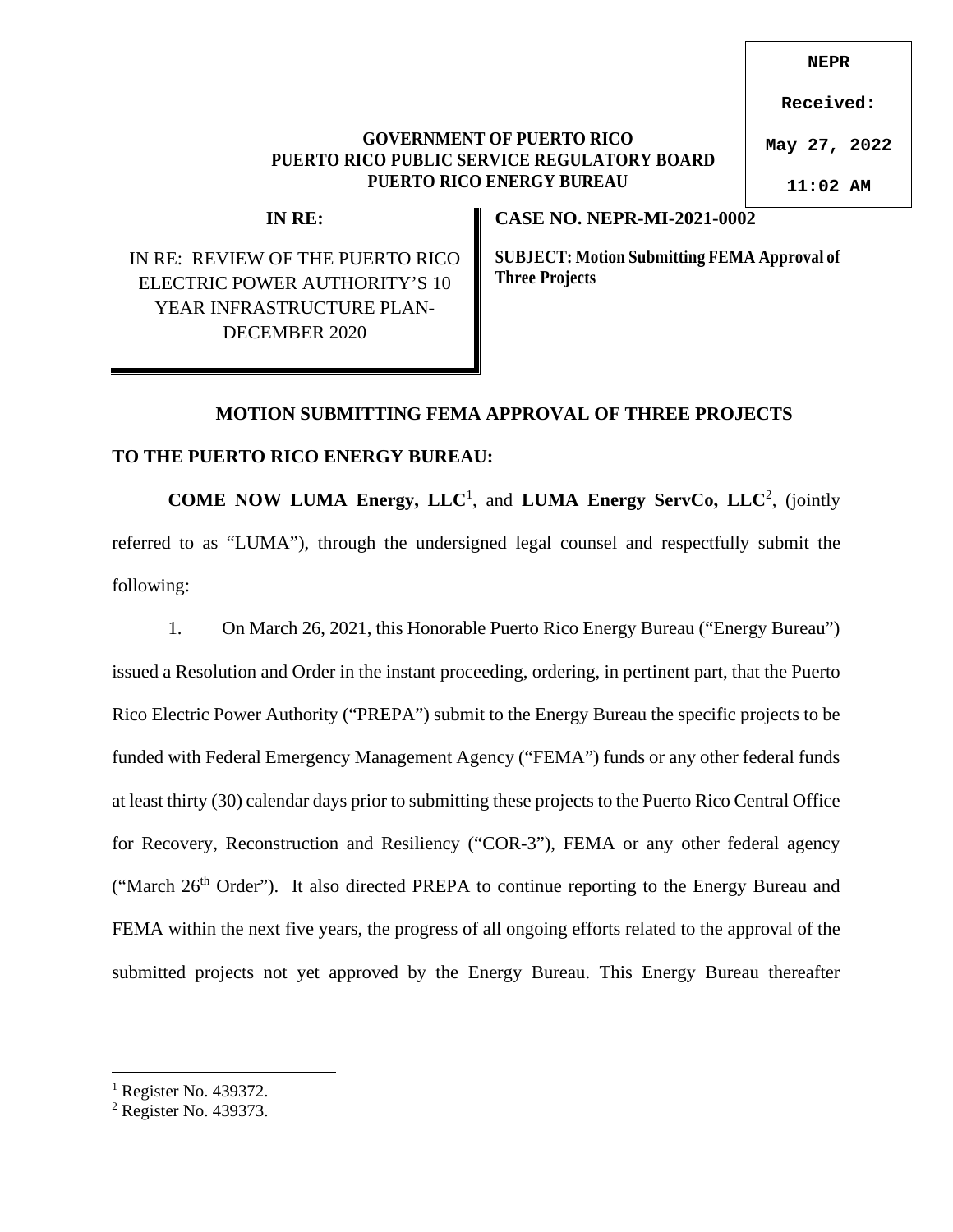determined this directive applied to PREPA and LUMA. *See* Resolution and Order of August 20, 2021.

2. Meanwhile, on July 8, 2021, LUMA filed a *Motion Submitting List of Projects and Twenty-Eight Scopes of Work* ("July 8th Motion"). In the July 8<sup>th</sup> Motion, LUMA submitted twenty-eight (28) Scopes of Work ("SOWs") for federally funded Transmission and Distribution Projects ("T&D Projects") for the Energy Bureau's review and approval prior to submitting them to COR-3 and FEMA. The SOWs submitted by LUMA included the Distribution Feeders - Ponce Short Term Group 2 T&D Project.

3. On August 20, 2021, the Energy Bureau issued a Resolution and Order. It determined that the majority of the SOWs for T&D projects submitted by LUMA were necessary to improve the system's reliability ("August 20th Order"). Therefore, it approved the majority of the projects presented in the July 8<sup>th</sup> Motion, including the Distribution Feeders - Ponce Short Term Group 2 T&D Project SOW. The Energy Bureau also ordered LUMA to submit a copy of the approval by COR3 and/or FEMA of the projects, which shall contain the costs obligated for each project within ten (10) days of receiving such approval.

4. On August 30, 2021, LUMA filed a *Request for Clarification of a Portion of the Energy Bureau's Resolution and Order entered on August 20, 2021, and Submission of Updated List of Projects and Twenty-Nine Scopes of Work*. Therein, LUMA submitted twenty-nine (29) SOWs for T&D Projects for its review and approval before submitting them to COR-3 and FEMA ("August  $30<sup>th</sup>$  Submission"). Among the SOWs submitted to this Energy Bureau was the Distribution Streetlighting T&D Project, which encompassed street lighting projects throughout different municipalities of Puerto Rico.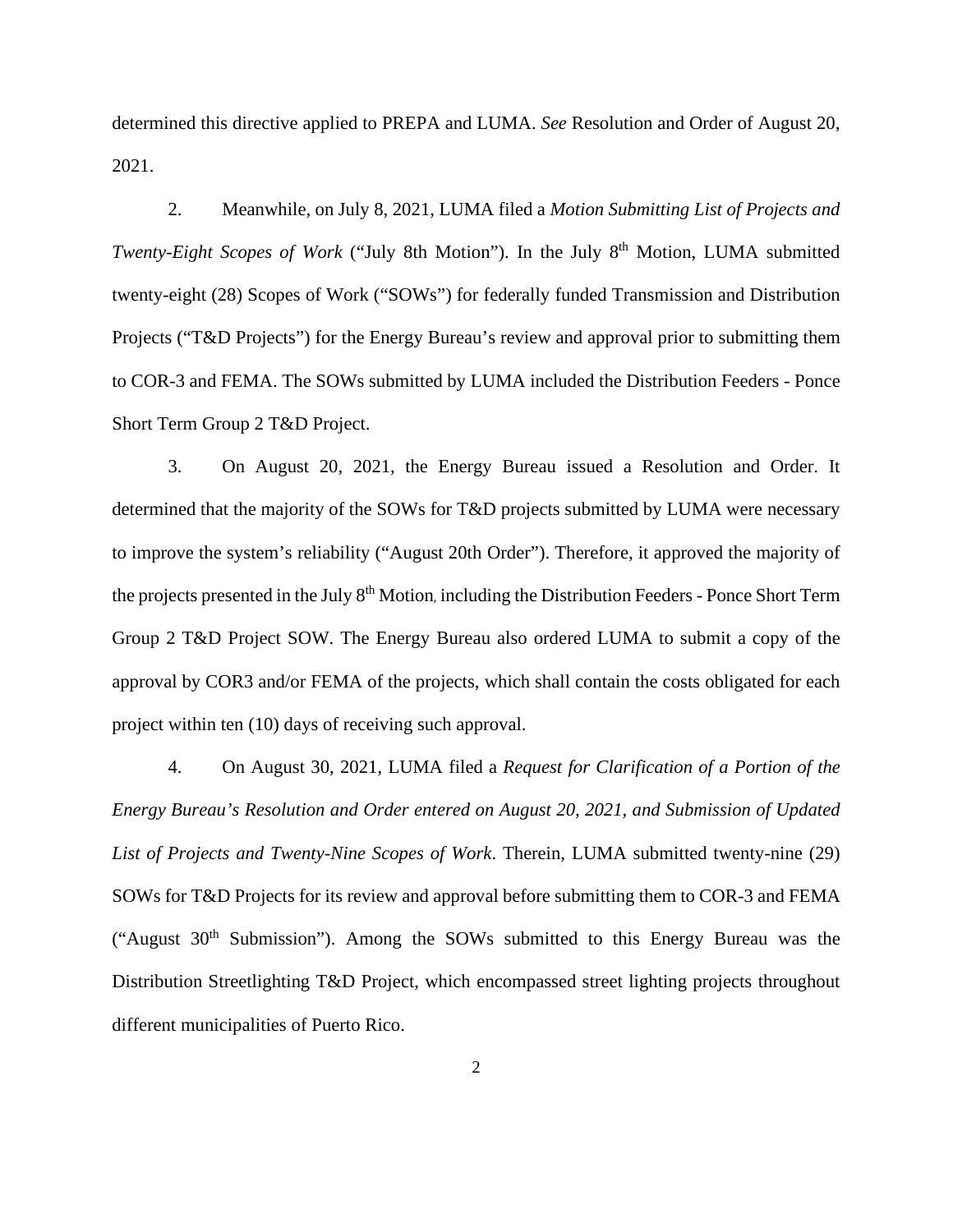5. Then, on September 22, 2021, the Energy Bureau entered a Resolution and Order in which it determined that the majority of the twenty-nine (29) SOWs for T&D projects submitted by LUMA were necessary to improve the system's reliability ("September 22<sup>nd</sup> Order"). Therefore, it approved most of the projects presented in the August 30th Submission, including the Distribution Streetlighting T&D Project SOW. Further, the Energy Bureau ordered LUMA to submit a copy of the approval by COR3 and/or FEMA of the approved projects and the costs obligated for each project within ten (10) days of receiving such approval.

6. In compliance with the August  $20<sup>th</sup>$  and September  $22<sup>nd</sup>$  Orders, LUMA hereby submits copies of two approvals by FEMA of the Distribution Streetlighting T&D projects for the municipalities of Lajas and Luquillo and a copy of the approval by FEMA of the Distribution Feeders - Ponce Short Term Group 2 T&D Project, all received on May 19, 2022.<sup>3</sup> See Exhibit 1 to this Motion. The documents state FEMA's approval and include the cost obligated for each project.

**WHEREFORE,** LUMA respectfully requests that the Energy Bureau **take notice** of the aforementioned and **accept** the copies of the FEMA approvals attached herein as Exhibit 1.

## **RESPECTFULLY SUBMITTED.**

We hereby certify that we filed this motion using the electronic filing system of this Energy Bureau. We will send an electronic copy of this motion to the attorneys for PREPA, Joannely Marrero-Cruz, jmarrero@diazvaz.law, and Katiuska Bolaños-Lugo, kbolanos@diazvaz.law.

In San Juan, Puerto Rico, this 27th day of May 2022.

<sup>&</sup>lt;sup>3</sup> It is important to note that any FEMA approval for a T&D Project is known when FEMA makes the information available via its grant's portal. The FEMA approval is made public to anyone with an account to access the grants portal.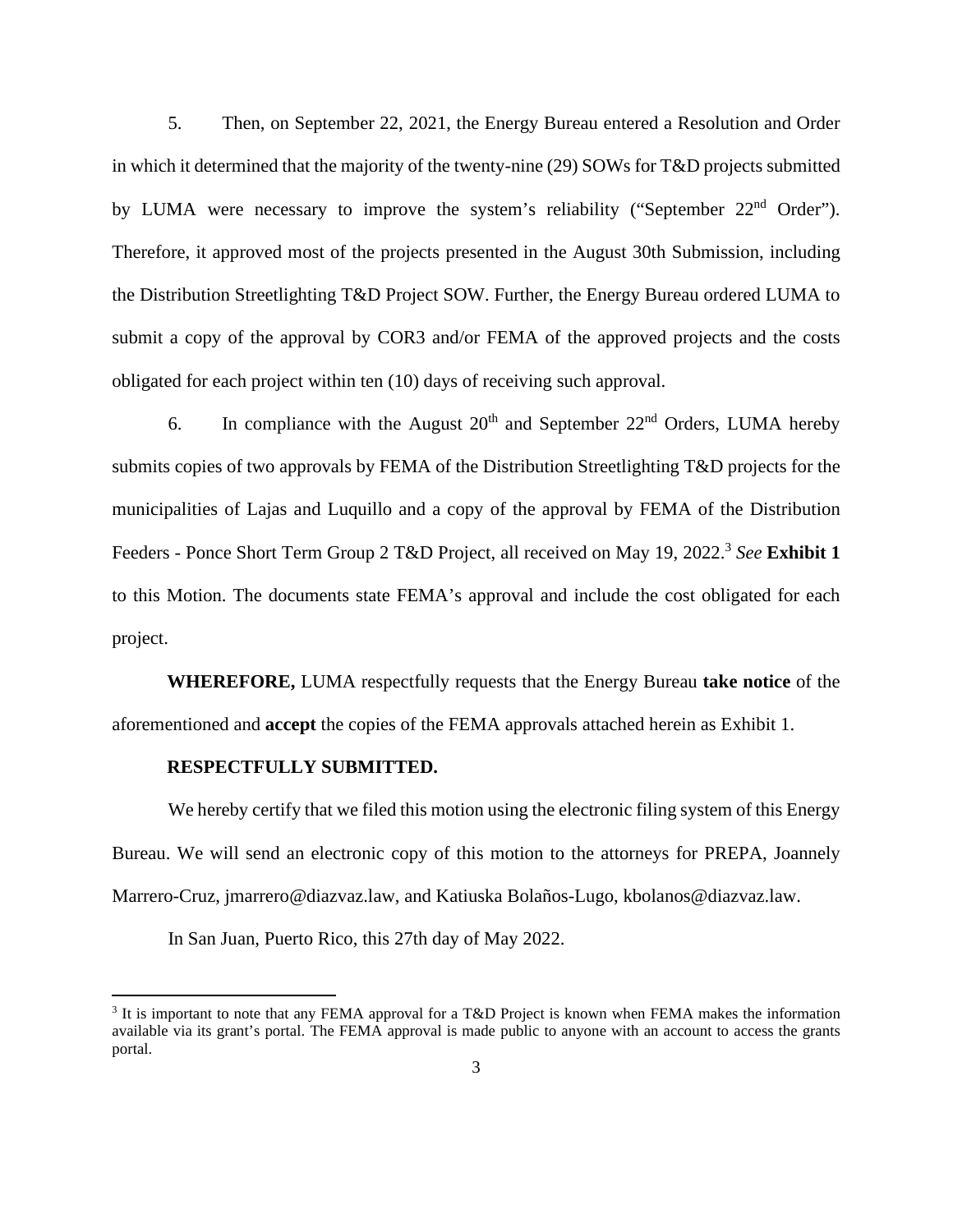

# **DLA Piper (Puerto Rico) LLC**

500 Calle de la Tanca, Suite 401 San Juan, PR 00901-1969 Tel. 787-945-9132 Fax 939-697-6102

*/s/ Yahaira De la Rosa Algarín*  Yahaira De la Rosa Algarín RUA NÚM. 18,061 [yahaira.delarosa@us.dlapiper.com](mailto:yahaira.delarosa@us.dlapiper.com)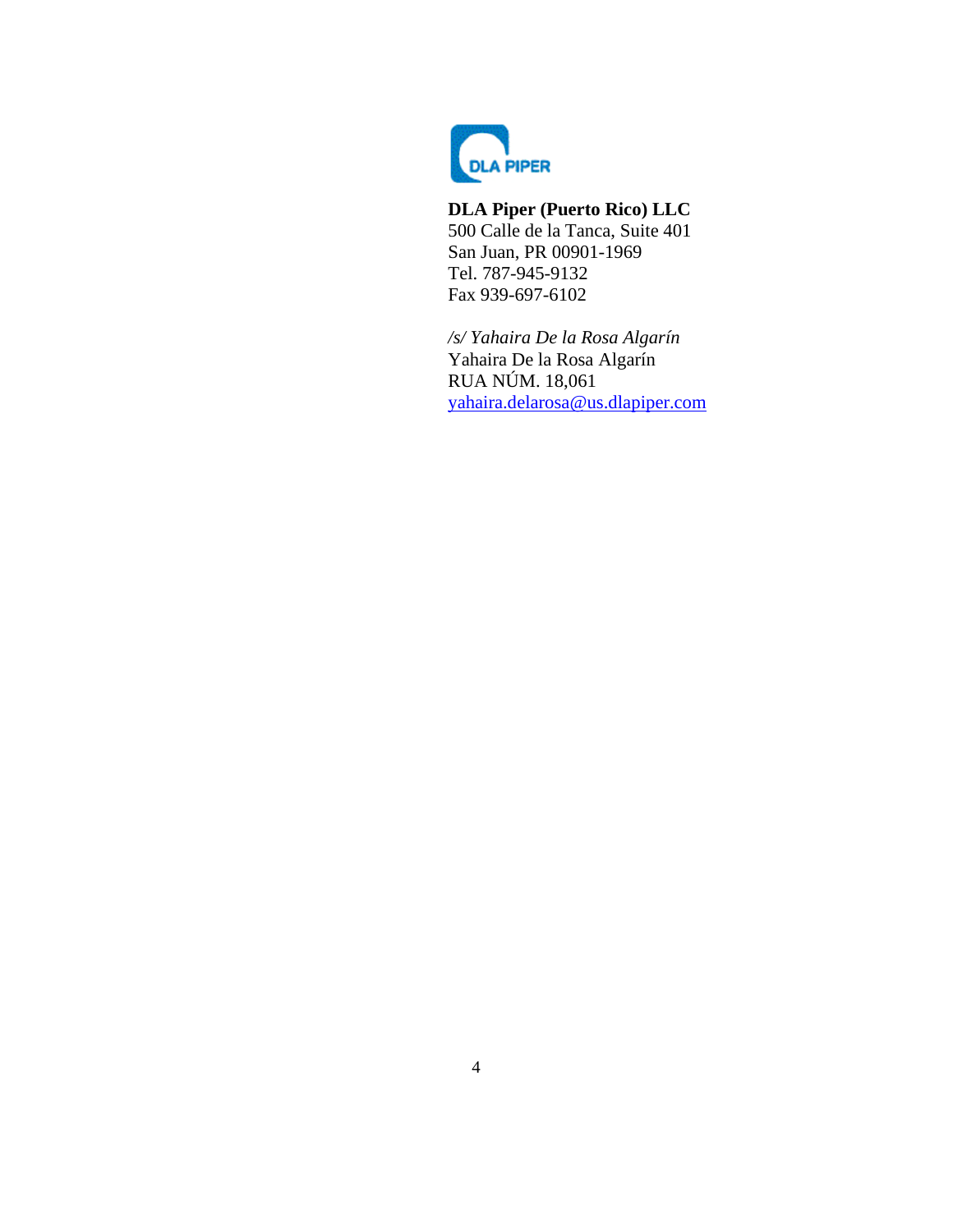# *Exhibit 1*

*FEMA Approvals*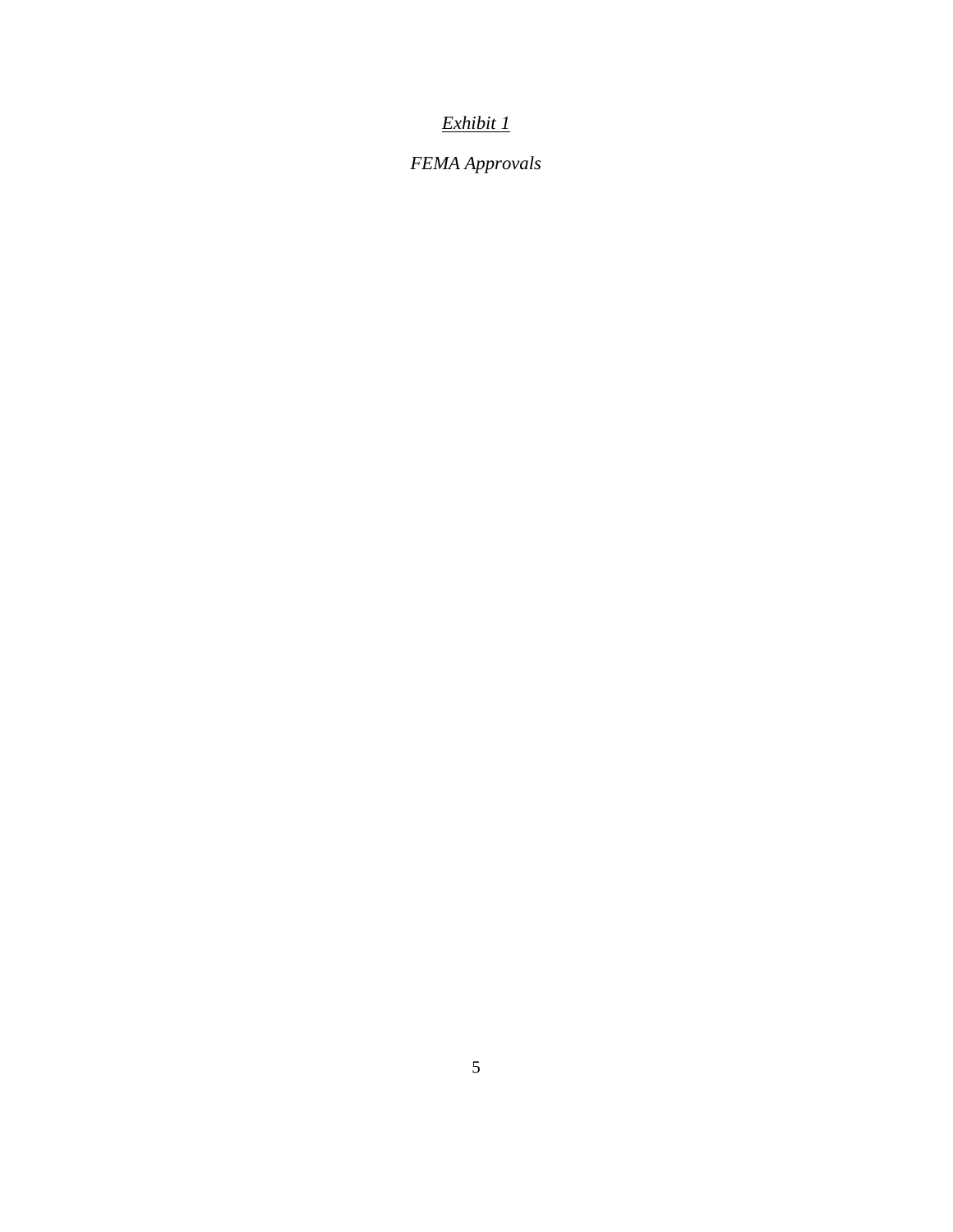# **Department of Homeland Security Federal Emergency Management Agency**

# **General Info**

| Project#                | <b>PM#</b> 10629<br>334329                                                     | <b>Project Type</b>           | Specialized                             |
|-------------------------|--------------------------------------------------------------------------------|-------------------------------|-----------------------------------------|
| <b>Project Category</b> | F - Utilities                                                                  | <b>Applicant</b>              | PR Electric Power Authority (000-UA2QU- |
| <b>Project Title</b>    | <b>FAASt Distribution Feeders - Ponce Short</b><br>Term Group 2 (Distribution) | <b>Event</b>                  | 00)<br>4339DR-PR (4339DR)               |
| <b>Project Size</b>     | Large                                                                          | <b>Declaration Date</b>       | 9/21/2017                               |
| <b>Activity</b>         | 9/20/2027                                                                      | Incident Start Date 9/17/2017 |                                         |
| <b>Completion Date</b>  |                                                                                | Incident End Date 11/15/2017  |                                         |
| <b>Process Step</b>     | Obligated                                                                      |                               |                                         |

# **Damage Description and Dimensions**

## **The Disaster # 4339DR, which occurred between** *09/17/2017* **and** *11/15/2017***, caused:**

## **Damage #661277; FAASt Distribution Feeders - Ponce Short Term Group 2 (Jobos T.C. 4003-01, Patillas 4201-01, Coamo Urbano 4602-01, Coamo Pds 4603-01, Ponce Distr. 5012-03 & Aguilita 5617-02)**

DDD for this facility codified in the 136271 - MEPA078 Puerto Rico Electrical Power Authority Island Wide FAASt Project.

## **General Facility Information:**

- **Facility Type:** Power generation, transmission, and distribution facilities
- **Facility:** Distribution Feeders Ponce Short Term Group 2
- **Facility Description:** Ponce Short Term Group 2 consists of 6 interconnected and inter-functional distribution feeders (sites) establish the electrical distribution system as follows: Jobos T.C -4003-01, Patillas 4201-01, Cuamo Urbano 4603-01, Ponce District Hospital 5012-03 and Aguila 4 kV 5617-02. The typical components are poles and structures (including their foundations), framing and insulators, load break switches (manual and automated), capacitor banks, voltage regulators, transformers (including lightning arresters and fuse cut-outs), conductors, guy wires, anchoring, grounding assemblies, underground cable, underground cable systems, fault interrupting equipment (fuses, reclosers, and sectionalizers), and any other associated components.
- **Approx. Year Built:** 1980
- **Location Description:** Refer to documents section in the project for more details about the different locations: "DI 661277 - DR433910141-EN-SOW-0001\_Rev0 - FEMA SOW Distribution Feeders - Ponce Short Term Group 2 Signed.pdf"
- **Start GPS Latitude/Longitude:** 17.96106, -66.13925
- **End GPS Latitude/Longitude:** 17.98454, -66.18250

## **General Damage Information:**

- **Date Damaged:** 9/20/2017
- **Cause of Damage:** High winds & wind driven rain, caused by Cat 4 Hurricane Maria

**v0**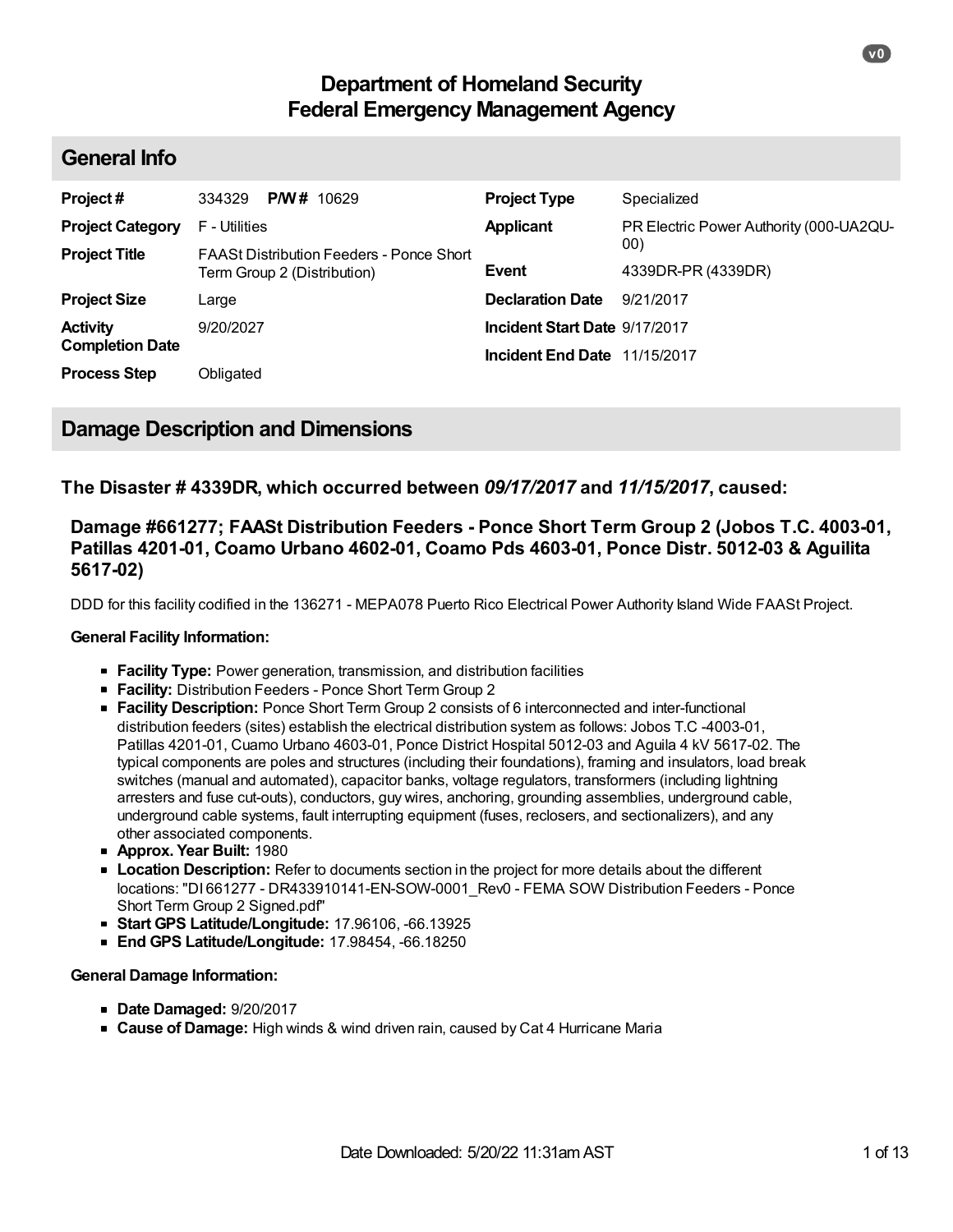# **Final Scope**

## 661277

# **FAASt Distribution Feeders - Ponce Short Term Group 2 (Jobos T.C. 4003-01, Patillas 4201-01, Coamo U**

## **Introduction**

The purpose of this document is to submit for approval the detailed Scope of Work ("SOW") to COR3 and FEMA for the Distribution Pole and Conductor Repair - Ponce Group 2 Project under DR-4339-PR Public Assistance. The document provides a description of the project including scope, schedule, and cost estimates as well as Environmental & Historical Preservation ("EHP") requirements and proposed 406 hazard mitigation work. LUMA Energy is seeking approval from COR3 and FEMA for project funding to repair, restore, or replace the eligible facilities.

LUMA submits this detailed SOW pursuant to the Transmission and Distribution Operations & Maintenance Agreement between Puerto Rico Electric Power Authority ("PREPA"), the Puerto Rico Public- Private Partnerships Authority ("P3A") and LUMA Energy, and in accordance with the Consent to Federal Funding Letter issued by PREPA and P3A and provided herein as Appendix F which collectively provides the necessary consent for LUMA Energy, as agent of PREPA, to undertake work in connection with any Federal Funding requests related to the Transmission and Distribution System submitted to FEMA.

## **Facilities**

The facilities listed below are part of the feeder systems in the Ponce Region. These interconnected and inter-functional distribution feeders (sites) are part of the electrical distribution system. All the feeders originate from a substation (start) and serve customers along the route to various locations (end). The coordinates shown below as "GPS End" represent the end of the mainline backbone of each feeder.

- **Jobos T.C.**
- **Patillas**
- **Coamo Urbano**
- **Coamo Pds**
- **Ponce Distr. Hospital**
- **Aguilita**

**GPS coordinates, schedule and other detailed information is provided in document:** *334329-DR-4339- Ponce Group 2 V0-Response to RFI.zip - Appendix G***.**

## **Project Scope of Work**

## **Distribution:**

Proposed 428 Public Assistance Scope of Work:

## **Feeder 4003-01 Scope:**

• Remove four 40ft wood poles and install four 50ft galvanized steel S8 poles in the same location. Cross arms, insulators and all associated hardware will also be replaced along with the new structure.

## **Feeder 4201-01 Scope:**

• Remove one 40ft wood pole and install one 50ft galvanized steel S8 pole in the same location. Cross arms, insulators and all associated hardware will also be replaced along with the new structure.

## **Feeder 4602-01 Scope:**

• Remove two 40ft wood pole and install two 50ft galvanized steel S8 pole in the same location. Cross arms, insulators and all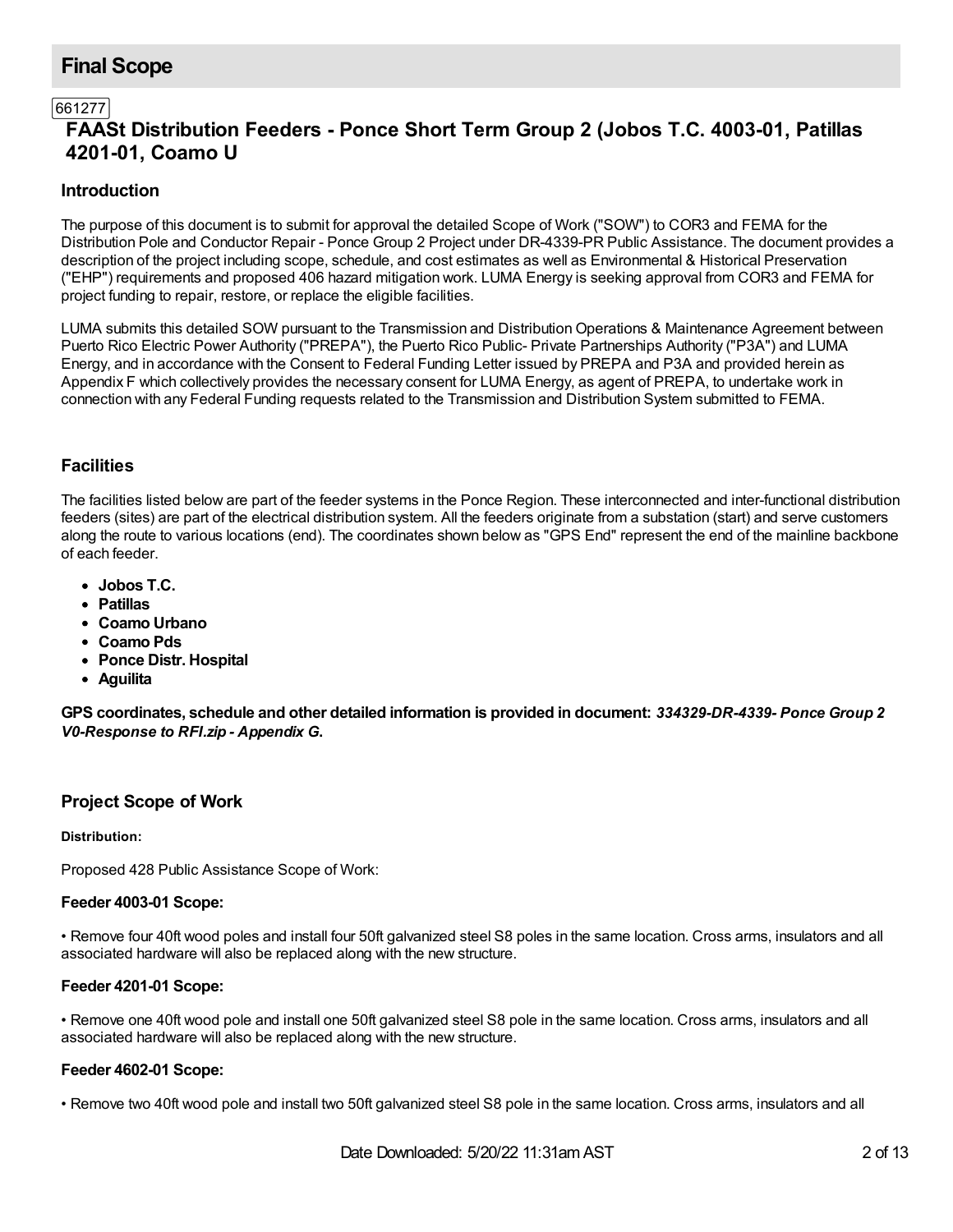associated hardware will also be replaced along with the new structure.

•Remove two 35ft wood poles and install two 50ft galvanized steel S8 poles in the same location. Cross arms, insulators and all associated hardware will also be replaced along with the new structure.

## **Feeder 4603-01 Scope:**

• No 428 PA work identified at this time.

## **Feeder 5012-03 Scope:**

• Remove one 60ft wood pole and install one 50ft galvanized steel S8 pole in the same location. Cross arms, insulators and all associated hardware will also be replaced along with the new structure.

• Remove one 45ft wood poles and install one 50ft galvanized steel S8 poles in the same location. Cross arms, insulators and all associated hardware will also be replaced along with the new structure.

• Remove one 40ft wood poles and install one 50ft galvanized steel S8 poles in the same location. Cross arms, insulators and all associated hardware will also be replaced along with the new structure.

## **Feeder 5817-02 Scope:**

• Remove one 40ft wood pole and install one 50ft galvanized steel S8 pole in the same location. Cross arms, insulators and all associated hardware will also be replaced along with the new structure.

## **Project Estimate**

The estimated costs (Class 3 Accuracy +/-30%) to complete the project are captured in the table below. The cost estimate was developed utilizing preliminary Architectural and Engineering design information and may be subject to change. LUMA has allocated 10% of the project cost for the mitigation of potential known risks.

| <b>Planning Permits &amp; Applications</b> | \$<br>7,000   |
|--------------------------------------------|---------------|
| <b>Environmental Management</b>            | \$<br>10,000  |
| Engineering - 10% (FAASt<br>335168)        | S<br>25,530   |
| Project Management - 5%                    | S<br>12,765   |
| Distribution Line                          | \$<br>255,295 |
| <u>Contingency - 10%</u>                   | S<br>31,059   |
| Total                                      | 341,649       |

## **Work to be Completed:** \$341,649 - \$25,530 (FAASt A&E 335168) = **\$316,119.00**

## *For additional information please refer to document: 334329-DR4339PR-Detailed SOW Ponce Group 2 Rev4.pdf*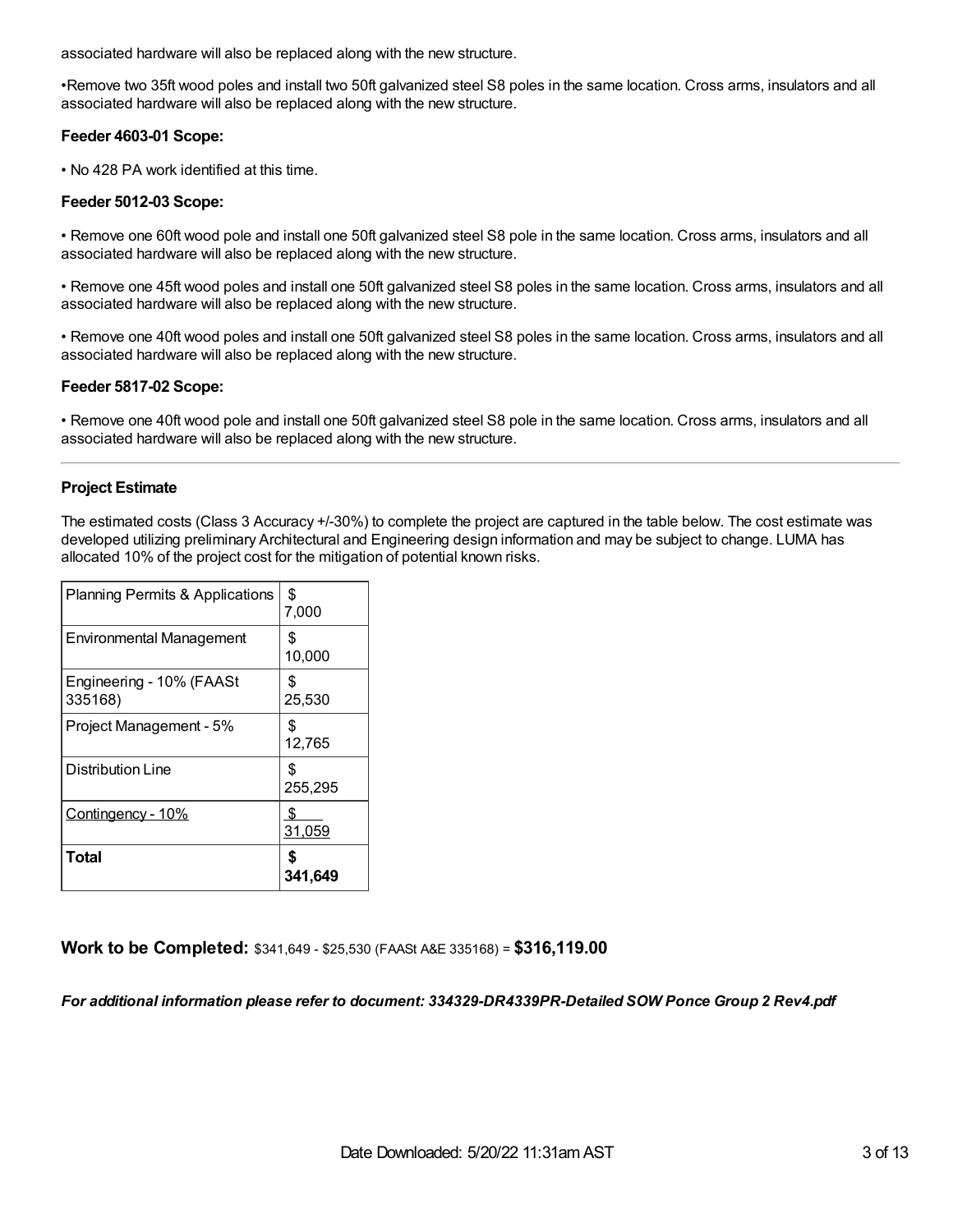## **406 HMP Scope**

Project number: 334329

#### Damage #661277; FAASt Distribution Feeders - Ponce Short Term Group 2 (Distribution)

Applica nt: PR Electric Power Authority (000-UA2QU-00)

Location: Ponce, Puerto Rico

Start GPS Latitude/Longitude: 17.96106, -66.13925; End GPS Latitude/Longitude: 17.98454, -66.18250

#### Hazard Mitigation Narrative

During the incident period from September 17, 2017, to November 15, 2017, the Commonwealth of Puerto Rico experienced hurricane-force winds, heavy rain, flooding and power outage "loss of power" from Hurricane Maria. The incident caused damage to the electrical system, such as the power generation plants, transmission and distribution lines, substations, communication systems, buildings, among other damages to the infrastructures owned, operated, and maintained by the Puerto Rico Electric Power Authority (PREPA).

### Project #334329 (Version 0) [Distribution Critical Poles & Conductors Repair/Replacement].

The Ponce Short Term Group 2 consists of 6 interconnected and inter-functional distribution feeders (sites) establish the electrical distribution system as follows: Jobos T.C -4003-01, Patillas 4201-01, Coamo Urbano 4602-01, Coamo PDS 4603-01, Ponce District Hospital 5012-03 and Aguilita 4 kV 5817-02.

The Version 0 (Distribution Critical Poles & Conductors Repair/Replacement) Method of Repair (MOR) included the replacement of the damaged critical distribution poles (wood, concrete or galvanized), cross-arms, insulators, and all associated hardware needed for the new structure. According to the information provided by the Applicant, due to the high velocity hurricane winds, wind-blown debris, and prolonged heavy rain, were the main cause of the damages of the facilities.

In order to minimize the damages in a future event, the Applicant is proposing as a mitigation measure, increase the strength of the poles by increasing the wind tolerance to = 160mph. Note: The FEMA Accelerated Award Strategy (FAASt) MOR included the PREPA distribution standards and specifications that were based on a 145mph sustained winds. However, the new PREPA Standard 2021 updates the design-criteria to a 160mph sustained winds resistant. The =160mph wind tolerance mitigation measure, will protect and make the affected infrastructure more resistant, stronger, and resilient to similar hazards.

#### Hazard Mitigation Proposal (HMP) Scope of Work:

In order to prevent or reduce future damages from similar events, the applicant proposed the following mitigation measures:

#### Mitigation Measures (Replacement)

1.To avoid damage in a future event, the Applicant is proposing as a mitigation measure, increase the strength of the poles by increasing the wind tolerance of all materials to =160mph. The FAASt MOR included the PREPA distribution standards and specifications that were based on a 145mph sustained winds. However, the new PREPA Standard 2021 updates the design-criteria to a 160mph sustained winds resistant. The above mitigation measures will protect and make the affected infrastructure more resistant, stronger, and resilient to similar hazards. Refer to Appendix J: Section VI.D.1 of the PAPPG V3.1.

- \* [Distribution Critical Poles Replacement] 406 Mitigation Scope:
- 1. Feeder 4003-01 Scope: Replace 45' concrete H4 poles by 50' galvanized steel S8 poles.
- 2. Feeder 4201-01 Scope: Replace 45' concrete H4 poles by 50' galvanized steel S8 poles.
- 3. Feeder 4602-01 Scope: Replace 45' concrete H4 poles by 50' galvanized steel S8 poles.
- 4. Feeder 4603-01 Scope: No 406 Mitigation work identified at this time.
- 5. Feeder 5012-03 Scope: Replace 45' concrete H4 poles by 50' galvanized steel S8 poles.
- 6. Feeder 5817-02 Scope: Replace 45' concrete H4 poles by 50' galvanized steel S8 poles.

#### Hazard Mitigation Proposal (HMP) Cost:

Total Net Hazard Mitigation Cost (Base Cost) =  $$50,699.00$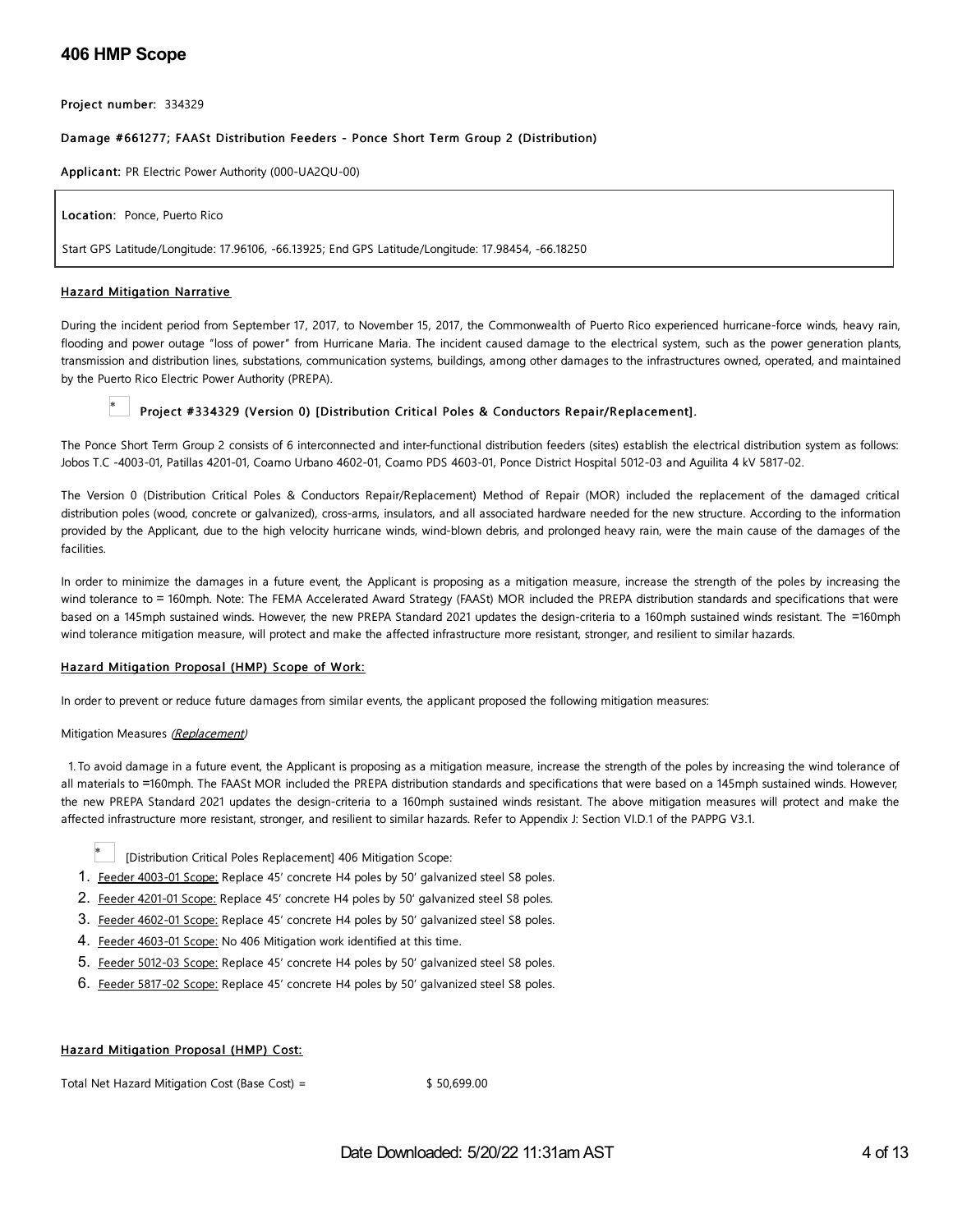Hazard Mitigation Total Cost =  $$64,134.00$ 

#### HMP Cost-Effectiveness Calculations:

Eligible Cost of PA repair Scope of Work per DI: \$207,114.12

Net Cost of 406 HMP per DI: \$50,699.00

HMR = (Total Net Hazard Mitigation Cost / Project Net In-Kind Repair Cost) x 100

HMR = (\$50,699.00/ \$207,114.12) x 100 = 24.48%

The cost of this Hazard Mitigation Proposal (HMP) is 24.48% of the repair or restoration costs and is deemed cost effective per FEMA Public Assistance Program and Policy Guide (PAPPG) V3.1 April2018, Chapter 2, VII., Section C, \_\_\_ 15%Rule, \_X\_ 100% Rule, \_\_\_ BCA Rule. This Hazard Mitigation Proposal meets eligible repair and restoration cost effective requirements.

\* See Mitigation Profile Documents Tab for complete version of this HMP and supporting documents.

\* Due to GM system constraints in the Mitigation Profile Cost Tab, there may be a discrepancy in the total dollar amount of the mitigation proposal (or, the cost effectiveness statement) cited in the Cost Tab of the project(s). Whenever a difference between the Mitigation Cost Tab and the completed HMP cost occurs, the correct dollar amount of the grant proposal will default to the amount of 406 funding cited on the actual HMP document (and the Cost Summary Spreadsheet) uploaded into the Mitigation Profile Documents Tab.

\* This project Hazard Mitigation costing / soft cost / factor methodologies followed the same procedures provided in the cost estimates of the PA portion of the project.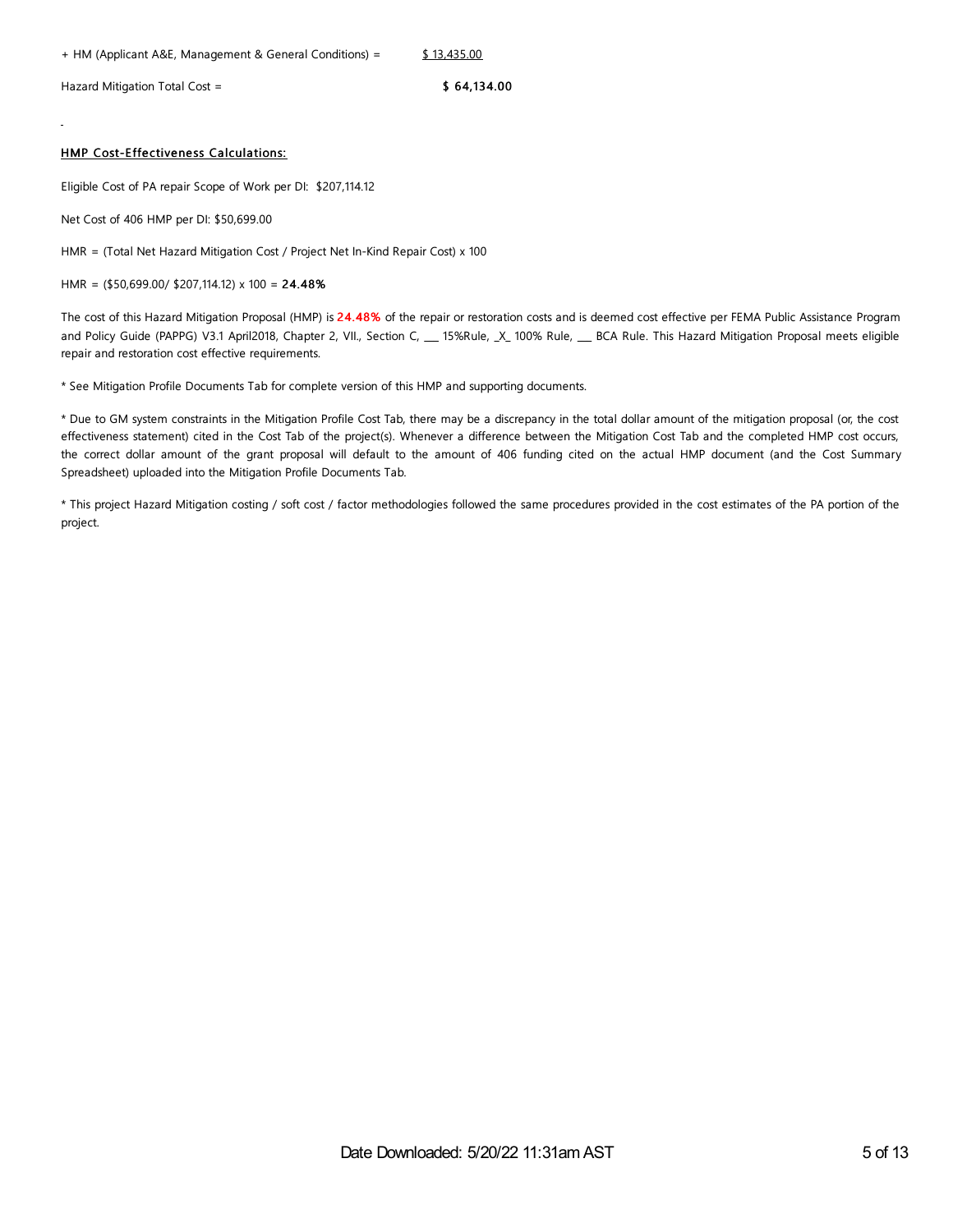# **Cost**

| Code                                                              | Quantity | Unit             | <b>Total Cost</b>        | <b>Section</b> |
|-------------------------------------------------------------------|----------|------------------|--------------------------|----------------|
| [3510 (Engineering And Design Services (FAASt Global A/E 335168)) | 1.00     |                  | Lump Sum   (\$25,530.00) | Uncompleted    |
| 9201 (PAAP Fixed Estimate (No Value - Tracking Purposes Only))    | 1.00     | Lump Sum 1\$0.00 |                          | Completed      |
| 9001 (Contract (FAASt Project 136271))                            | 1.00     |                  | Lump Sum 1\$341,649.00   | Uncompleted    |

| <b>CRC Gross Cost</b>             | \$316,119.00 |
|-----------------------------------|--------------|
| Total 406 HMP Cost                | \$64,134.00  |
| <b>Total Insurance Reductions</b> | \$0.00       |
|                                   |              |
| <b>CRC Net Cost</b>               | \$380,253.00 |
| Federal Share (90.00%)            | \$342,227.70 |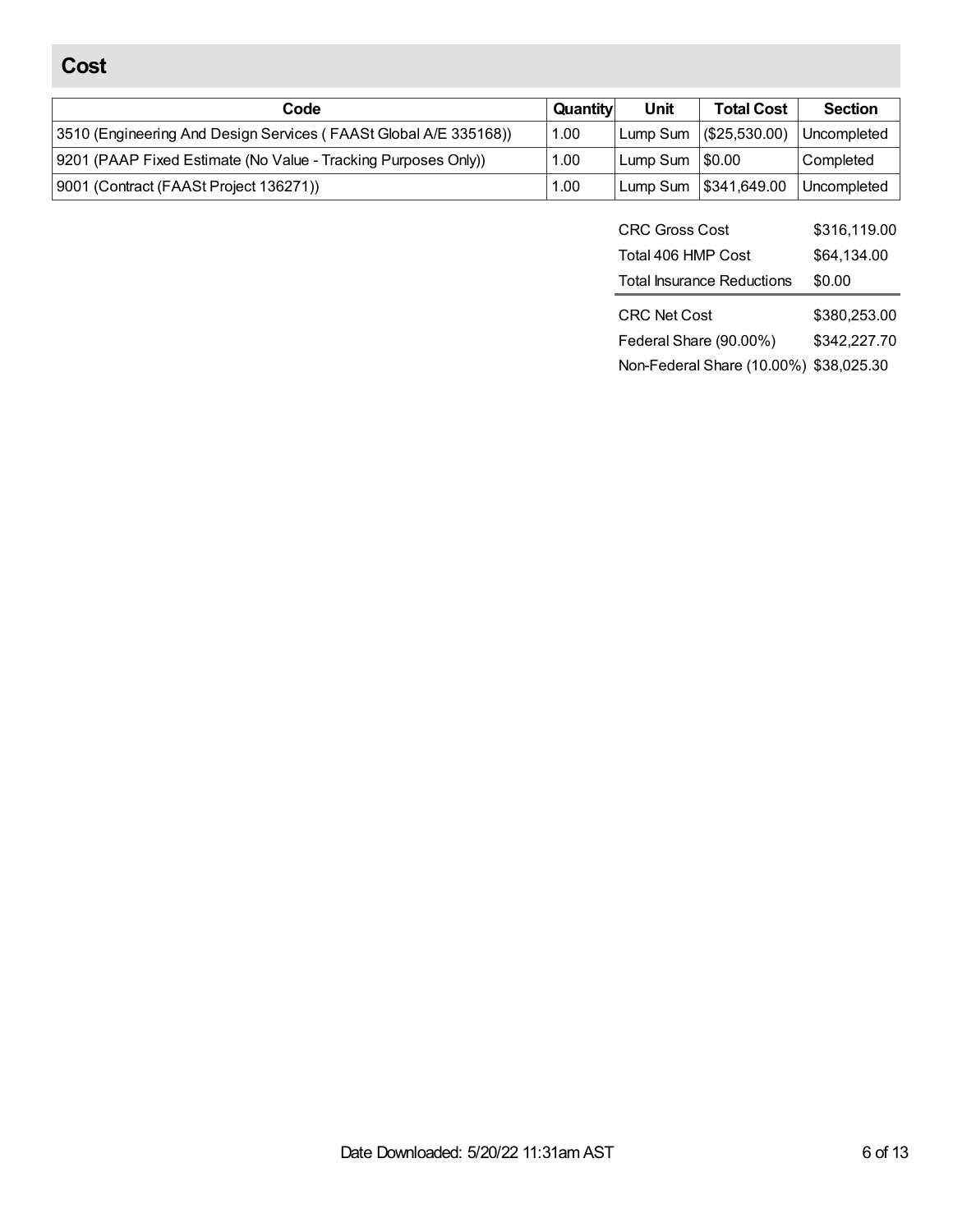# **Award Information**

## **Version Information**

| Version | <b>Eligibility</b><br><b>Status</b> | Current<br>Location | <b>Bundle Number</b>               | <b>Project</b><br>Amount | Cost<br><b>Share</b> | <b>Federal Share</b><br><b>Obligated</b> | <b>Date</b><br><b>Obligated</b> |
|---------|-------------------------------------|---------------------|------------------------------------|--------------------------|----------------------|------------------------------------------|---------------------------------|
| 10      | Eligible                            | Awarded             | 1PA-02-PR-4339-PW-<br>10629(11766) | §380,253.00   90 %       |                      | 5342.227.70                              | 5/19/2022                       |

## **Drawdown History**

| EMMIE Drawdown Status As of Date   Obligation Number   Expenditure Number   Expended Date   Expended Amount |            |  |  |  |  |  |
|-------------------------------------------------------------------------------------------------------------|------------|--|--|--|--|--|
|                                                                                                             | No Records |  |  |  |  |  |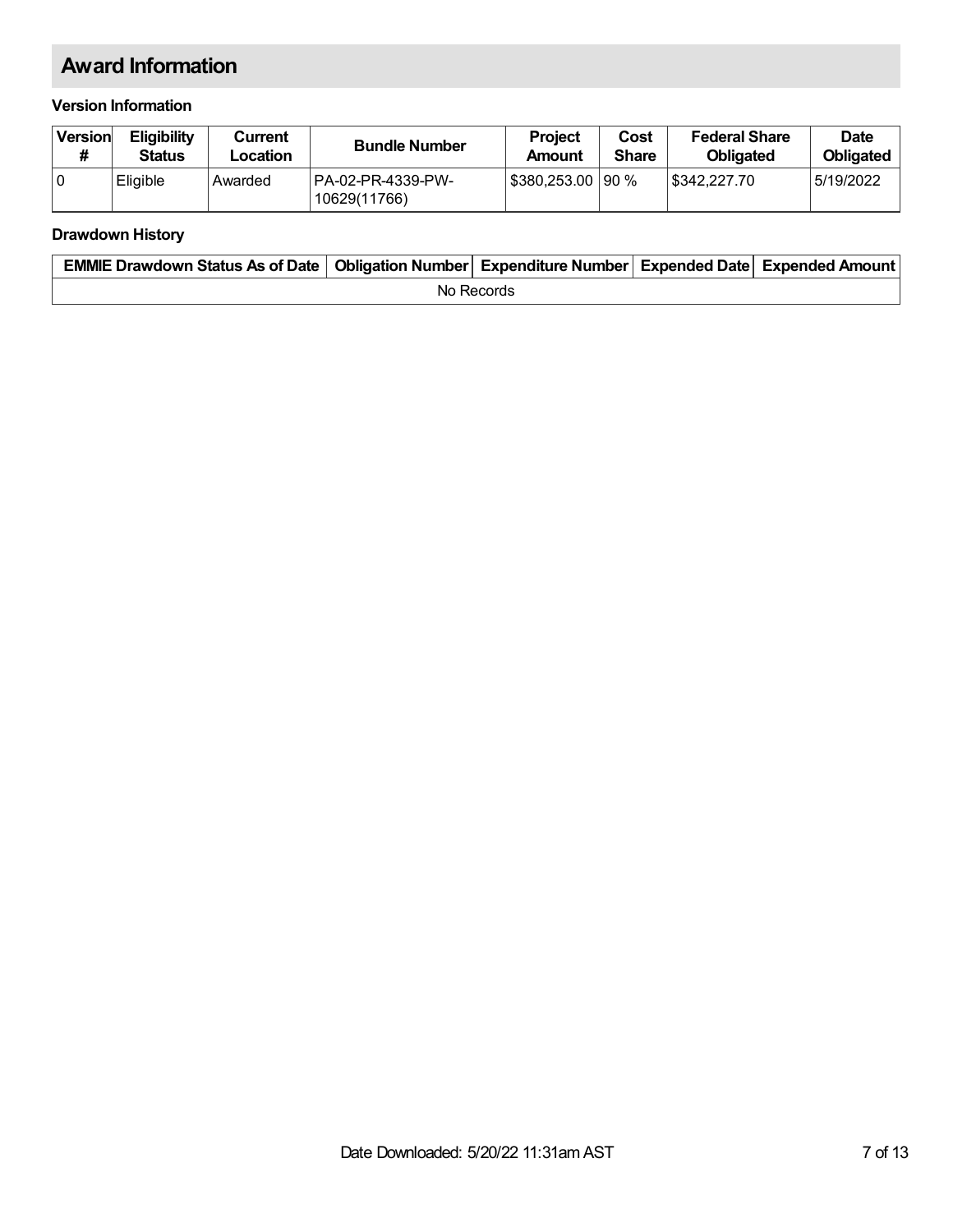# **Subgrant Conditions**

- As described in Title 2 Code of Federal Regulations (C.F.R.) § 200.333, financial records, supporting documents, statistical records and all other non-Federal entity records pertinent to a Federal award must be retained for a period of three (3) years from the date of submission of the final expenditure report or, for Federal awards that are renewed quarterly or annually, from the date of the submission of the quarterly or annual financial report, respectively, as reported to the Federal awarding agency or pass-through entity in the case of a subrecipient. Federal awarding agencies and pass-through entities must not impose any other record retention requirements upon non-Federal entities. Exceptions are stated in 2 C.F.R. §200.333(a) – (f)(1) and (2). All records relative to this project are subject to examination and audit by the State, FEMA and the Comptroller General of the United States and must reflect work related to disaster-specific costs.
- In the seeking of proposals and letting of contracts for eligible work, the Applicant/Subrecipient must comply with its Local, State (provided that the procurements conform to applicable Federal law) and Federal procurement laws, regulations, and procedures as required by FEMA Policy 2 CFR Part 200, Procurement Standards, §§ 317-326.
- The Recipient must submit its certification of the subrecipient's completion of this project, the final claim for payment, and supporting documentation within 180 days from the date that the applicant completes the scope of work, or the project deadline, whichever occurs first. FEMA reimburses Large Projects (those with costs above the large project threshold) based on the actual eligible final project costs. Therefore, during the final project reconciliation (closeout), the project may be amended to reflect the reconciliation of actual eligible costs.
- When any individual item of equipment purchased with PA funding is no longer needed, or a residual inventory of unused supplies exceeding \$5,000 remains, the subrecipient must follow the disposition requirements in Title 2 Code of Federal Regulations (C.F.R.) § 200.313-314.
- The terms of the FEMA-State Agreement are incorporated by reference into this project under the Public Assistance award and the applicant must comply with all applicable laws, regulations, policy, and guidance. This includes, among others, the Robert T. Stafford Disaster Relief and Emergency Assistance Act; Title 44 of the Code of Federal Regulations; FEMA Policy No. 104-009-2, Public Assistance Program and PolicyGuide; and other applicable FEMA policy and guidance.
- The DHS Standard Terms and Conditions in effect as of the declaration date of this emergency declarations or major disaster, as applicable, are incorporated by reference into this project under the Public Assistance grant, which flow down from the Recipient to subrecipients unless a particular term or condition indicates otherwise.
- The Uniform Administrative Requirements, Cost Principles, and Audit Requirements set forth at Title 2 Code of Federal Regulations (C.F.R.) Part 200 apply to this project award under the Public Assistance grant, which flow down from the Recipient to all subrecipients unless a particular section of 2 C.F.R. Part 200, the FEMA-State Agreement, or the terms and conditions of this project award indicate otherwise. See 2 C.F.R. §§ 200.101 and 110.
- The subrecipient must submit a written request through the Recipient to FEMA before it makes a change to the approved scope of work in this project. If the subrecipient commences work associated with a change before FEMA approves the change, it will jeopardize financial assistance for this project. See FEMA Policy No. 104-009-2, Public Assistance Program and Policy Guide.
- The Subrecipient provided the estimate for this PW. FEMA validated the estimate and found it to be reasonable for the work to be performed.
- Pursuant to section 312 of the Stafford Act, 42 U.S.C. 5155, FEMA is prohibited from providing financial assistance to any entity that receives assistance from another program, insurance, or any other source for the same work. The subrecipient agrees to repay all duplicated assistance to FEMA if they receive assistance for the same work from another Federal agency, insurance, or any other source. If an subrecipient receives funding from another federal program for the same purpose, it must notify FEMA through the Recipient and return any duplicated funding.

## **Insurance**

## **Additional Information**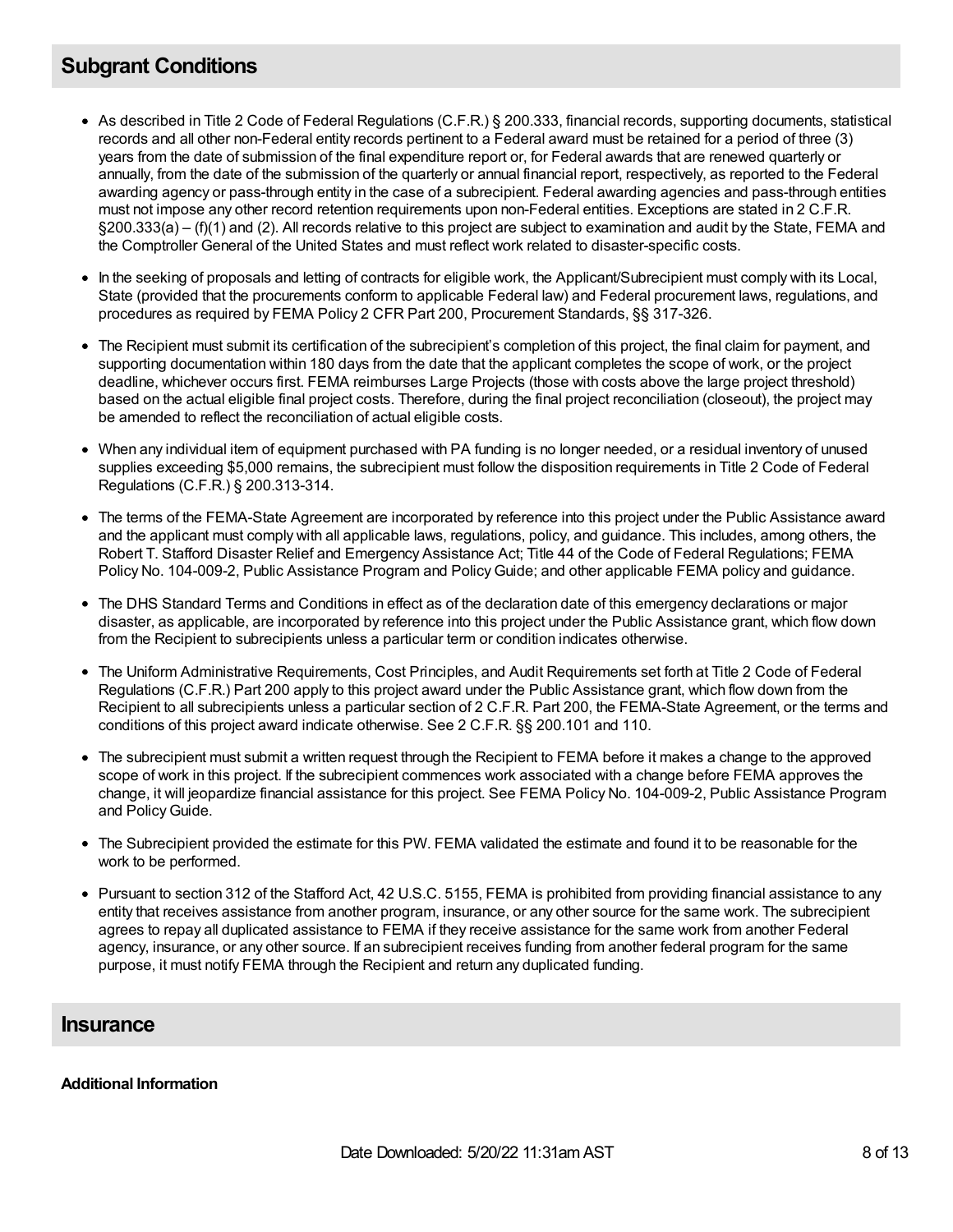#### **5/11/2022**

#### **GENERAL INFORMATION**

Event: DR4339-PR

Project: SP 334329

Category of Work: Cat F - Utilities

Applicant: PR Electric Power Authority

Event Type: Hurricane / Hurricane Maria

Cause of Loss: Wind / Wind Driven Rain

Incident Period: 9/17/2017 to 11/15/2017

Total Public Assistance Amount: \$380,253.00 (Repairs Amount \$316,119.00 + Mitigation Amount \$64,134.00)

#### **COMMERCIAL INSURANCE INFORMATION**

Does the applicant have a Commercial Policy that extends coverage for this facility: Yes

Policies Issued by: Willis Towers Watson, Multinational Insurance Company and Mapfre

Policy Numbers: Willis Towers Watson (B0804Q1966F17, B0804Q14312F17, B0804Q19673F17, B0804Q19672F17, B0804Q18529F17, B0804Q14312F17, B0804Q19674F17, B0804Q18411F17, B0804Q14310F17, B0804Q11038F17, B0804Q14507F17, B0804Q14312F17)

Mapfre Praico Insurance Company (1398178000644)

Multinational Insurance Company (88-CP-000307831-2, 88-CP-000318673-0, 88-CP000318674-0, 88-CP-000318675-0, 88-CP-000318676- 0, 88-CP-000318677-0)

Policy Period: From: 5/15/2017 To: 5/15/2018

Policy Limits: \$300,000,000.00

RCV or ACV: Replacement Cost Value

Deductible Amount \$25,000,000.00 each and every occurrence property damage and 30 days each and every occurrence business interruption in respect of Named Windstorm.

Does the Applicant's Commercial Policy extend coverage for the damage described in this project: No

#### *NUMBER* **OF DAMAGED LOCATIONS INCLUDED IN THIS PROJECT:** (1)

#### **Damaged Inventory (DI) #661277:**

FAASt Distribution Feeders - Ponce Short Term Group 2 (Jobos T.C. 4003-01, Patillas 4201-01, Coamo Urbano 4602-01, Coamo **Pds 4603-01, Ponce Distr. 5012-03 & Aguilita 5617-02)**

Location Description: Distribution Feeders - Ponce Short Term Group 2

GPS Coordinates: Start 17.96106, -66.13925 to 17.98454, -66.18250 End

Cause of Loss: Wind / Wind Driven Rain

SOV / Schedule #: Not insured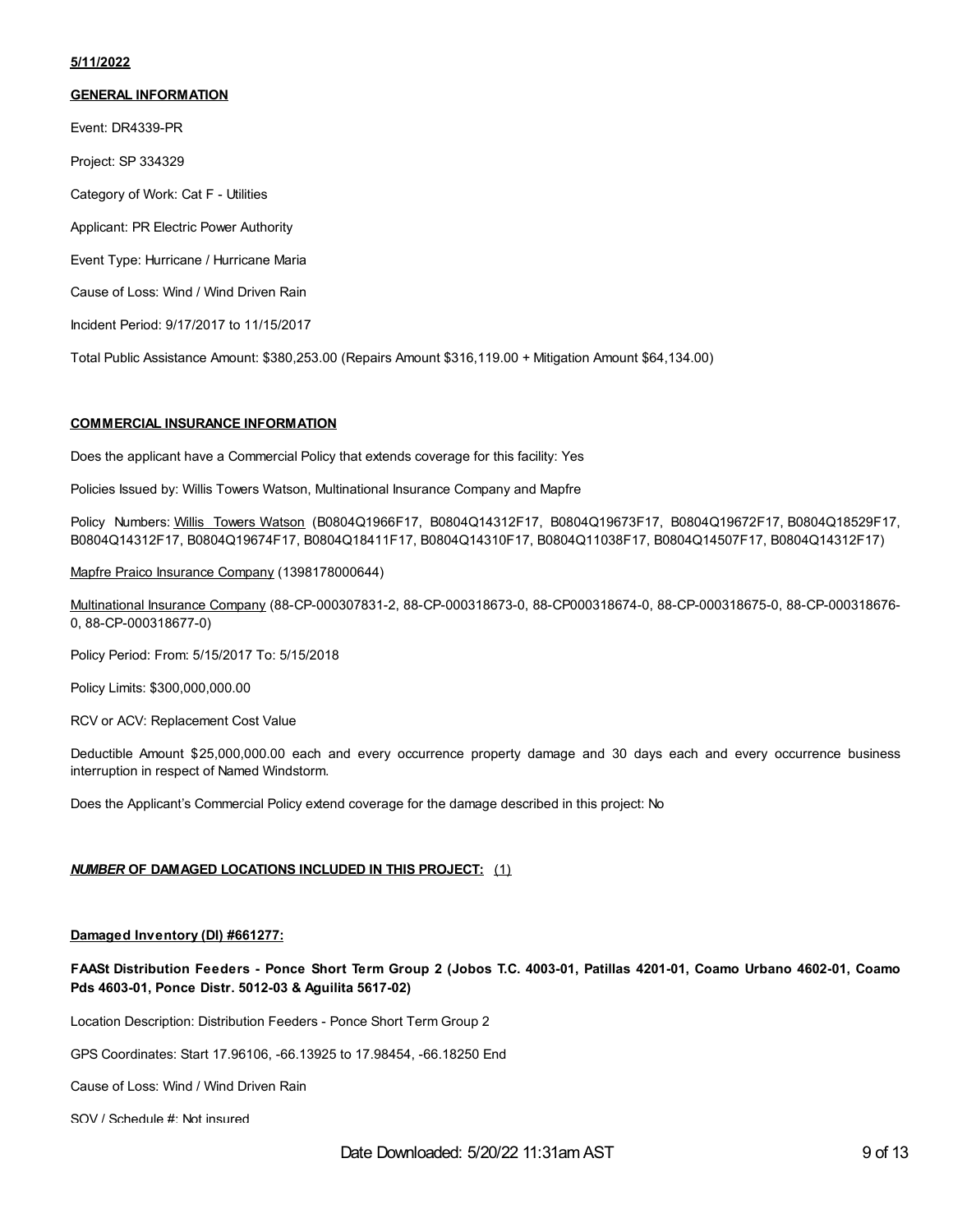SOV / Schedule Amount: Not insured

Applicable Deductible Amount: N/A

Damage Inventory Amount: \$380,253.00 (Repairs Amount \$316,119.00 + Mitigation Amount \$64,134.00)

#### **Prior Obtain and Maintain Requirement:**

No prior insurance requirements were found for this facility.

#### Reduction(s):

No insurance reduction will be applied to this project as coverage is not anticipated. An anticipated insurance reduction of \$193,746,436.00 was applied to FAAST project # 136271 for anticipated insurance proceeds for Hurricane Maria losses. For ease of reference, please see table of insurance allocations: "*PREPA Allocation Plan – All Disasters"* file.

#### Obtain and Maintain Requirement:

No Obtain & Maintain Requirement is being mandated for the FAASt Distribution Feeders - Ponce Short Term Group 2 (Jobos T.C. 4003-01, Patillas 4201-01, Coamo Urbano 4602-01, Coamo Pds 4603-01, Ponce Distr. 5012-03 & Aguilita 5617-02) because facility does not meet the definition of building, equipment, contents, or vehicle.

#### **Insurance Proceeds Statement:**

FEMA acknowledges that the Applicant is in negotiations with their insurance carrier at the time of the FEMA insurance review and might have received partial settlements. In accordance with 44 CFR §206.250-253, in the absence of an actual settlement, anticipated insurance recoveries will be deducted from this project based on Applicant's insurance policy limits. FEMA subsequently adjusts the eligible costs based on the actual amount of insurance proceeds the Applicant receives after a final settlement.

FEMA's Recovery Policy FP 206-086-1, Public Assistance Policy on Insurance (June 29, 2015), requires applicants to take reasonable efforts to recover insurance proceeds that it is entitled to receive from its insurers. FEMA will consider final insurance settlements that may be less than the insurance policy limits when an applicant demonstrates that it has taken reasonable efforts to recover insurance proceeds that it is entitled on a case-by-case basis.

#### **Standard Insurance Comments**

#### **FEMA Policy 206-086-1**

**PART 2: Other Insurance-Related Provisions. (Sections 312 and 406(d) of the Stafford Act)**

**A. Duplication of Benefits**. FEMA cannot provide assistance for disaster-related losses that duplicate benefits available to an applicant from another source, including insurance.

1. Before FEMA approves assistance for a property, an applicant must provide FEMA with information about any actual or anticipated insurance settlement or recovery it is entitled to for that property.

2. FEMA will reduce assistance to an applicant by the amount of its actual or anticipated insurance proceeds.

3. Applicants must take reasonable efforts to recover insurance proceeds that they are entitled to receive from their insurer(s).

**Jean-Carlo Echevarria, PA Insurance Specialist, CRC Atlantic, Guaynabo, PR**

## **O&M Requirements**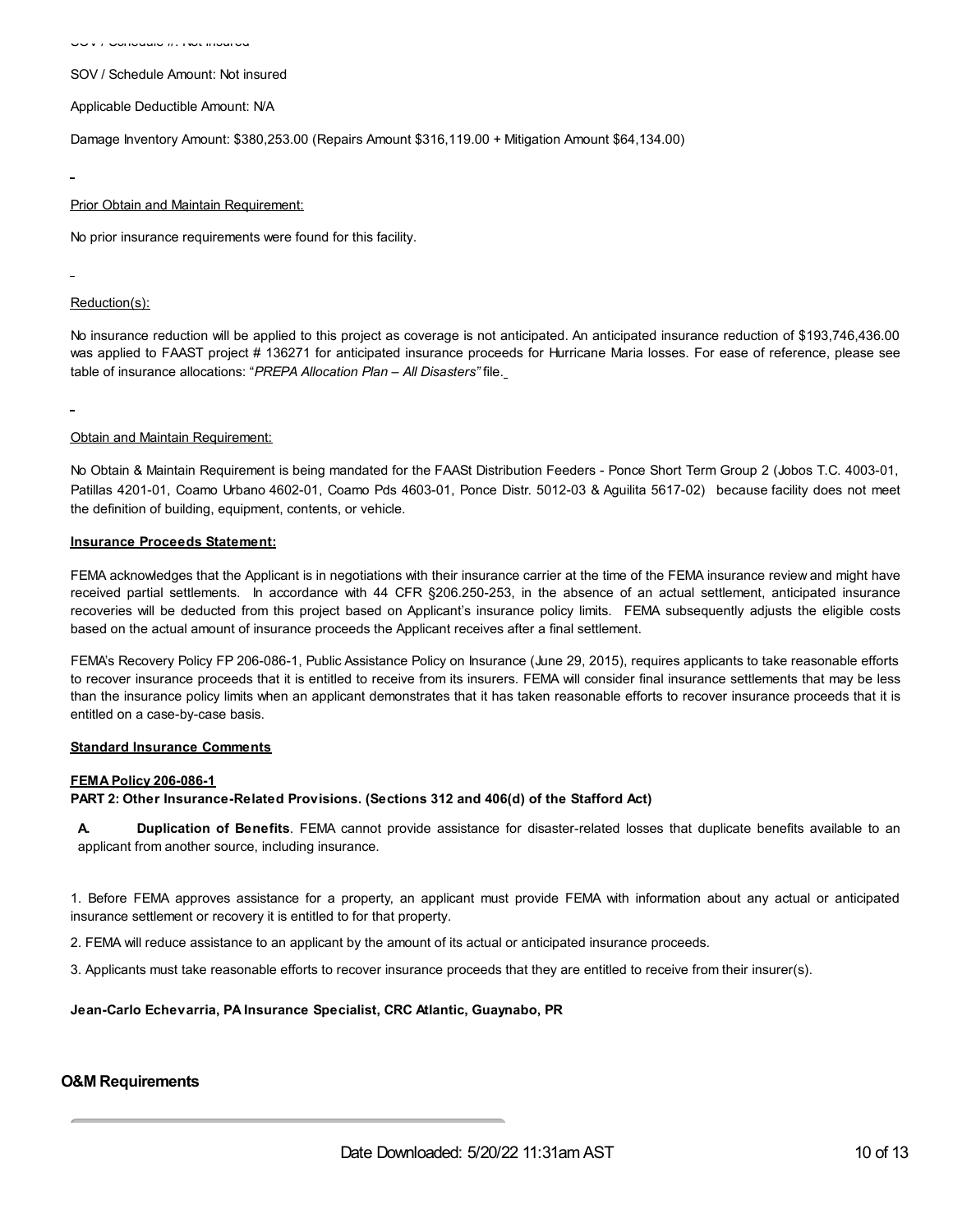There are no Obtain and Maintain Requirements on **FAASt Distribution Feeders - Ponce Short TermGroup 2 (Distribution)**.

## **406 Mitigation**

There is no additional mitigation information on **FAASt Distribution Feeders - Ponce Short TermGroup 2 (Distribution)**.

## **Environmental Historical Preservation**

Is this project compliant with EHP laws, regulations, and executive orders?

**Yes**

## **EHP Conditions**

- Any change to the approved scope of work will require re-evaluation for compliance with NEPA and other Laws and Executive Orders.
- This review does not address all federal, state and local requirements. Acceptance of federal funding requires recipient to comply with all federal, state and local laws. Failure to obtain all appropriate federal, state and local environmental permits and clearances may jeopardize funding.
- If ground disturbing activities occur during construction, applicant will monitor ground disturbance and if any potential archaeological resources are discovered, will immediately cease construction in that area and notify the State and FEMA.
- Executive Order 11988 Floodplains Applicant must obtain any required permits from the Planning Board prior to initiating work and comply with any conditions of the permit. All coordination (emails, letters, documented phone calls) pertaining to these activities and compliance must be provided and maintained in the Applicant's permanent files.
- Endangered Species Act (ESA) The Applicant must provide documentation at close-out that proves completion of required Conservation Measures.
- Endangered Species Act (ESA) Conditions for the Puerto Rican Boa 1. Inform all personnel about the potential presence of the PR boa and the VI boa in areas where the proposed work will be conducted. Photographs of the PR and VIBoa are to be prominently displayed at the site. The recipient must ensure that project personnel is able to correctly identify a PR or VI boa. For information on PR boa, please visit: https://ecos.fws.gov/ecp/species/6628. 2. Prior to any construction activity, including removal of vegetation and earth movement, the boundaries of the project area must be delineated, buffer zones, and areas to be excluded and protected, should be clearly marked in the project plan and in the field to avoid further habitat degradation into forested areas. Once areas are clearly marked, and prior to any construction activity, including site preparation, project personnel able to correctly identify a PR or VI boa must survey the areas to be cleared to ensure that no boas are present within the work area. Vehicle and equipment operation must remain on designated access roads/paths and within rights-of way. 3. If a PR boa is found within any of the working or construction areas, activities should stop in the area where the boa was found. Do not capture the boa. If boas need to be moved out of harm's way, project personnel designated by the recipient shall immediately contact the Puerto Rico Department of Natural and Environmental Resources (PRDNER) Rangers for safe capture and relocation of the animal (PRDNER phone #s: 787-724-5700, 787-230-5550, 787- 771-1124). If immediate relocation is not an option, project-related activities at this area must stop until the boa moves out of harm's way on its own. Activities at other work sites, where no boas have been found after surveying the area, may continue. 4. Measures should be taken to avoid and minimize PR boa casualties by heavy machinery or motor vehicles being used on site. Any heavy machinery left on site (staging) or near potential PR boa habitat (within 50 meters of potential boa habitat), needs to be thoroughly inspected each morning before work starts to ensure that no boas have sheltered within engine compartments or other areas of the equipment. If PR boas are found within vehicles or equipment, do not capture the animal and let it move on its own or call PRDNER Rangers for safe capture and relocation of the boa (PRDNER phone #s: 787-724- 5700, 787-230-5550, 787-771-1124). If not possible, the animal should be left alone until it leaves the vehicle on its own. 5. PR boas may seek shelter in debris piles. Measures should be taken to avoid and minimize boa casualties associated with sheltering in debris piles as a result of project activities. Debris piles should be placed far away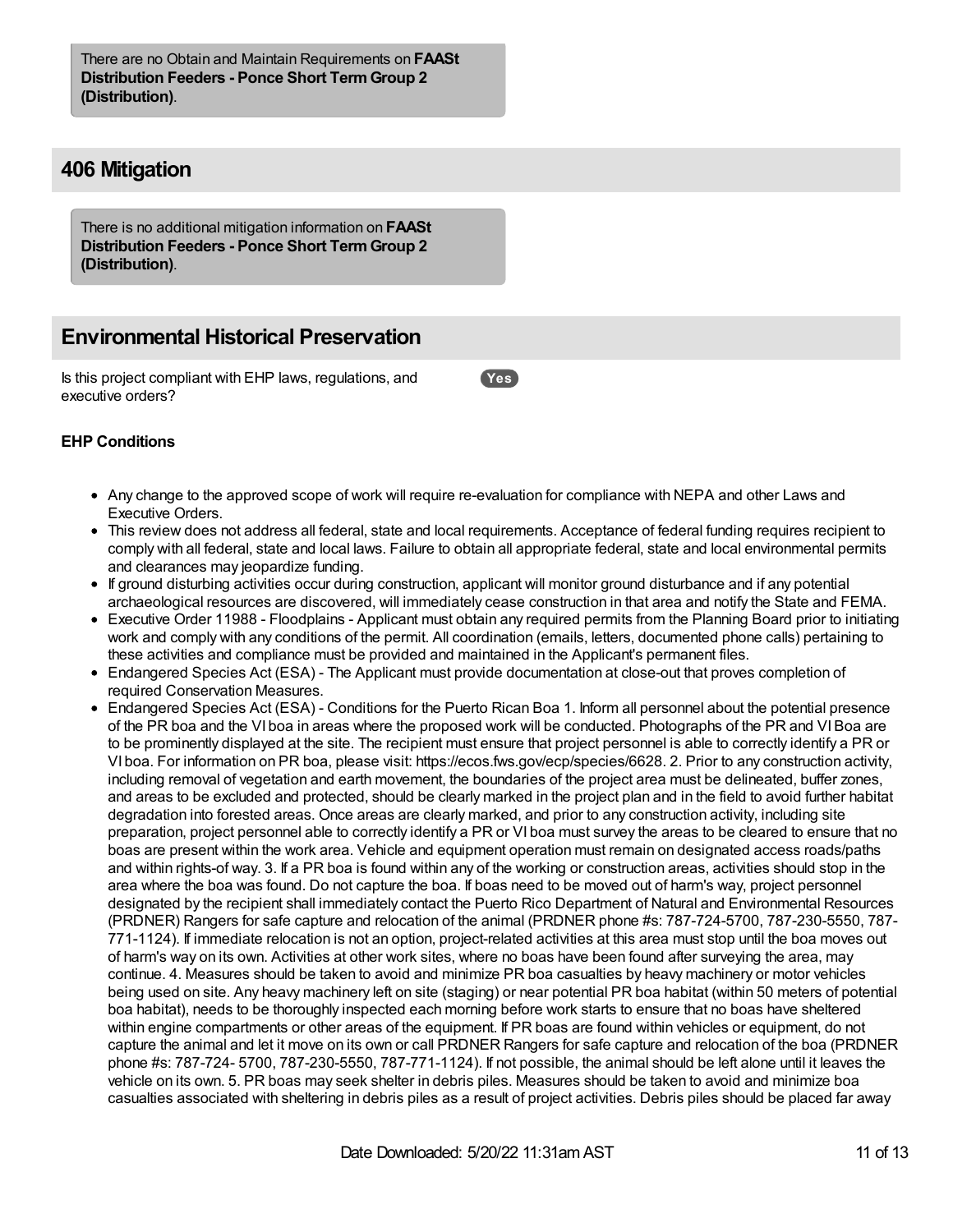from forested areas. Prior to moving, disposing or shredding, debris piles should be carefully inspected for the presence of boas. If PR boas are, found within debris piles, do not capture the animal and let it move on its own or call PRDNER Rangers for safe capture and relocation of the animal. If debris piles will be left on site, we recommend they be placed in areas that will not be disturbed in the future. 6. For all boa sightings (dead or alive), personnel designated by the recipient must record the time and date of the sighting and the specific location where the boa was found. Data should also include a photo of the animal dead or alive, and site GPS coordinates, and comments on how the animal was detected and its behavior. If the PR boa was accidentally killed as part of the project actions, please include information on what conservation measures had been implemented and what actions will be taken to avoid further killings. All boa-sighting reports should be sent to the USFWS Caribbean Ecological Services Field Office, Marelisa Rivera - Deputy Field Supervisor, 787-851- 7297 extension 206, 787-510-5207, marelisa\_rivera@fws.gov.

- Endangered Species Act (ESA) Birds The below conservation measures apply to the following species: Puerto Rican parrot, Puerto Rican broad-winged hawk, Puerto Rican sharp-shinned hawk & Puerto Rican nightjar. 8. During breeding seasons (see below), nest surveys shall be conducted if a project occurs in a species' range. Nest searches must be conducted by qualified personnel with the appropriate DNER permits prior to start of work. If nesting activity is detected, all construction activities or human disturbance must be avoided within a 200-meter buffer to the closest nest. This avoidance strategy must be kept until fledglings successfully leave the nest permanently. Outside the nesting season, if a nest is encountered, work shall not interfere with the species until they have left the site. If nesting activity is detected, all construction activities or human disturbance must be avoided within a 200-meter buffer to the closest nest. This avoidance strategy must be kept until juvenile birds fledge the nest and are permanently gone. Nesting season: Puerto Rican parrot (Amazona vittata): February to June; Puerto Rican broad-winged hawk (Buteo platypterus): December-June; Puerto Rican sharp-shinned hawk (Accipiter striatus venator): December-June & Puerto Rican nightjar (Antrostomus noctitherus): February-August. For all nest sightings, the Applicant must record the time and date of the sighting and the specific location where it was found. Data should also include a photo of the nest and eggs, relocation site GPS coordinates, and the time and date of the relocation. All sightings and incidental lethal take reports should be sent to the USFWS Caribbean Ecological Services Field Office, Marelisa Rivera - Deputy Field Supervisor, 787-851-7297 extension 206, 787-510-5207, marelisa rivera@fws.gov
- Endangered Species Act (ESA Conservation Measures to be implemented for the coqui guajón a. Inform all project personnel about the potential presence of the coquí guajón in areas where the proposed work will be conducted. A pre construction meeting shall be conducted to inform all project personnel about the requirement of avoiding harm to the species. An educational poster or sign with photos or illustrations of the species should be displayed at the project site. b. Project boundaries, buffer zones and areas to be excluded or protected shall be clearly marked in the project plans and in the field, prior to any construction activity, including removal of vegetation and earth movement. c. Erosion and Sedimentation Control Best Management Practices (BMP's) shall be included in the project scope of work when working within or adjacent to the coquí guajón habitat (e.g. rivers, streams, drainages, ravines, big boulder areas) to avoid or minimize erosion and sedimentation. Sediment runoff from the project can adversely affect the species and its habitat by filling the caves and crevices were the species occurs and uses to lay its eggs. As water is a very important component of the species' habitat, any stream, creek, or similar body of water with the habitat characteristics indicated above may harbor the species, hence it shall be protected to the maximum extent possible. d. All project associated with streams, rivers, bridges, culverts, etc., shall follow the Post-Disaster Guidance for Repair, Replacement, and Clean-up Projects in Streams and Waterways of Puerto Rico from Hurricane María. The guide is available at: i. https://www.fws.gov/southeast/pdf/guidelines/post-disaster-guidance-for-projects-in-streams-and-waterways-of-puerto-
- rico.pdf. Resource Conservation and Recovery Act, aka Solid Waste Disposal Act (RCRA) 1. The Applicant shall handle, manage, and dispose of all types of hazardous waste in accordance with requirements of local, state, and federal laws, regulations, and ordinances. In addition, the Applicant shall ensure that all debris is separated and disposed of in a manner consistent with the PR DNER guidelines at a permitted site or landfill. The contractor/applicant will be responsible for the proper disposition of construction debris in authorized landfills providing the name, location, coordinates and permits of the facility to the corresponding authorities. 2. The applicant is responsible to ensure damaged transformers are handled, managed and disposed of in accordance with all federal and state laws and requirements. Downed electrical equipment may contain toxic and hazardous materials, such as polychlorinated biphenyls (PCBs), and may spill these materials if a rupture occurs. Applicant is responsible for screening transformers that do or may contain PCBs and the area where any related spill occurred. The applicant is then responsible to handle, manage, dispose of, or recycle damaged equipment and contaminated soil as appropriate. Where possible, temporary measures should be implemented to prevent, treat, or contain further releases or mitigate the migration of PCBs into the environment. If damaged equipment or material storage containers must be stored temporarily, containers should be placed on hardened surface areas, such as a concrete or an asphalt for no more than 90 days. Excavated contaminated material should be disposed of in accordance with federal and state laws and requirements. 3. Unusable equipment, debris, white goods, scrap metal any other material shall be disposed in approved manner and location. In the event significant items are discovered during the implementation or development of the project the Applicant shall handle, manage and dispose petroleum products, hazardous materials and toxic waste in accordance to the requirements of the local and federal agencies. Noncompliance with these requirements may jeopardize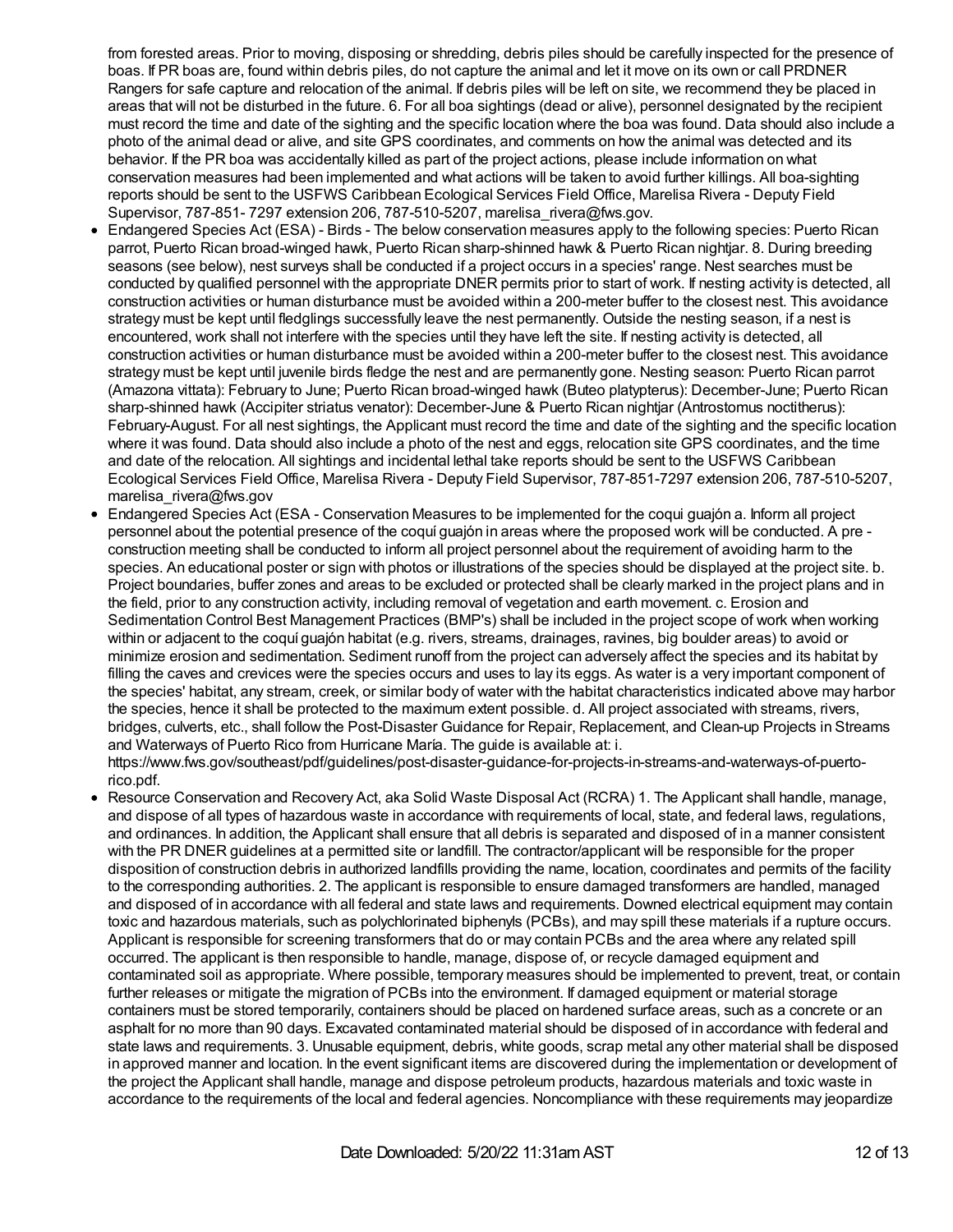## **EHP Additional Info**

There is no additional environmental historical preservation on **FAASt Distribution Feeders - Ponce Short TermGroup 2 (Distribution)**.

## **Final Reviews**

## **Final Review**

**Reviewed By** MARTINEZ SANTIAGO, ISRAEL **Reviewed On** 05/13/2022 2:07 PM AST

### **Review Comments**

FEMA Final review completed. Project ready for recipient review.

## **Recipient Review**

**Reviewed By** Salgado, Gabriel **Reviewed On** 05/13/2022 2:15 PM AST

## **Review Comments**

Recipient final review completed. Project is ready for applicant final review.

## **Fixed Cost Offer**

As a Public Assistance (PA) Subrecipient PR Electric Power Authority (000-UA2QU-00), in accordance with Section 428 of the Robert T. Stafford Disaster Relief and Emergency Assistance Act, the Applicant agrees to accept a permanent work subaward based on a Fixed Cost Offer in the amount of \$380,253.00 for subaward number 10629 under Disaster # 4339. The Applicant accepts responsibility for all costs above the Fixed Cost Offer.

The Applicant understands that by participating in this pilot program they will be reimbursed for allowable costs in accordance with 2 CFR Part 200, and the reimbursement will not exceed the Fixed Cost Offer. The Applicant also understands that by agreeing to this Fixed Cost Offer, they will not receive additional funding related to the facilities or sites included in the subaward. The Applicant also acknowledges that failure to comply with the requirements of applicable laws and regulations governing assistance provided by FEMA and the PA Alternative Procedures Pilot Program Guidance (such as procurement and contracting; environmental and historic preservation compliance; and audit and financial accountability) may lead to loss of federal funding.

## **Project Signatures**

**Signed By** Nieves, Ezequiel **Signed On** 05/17/2022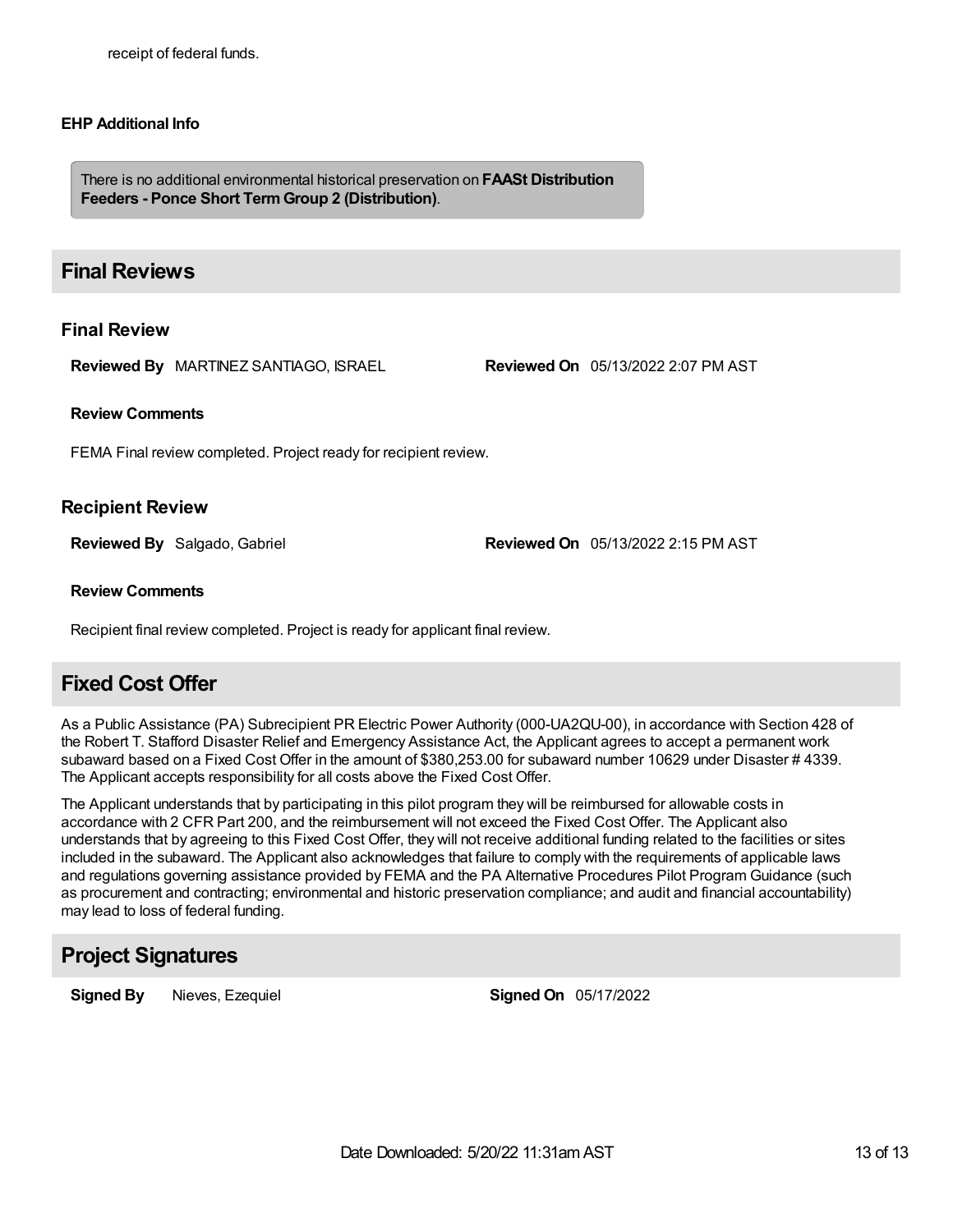# **Department of Homeland Security Federal Emergency Management Agency**

## **General Info**

| Project#                | <b>P/W</b> # 10515<br>542517                                 | <b>Project Type</b>           | Specialized                             |
|-------------------------|--------------------------------------------------------------|-------------------------------|-----------------------------------------|
| <b>Project Category</b> | F - Utilities                                                | <b>Applicant</b>              | PR Electric Power Authority (000-UA2QU- |
| <b>Project Title</b>    | FAASt-Luguillo Distribution Streetlighting<br>- Distribution | <b>Event</b>                  | 00)<br>4339DR-PR (4339DR)               |
| <b>Project Size</b>     | Large                                                        | <b>Declaration Date</b>       | 9/21/2017                               |
| <b>Activity</b>         | 9/20/2027                                                    | Incident Start Date 9/17/2017 |                                         |
| <b>Completion Date</b>  |                                                              | Incident End Date 11/15/2017  |                                         |
| <b>Process Step</b>     | Obligated                                                    |                               |                                         |

# **Damage Description and Dimensions**

## **The Disaster # 4339DR, which occurred between** *09/17/2017* **and** *11/15/2017***, caused:**

"DDD for this facility codified in the 136271-MEPA078 Puerto Rico Electrical Power Authority Island Wide FAASt Project."

## **Damage #917956; FAASt-Luquillo Distribution Streetlighting**

DDD for this facility codified in the 136271 - MEPA078 Puerto Rico Electrical Power Authority Island Wide FAASt Project.

## **General Facility Information:**

- **Facility Type:** Power generation, transmission, and distribution facilities
- **Facility:** Luquillo Distribution Streetlighting
- **Facility Description:** The Luquillo municipality has a total of 3105 luminaries of which damage was estimated for 70% of these luminaries. Additional descriptions of typical components of a streetlight system are described below: • Pole – This can be either a standalone structure intended to house a streetlight, or a utility pole shared with other overhead utilities • Arm – A piece of hardware affixed to a pole to which a luminaire is mounted. The arm serves to position the streetlight over the street for optimal lighting  $\cdot$ Luminaire/Light Bulb – The light emitting part of a streetlight • Light controller (e.g., photocell) – A hardware device affixed to the luminaire which controls the operating mode • Communication network – A wired or wireless system that allows the smart streetlight to communicate with other devices and the control system  $\cdot$ Technology control system – A software platform that allows a remote operator to set the operating parameters for the smart streetlight or manually override the parameter if needed
- **Approx. Year Built:** 1980
- **Location Description:** Please refer to "FEMA Project Scope of Work Luquillo.pdf" for more details about all sites location.
- **GPS Latitude/Longitude:** 18.36632, -65.71907

## **General Damage Information:**

- **Date Damaged:** 9/20/2017
- **Cause of Damage:** High winds & wind driven rain, caused by Cat 4 Hurricane Maria

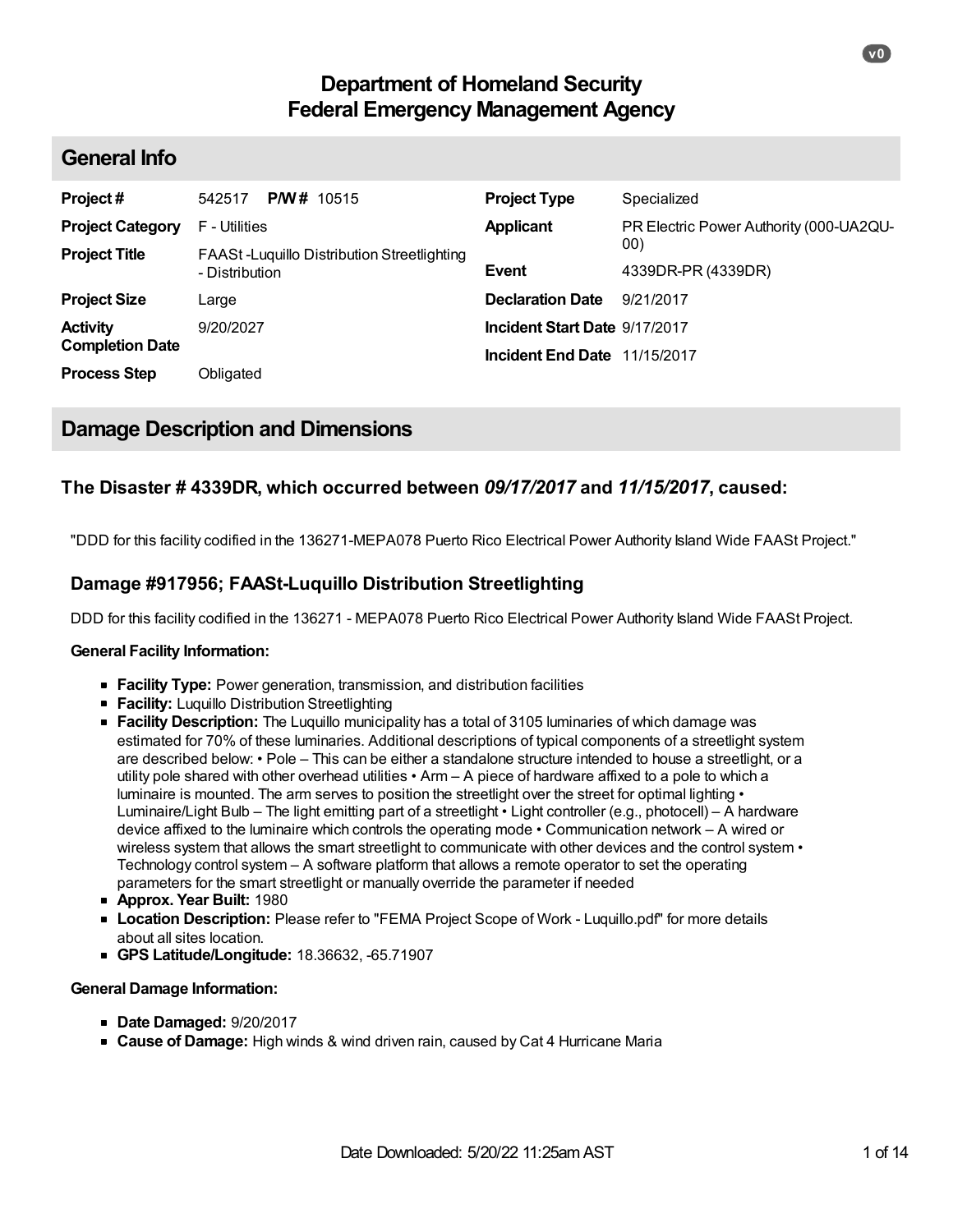# **Final Scope**

## 917956 **FAASt-Luquillo Distribution Streetlighting**

## **Introduction**

The purpose of this document is to submit for approval the Detailed Scope of Work (SOW) to COR3 and FEMA for the Distribution Streetlighting Luquillo project (Luquillo municipality) under DR-4339-PR Public Assistance. The document provides a description of the project including scope, schedule, and cost estimates as well as Environmental & Historical Preservation ("EHP") requirements and proposed 406 hazard mitigation work. LUMA Energy is seeking approval from COR3 and FEMA for project funding to repair, replace, and upgrade the eligible facilities in the municipality of Luquillo.

LUMA submits this Detailed SOW pursuant to the T&D O&M Agreement between Puerto Rico. Puerto Rico Electric Power Authority ("PREPA"), the Puerto Rico Public-Private Partnerships Authority ("P3A") and LUMA Energy, and in accordance with the Consent to Federal Funding Letter issued by PREPA and P3A and provided herein as Appendix E which collectively provides the necessary consent for LUMA Energy, as agent of PREPA, to undertake work in connection with any Federal Funding requests related to the T&D System submitted to FEMA.

#### **Facilities**

This project is part of the breakdown division for the Distribution Streetlighting Program which will be impacting each of the municipalities. Characteristics were previously defined to serve the municipality of Luquillo according to the priorities and findings after conducting the assessments.

Physical Address: Luquillo, Puerto Rico

Coordinates: Please refer to FEMA Project Scope of Work - Luquillo.pdf for Coordinates.

## **Project Scope of Work**

Streetlight Repairs - Proposed 428 Public Assistance Scope of Work:

- A. Replacement of lighting components including photocontrols, luminaires, arms and associated hardware.
- B. Replacement of concrete octagonal streetlight poles in the same location.
- C. Replacement of aluminum streetlight poles with or without breakaway base in the same location.
- D. Replacement of concrete base (foundation) for aluminum streetlight poles in the same location.

E. Replacement of distribution secondary wood, metal or concrete poles with associated lighting components and installation of guy wires where necessary in the same location.

- F. Construction of trenches for secondary underground circuits for streetlighting in existing trench locations.
- G. Replace aerial secondary wiring connections.

Refer to Appendix H for the location specific scopes of work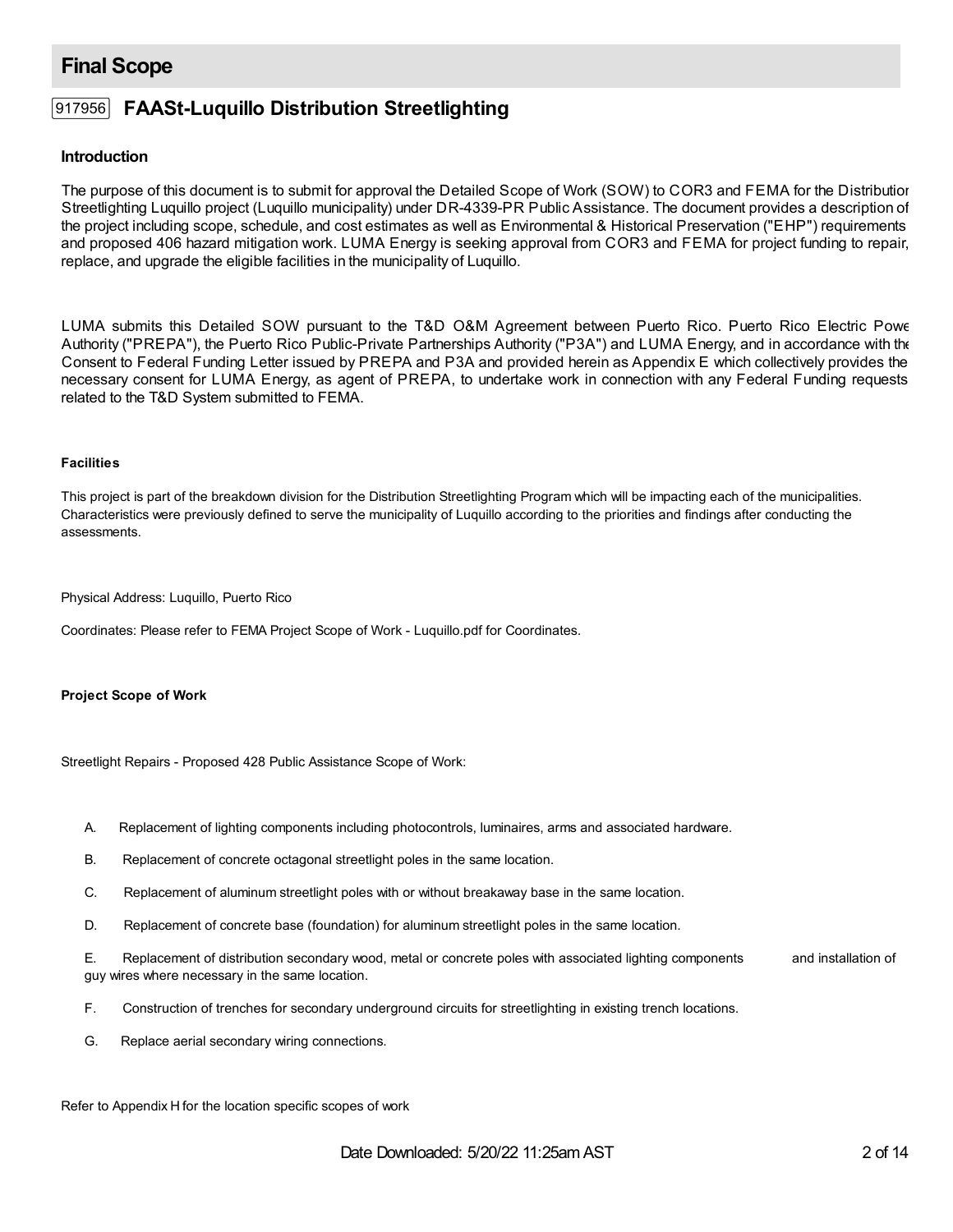#### **Project Cost Estimate**

Streetlight Repairs - Proposed 428 Public Assistance Cost Estimate:

| A. Planning, Permits and Applications (FAASt 335168): |       | \$3,539.53      |
|-------------------------------------------------------|-------|-----------------|
| B. Environmental Management (FAASt 335168):           |       | \$226,844.47    |
| C. Project Management (FAASt 335168):                 |       | \$396,652.85    |
| D. Engineering (FAASt 335168):                        |       | \$742,551.83    |
| E. Construction - Labor & Materials:                  |       | \$7,933,056.97  |
| F. Construction - Site Management (FAASt 335168):     |       | \$237,991.71    |
| G. Construction - Quality Inspections (FAASt 335168): |       | \$396,652.85    |
| F. Contingency:                                       |       | \$695,610.31    |
|                                                       | Total | \$10,632,900.52 |

| Work to be Completed (WTBC):             | \$10,632,900.52 |
|------------------------------------------|-----------------|
| A&E Deduction (Global A&E FAASt 335168): | -\$2.004.233.23 |
| <b>Project Total</b>                     | \$8,628,667.29  |

Please refer to Appendix G for Cost Estimate Details.

For more information, please refer to: *Luquillo Streetlights Detailed SOW Rev.3.pdf.*

### **Project Notes:**

- 1. All streetlight trench rebuilds will be performed in the same location and with the same dimensions as the existing damaged one.
- 2. No new trenches are considered under the project.
- 3. The trenches are described by LUMA Trench Standard STL-16 (attached in the project), which states that the typical trench width is 1 foot, and the typical trench depth is 3.5 feet. For this project, the typical trench was defined to have an average length of 100 feet and following a straight line between the streetlight poles.

### **406 HMP Scope**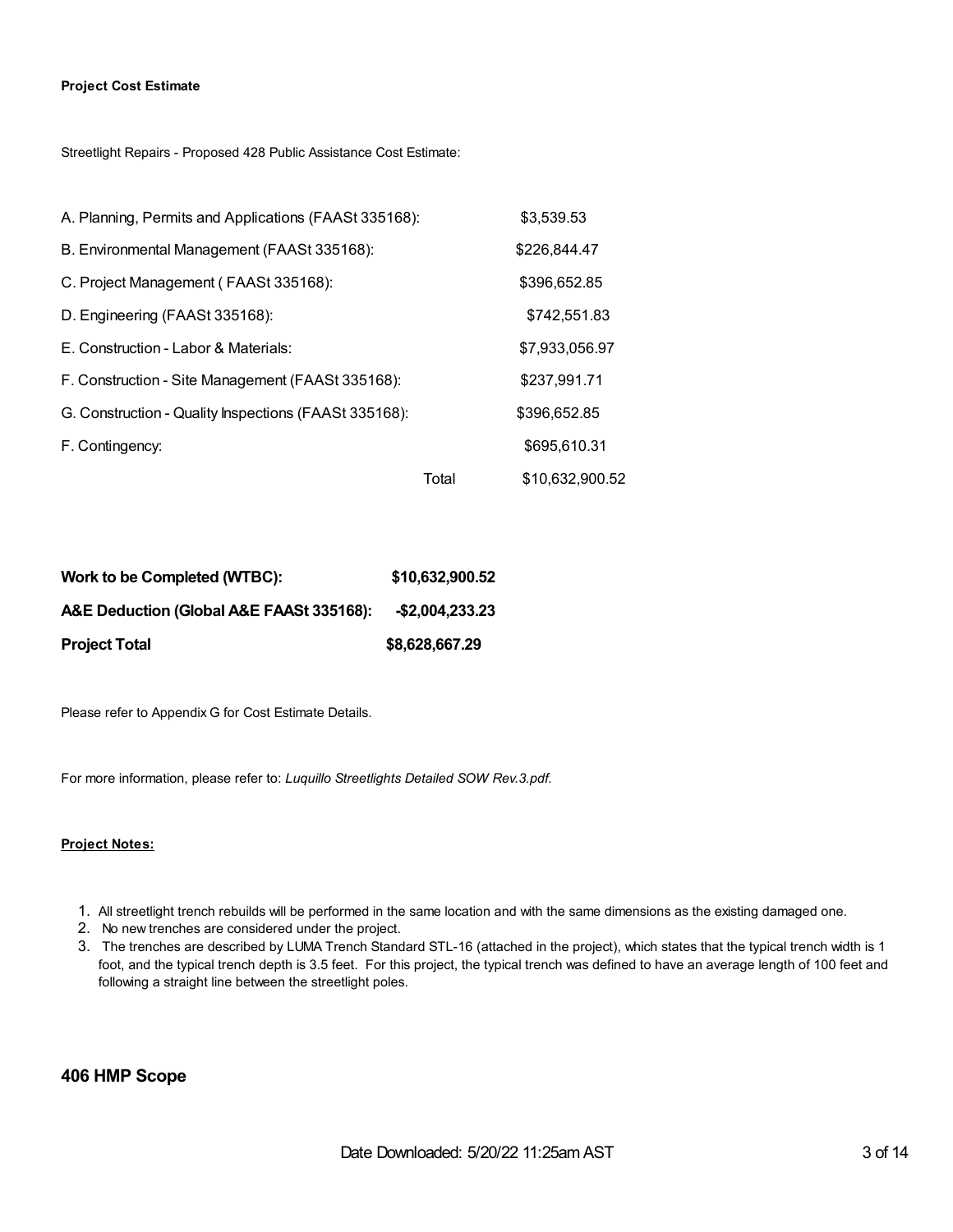#### Damage #917956; FAASt Luquillo Distribution Streetlighting

Applica nt: PR Electric Power Authority (000-UA2QU-00)

Location: Luquillo, Puerto Rico

GPS Latitude/Longitude: 18.36632, -65.71907

#### Hazard Mitigation Narrative

During the incident period from September 17, 2017, to November 15, 2017, the Commonwealth of Puerto Rico experienced hurricane-force winds, heavy rain, flooding and power outage from Hurricane Maria. The incident caused damage to the electrical system, such as the power generation plants, transmission and distribution lines, substations, communication systems, buildings, among other damages to the infrastructures owned, operated, and maintained by the Puerto Rico Electric Power Authority (PREPA).

In the Luquillo Municipality, PREPA has a total of 2,301 streetlights luminaries. The Method of Repair (MOR) include the replacement of the damage lighting components including photocells, luminaires, arms, and associated hardware. Also include the replacement of the damage distribution and streetlight poles (wood, concrete, galvanized & aluminum), the replacement of the aerial secondary wiring connections, the construction of new concrete base for the aluminum streetlight poles and new trenches for the streetlighting secondary underground circuits. According to the information provided by the Applicant, due to the high velocity hurricane winds, wind-blown debris, and prolonged heavy rain, were the main cause of the damages of the facilities.

In order to minimize the damages in a future event, the Applicant is proposing as a mitigation measure, increase the strength of the poles, arms, aluminum poles breakaway bases, and foundations (concrete bases) by increasing the wind tolerance of all materials to 160mph. Note: The FEMA Accelerated Award Strategy (FAASt) MOR included the PREPA distribution standards and specifications that were based on a 90mph sustained winds for all materials. Although in PREPA Technical Communication #13-02 (August 22, 2013) a design-criteria of 145mph winds were published, the specifications for streetlighting material were never revised, and in the specification documents, the 90mph winds stayed as the requirement for procurement purposes of all streetlighting materials. The 160mph wind tolerance mitigation measure, will protect and make the affected infrastructure more resistant, stronger, and resilient to similar hazards.

#### Hazard Mitigation Proposal (HMP) Scope of Work:

In order to prevent or reduce future damages from similar events, the applicant proposed the following mitigation measures:

#### Mitigation Measures (Replacement)

1. To avoid damage in a future event, the Applicant is proposing as a mitigation measure, increase the strength of the poles, arms, aluminum poles breakaway bases, and foundations (concrete bases) by increasing the wind tolerance of all materials to 160mph. The FAASt MOR used PREPA distribution standards and specifications that were based on a 90mph sustained winds for all materials. Although in PREPA Technical Communication #13-02 (August 22, 2013) a design-criteria of 145mph winds were published, the specifications for streetlighting material were never revised, and in the specification documents, the 90mph winds stayed as the requirement for procurement purposes of all streetlighting materials. The above mitigation measures will protect and make the affected infrastructure more resistant, stronger, and resilient to similar hazards. Refer to Appendix J: Section VI.D.1 of the PAPPG V3.1.

Eligible Cost of PA repair Scope of Work per DI: \$5,531,174.10

Net Cost of 406 HMP per DI: \$135,532.53

Cost of 406 HMP w/factors: \$181,658.08

HMP Cost/ Benefit = (Net Cost of Hazard Mitigation/ Cost for HM Eligible PA Repair SOW) x 100 Ratio of HMP C/B = (\$135,532.53/ \$5,531,174.10) x 100 = 2.45% (< 15% and Appendix J).

\* See Mitigation Profile Documents Tab for complete version of this HMP and supporting documents.

\* Due to GM system constraints in the Mitigation Profile Cost Tab, there may be a discrepancy in the total dollar amount of the mitigation proposal (or, the cost effectiveness statement) cited in the Cost Tab of the project(s). Whenever a difference between the Mitigation Cost Tab and the completed HMP cost occurs, the correct dollar amount of the grant proposal will default to the amount of 406 funding cited on the actual HMP document (and the Cost Summary Spreadsheet) uploaded into the Mitigation Profile Documents Tab.

\* This project Hazard Mitigation costing / soft cost / factor methodologies followed the same procedures provided in the cost estimates of the PA portion of the project.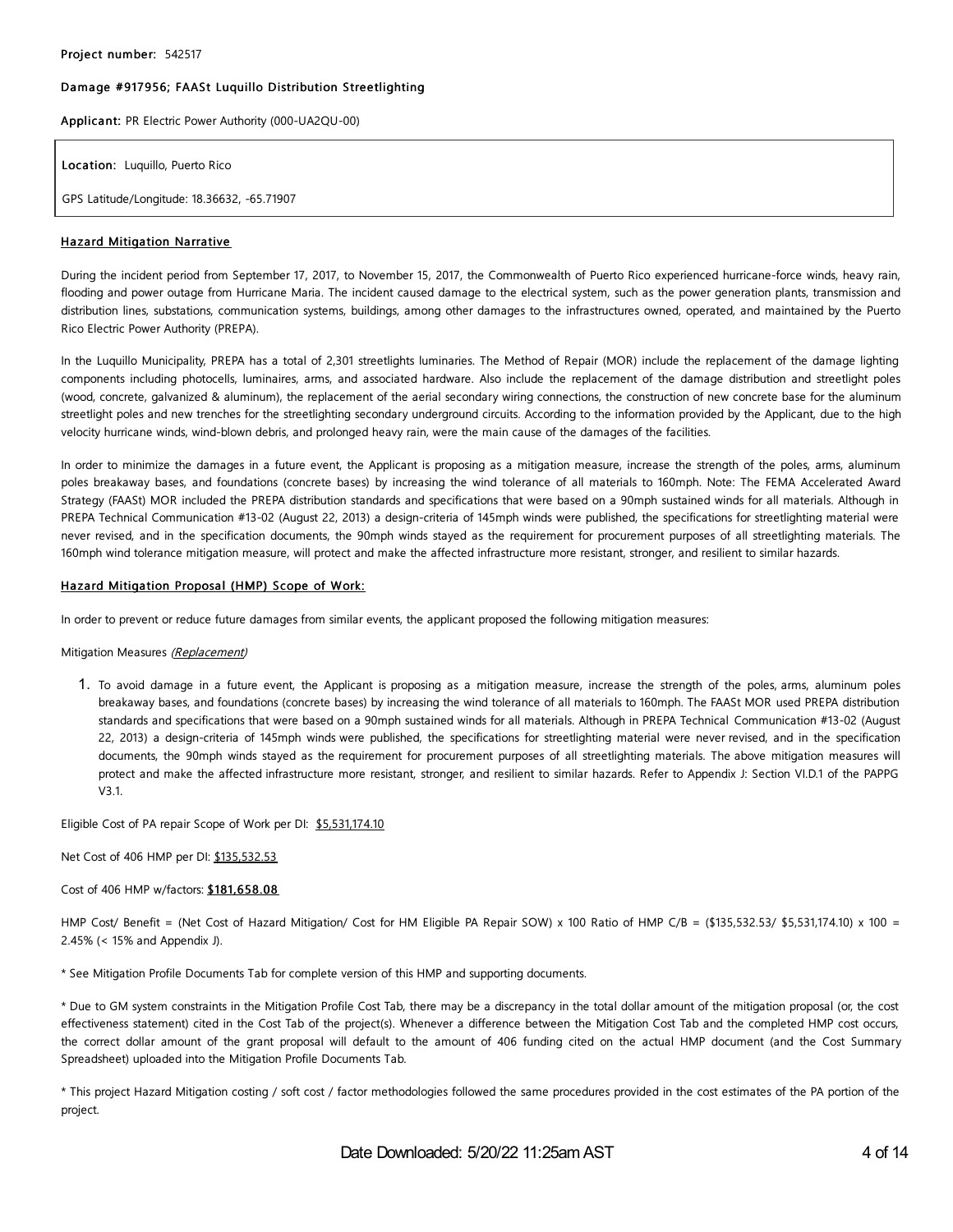- 1. All streetlight trench rebuilds will be performed in the same location and with the same dimensions as the existing damaged one.
- 2. No new trenches are considered under the project.
- 3. The trenches are described by LUMA Trench Standard STL-16 (attached in the project), which states that the typical trench width is 1 foot, and the typical trench depth is 3.5 feet. For this project, the typical trench was defined to have an average length of 100 feet and following a straight line between the streetlight poles.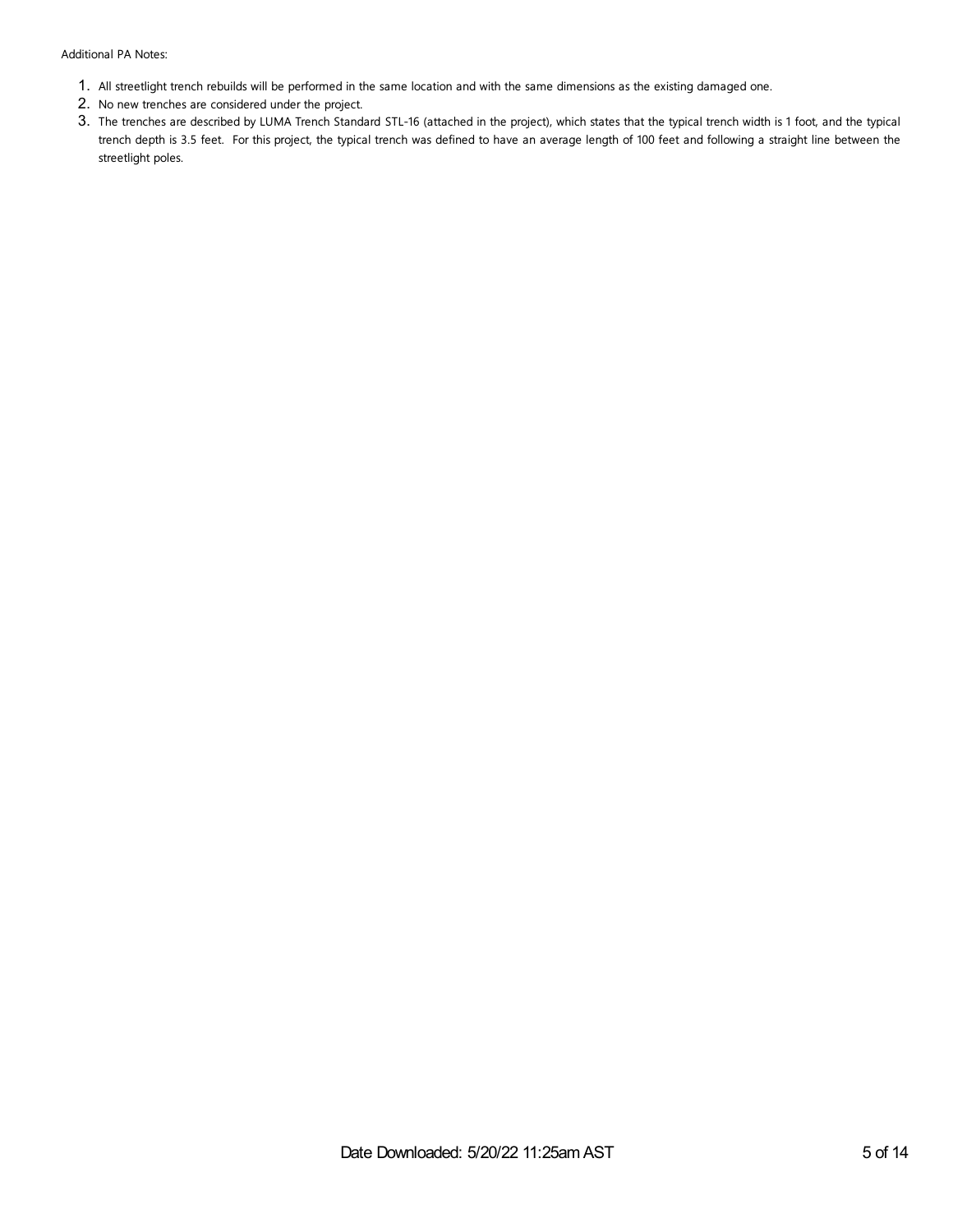# **Cost**

| Code                                                             | Quantity | Unit              | <b>Total Cost</b>           | <b>Section</b> |
|------------------------------------------------------------------|----------|-------------------|-----------------------------|----------------|
| 3510 (Engineering And Design Services (FAASt Global A&E 335168)) | 1.00     |                   | Lump Sum   (\$2,004,233.23) | Uncompleted    |
| 9201 (PAAP Fixed Estimate (No Value - Tracking Purposes Only))   | 1.00     | Lump Sum $ $0.00$ |                             | Completed      |
| 9001 (Contract (FAASt Project 136271))                           | 1.00     |                   | Lump Sum   \$10,632,900.52  | l Uncompleted  |

| <b>CRC Gross Cost</b>             | \$8,628,667.29                   |
|-----------------------------------|----------------------------------|
| Total 406 HMP Cost                | \$181,658.08                     |
| <b>Total Insurance Reductions</b> | \$0.00                           |
|                                   |                                  |
| <b>CRC Net Cost</b>               |                                  |
| Federal Share (90.00%)            | \$8,810,325.37<br>\$7,929,292.84 |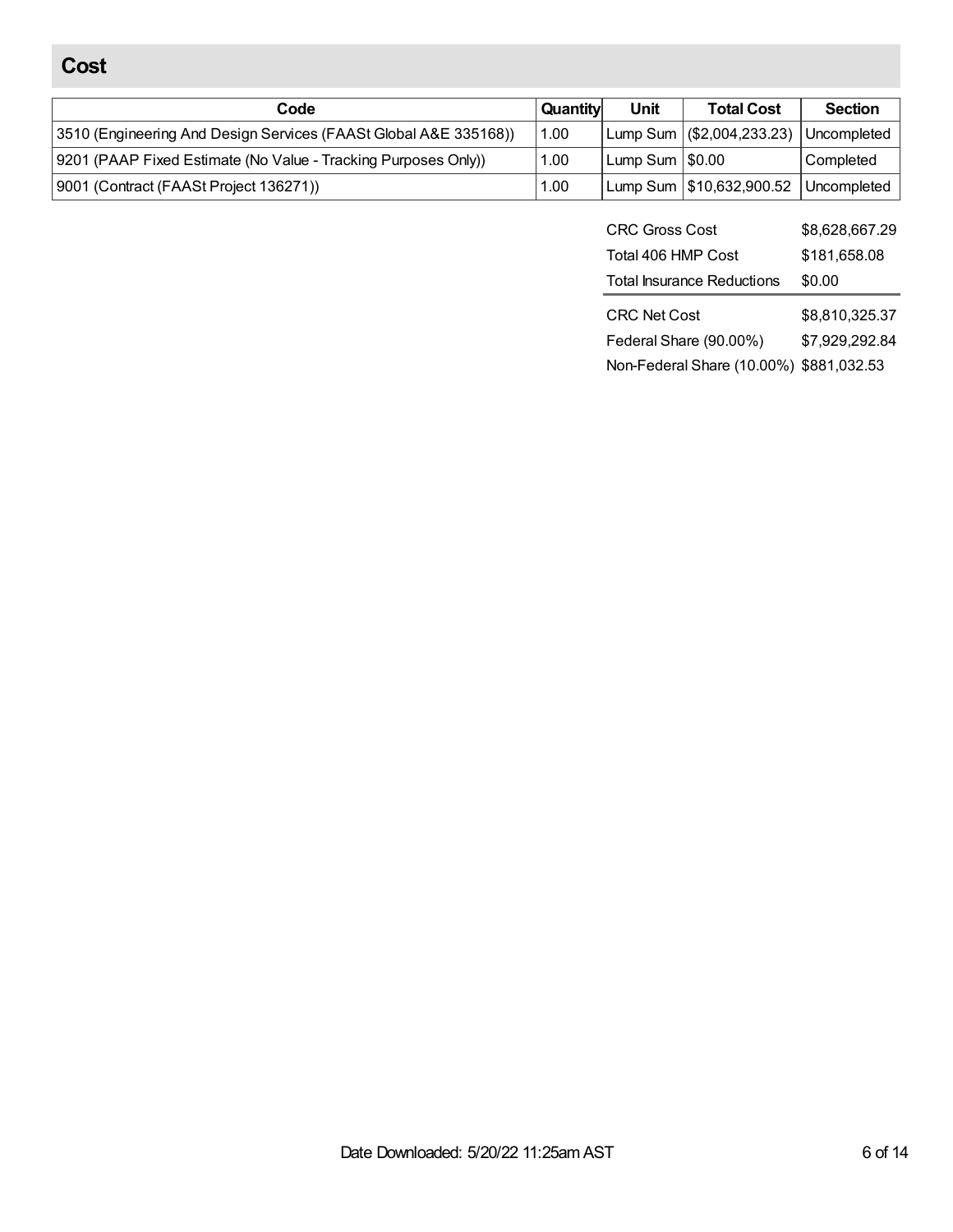# **Award Information**

## **Version Information**

| Version | <b>Eligibility</b><br><b>Status</b> | Current<br>Location | <b>Bundle Number</b>               | <b>Project</b><br>Amount | Cost<br><b>Share</b> | <b>Federal Share</b><br><b>Obligated</b> | <b>Date</b><br><b>Obligated</b> |
|---------|-------------------------------------|---------------------|------------------------------------|--------------------------|----------------------|------------------------------------------|---------------------------------|
| 10      | Eligible                            | Awarded             | IPA-02-PR-4339-PW-<br>10515(11763) | \$8,810,325.37   90 %    |                      | 87.929.292.83                            | 5/19/2022                       |

## **Drawdown History**

| EMMIE Drawdown Status As of Date   Obligation Number   Expenditure Number   Expended Date   Expended Amount |  |  |  |  |  |  |
|-------------------------------------------------------------------------------------------------------------|--|--|--|--|--|--|
| No Records                                                                                                  |  |  |  |  |  |  |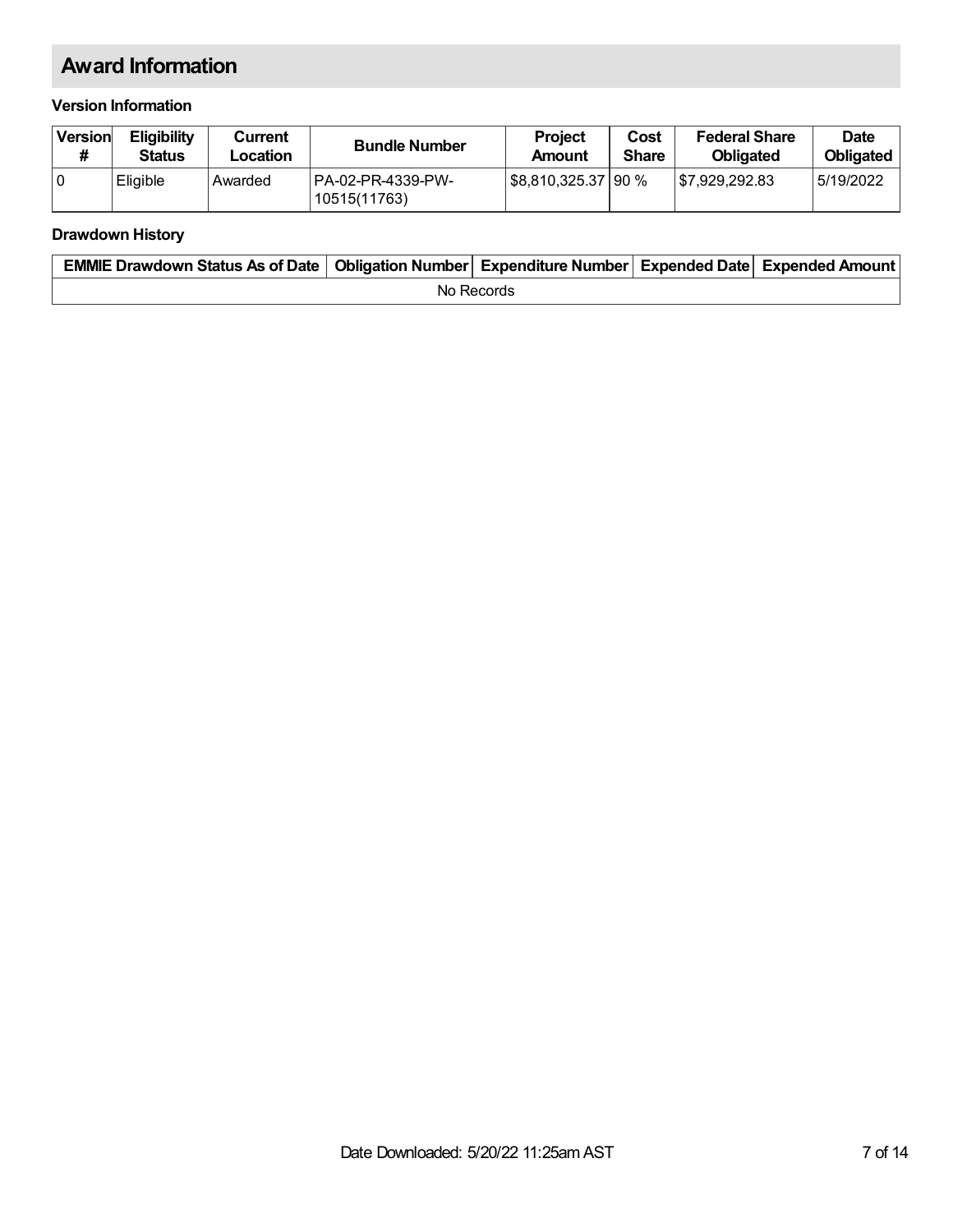# **Subgrant Conditions**

- As described in Title 2 Code of Federal Regulations (C.F.R.) § 200.333, financial records, supporting documents, statistical records and all other non-Federal entity records pertinent to a Federal award must be retained for a period of three (3) years from the date of submission of the final expenditure report or, for Federal awards that are renewed quarterly or annually, from the date of the submission of the quarterly or annual financial report, respectively, as reported to the Federal awarding agency or pass-through entity in the case of a subrecipient. Federal awarding agencies and pass-through entities must not impose any other record retention requirements upon non-Federal entities. Exceptions are stated in 2 C.F.R. §200.333(a) – (f)(1) and (2). All records relative to this project are subject to examination and audit by the State, FEMA and the Comptroller General of the United States and must reflect work related to disaster-specific costs.
- In the seeking of proposals and letting of contracts for eligible work, the Applicant/Subrecipient must comply with its Local, State (provided that the procurements conform to applicable Federal law) and Federal procurement laws, regulations, and procedures as required by FEMA Policy 2 CFR Part 200, Procurement Standards, §§ 317-326.
- The Recipient must submit its certification of the subrecipient's completion of this project, the final claim for payment, and supporting documentation within 180 days from the date that the applicant completes the scope of work, or the project deadline, whichever occurs first. FEMA reimburses Large Projects (those with costs above the large project threshold) based on the actual eligible final project costs. Therefore, during the final project reconciliation (closeout), the project may be amended to reflect the reconciliation of actual eligible costs.
- When any individual item of equipment purchased with PA funding is no longer needed, or a residual inventory of unused supplies exceeding \$5,000 remains, the subrecipient must follow the disposition requirements in Title 2 Code of Federal Regulations (C.F.R.) § 200.313-314.
- The terms of the FEMA-State Agreement are incorporated by reference into this project under the Public Assistance award and the applicant must comply with all applicable laws, regulations, policy, and guidance. This includes, among others, the Robert T. Stafford Disaster Relief and Emergency Assistance Act; Title 44 of the Code of Federal Regulations; FEMA Policy No. 104-009-2, Public Assistance Program and PolicyGuide; and other applicable FEMA policy and guidance.
- The DHS Standard Terms and Conditions in effect as of the declaration date of this emergency declarations or major disaster, as applicable, are incorporated by reference into this project under the Public Assistance grant, which flow down from the Recipient to subrecipients unless a particular term or condition indicates otherwise.
- The Uniform Administrative Requirements, Cost Principles, and Audit Requirements set forth at Title 2 Code of Federal Regulations (C.F.R.) Part 200 apply to this project award under the Public Assistance grant, which flow down from the Recipient to all subrecipients unless a particular section of 2 C.F.R. Part 200, the FEMA-State Agreement, or the terms and conditions of this project award indicate otherwise. See 2 C.F.R. §§ 200.101 and 110.
- The subrecipient must submit a written request through the Recipient to FEMA before it makes a change to the approved scope of work in this project. If the subrecipient commences work associated with a change before FEMA approves the change, it will jeopardize financial assistance for this project. See FEMA Policy No. 104-009-2, Public Assistance Program and Policy Guide.
- The Subrecipient provided the estimate for this PW. FEMA validated the estimate and found it to be reasonable for the work to be performed.
- Pursuant to section 312 of the Stafford Act, 42 U.S.C. 5155, FEMA is prohibited from providing financial assistance to any entity that receives assistance from another program, insurance, or any other source for the same work. The subrecipient agrees to repay all duplicated assistance to FEMA if they receive assistance for the same work from another Federal agency, insurance, or any other source. If an subrecipient receives funding from another federal program for the same purpose, it must notify FEMA through the Recipient and return any duplicated funding.

## **Insurance**

## **Additional Information**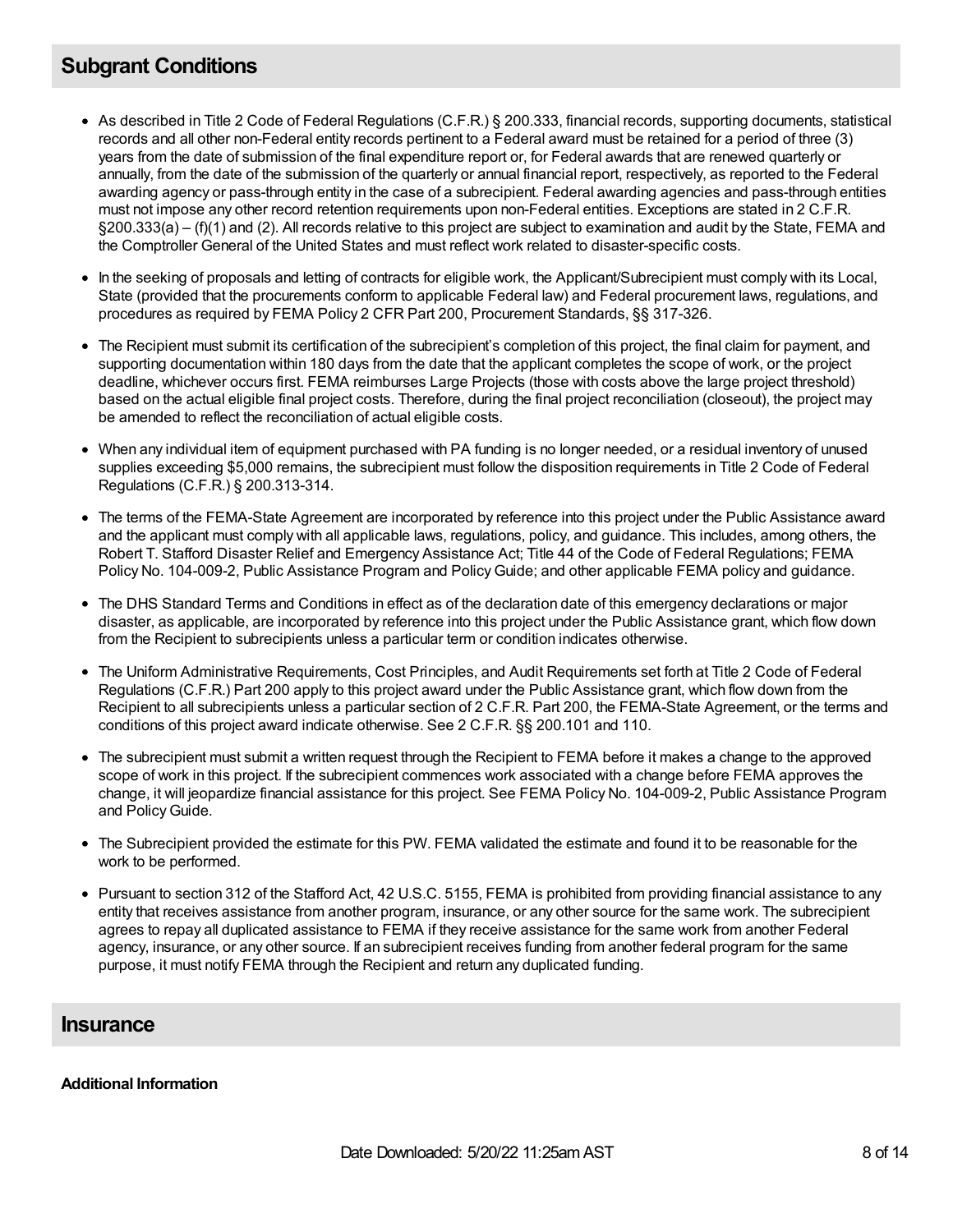#### **4/11/2022**

#### **GENERAL INFORMATION**

Event: DR4339-PR

Project: SP 542517

Category of Work: Cat F - Utilities

Applicant: PR Electric Power Authority

Event Type: Hurricane / Hurricane Maria

Cause of Loss: Wind / Wind Driven Rain

Incident Period: 9/17/2017 to 11/15/2017

Total Public Assistance Amount: \$8,810,325.37 (Repairs Amount \$8,628,667.29 + Mitigation Amount \$181,658.08)

#### **COMMERCIAL INSURANCE INFORMATION**

Does the applicant have a Commercial Policy that extends coverage for this facility: Yes

Policies Issued by: Willis Towers Watson, Multinational Insurance Company and Mapfre

Policy Numbers: Willis Towers Watson (B0804Q1966F17, B0804Q14312F17, B0804Q19673F17, B0804Q19672F17, B0804Q18529F17, B0804Q14312F17, B0804Q19674F17, B0804Q18411F17, B0804Q14310F17, B0804Q11038F17, B0804Q14507F17, B0804Q14312F17)

Mapfre Praico Insurance Company (1398178000644)

Multinational Insurance Company (88-CP-000307831-2, 88-CP-000318673-0, 88-CP000318674-0, 88-CP-000318675-0, 88-CP-000318676- 0, 88-CP-000318677-0)

Policy Period: From: 5/15/2017 To: 5/15/2018

Policy Limits: \$300,000,000.00

RCV or ACV: Replacement Cost Value

Deductible Amount \$25,000,000.00 each and every occurrence property damage and 30 days each and every occurrence business interruption in respect of Named Windstorm.

Does the Applicant's Commercial Policy extend coverage for the damage described in this project: Yes

The amount of the deductible being funded in this project is \$0.00

The amount of the deductible previously funded in other projects is \$25,000,000.00

Final Insurance Settlement Status: Insurance proceeds for this project are anticipated

The amount of Anticipated Insurance Reduction applied for Project: \$0.00

### *NUMBER* **OF DAMAGED LOCATIONS INCLUDED IN THIS PROJECT:** (1)

#### **Damaged Inventory (DI) #917956:**

#### **FAASt-Luquillo Distribution Streat lighting**

Location Description: Luquillo, Puerto Rico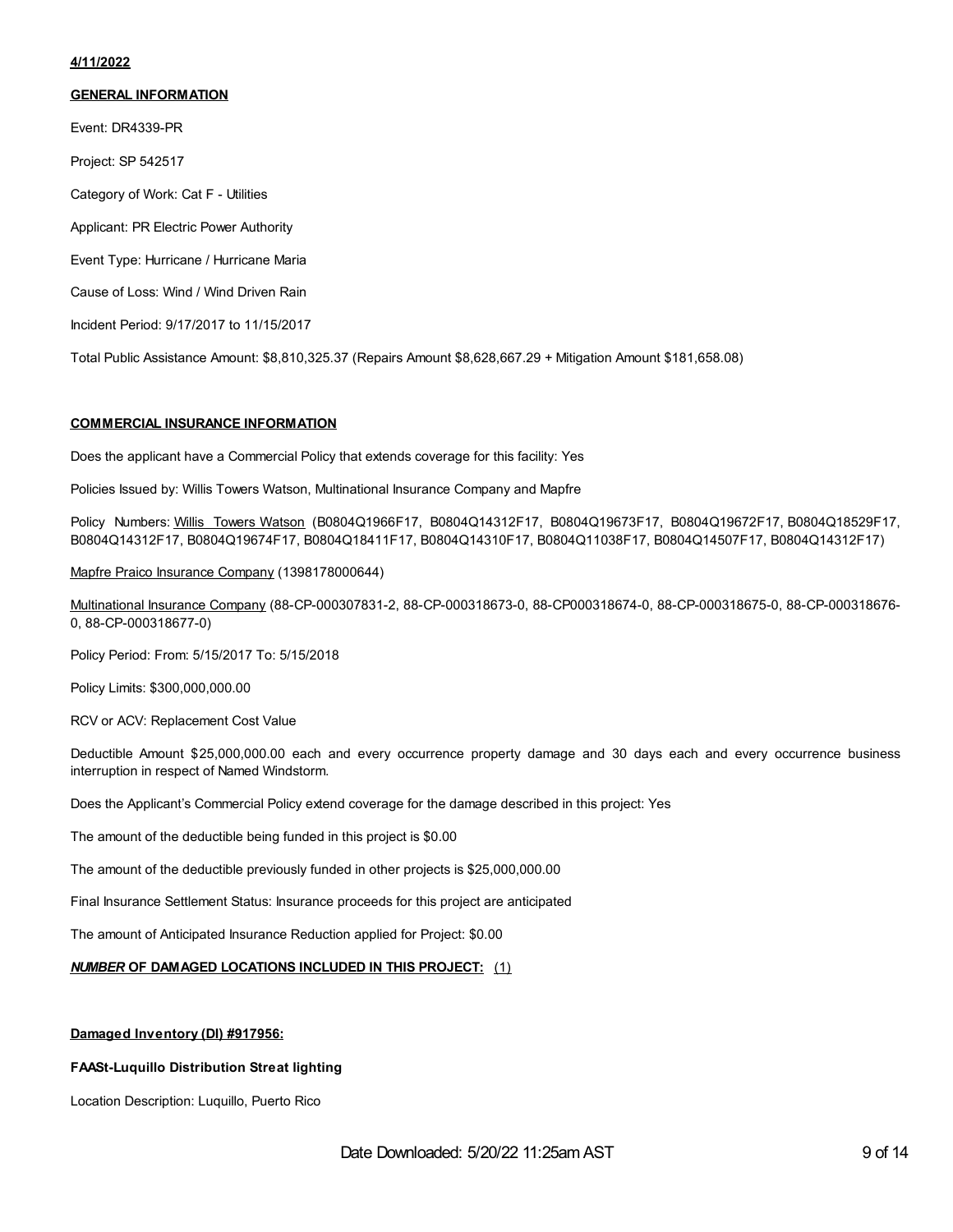GPS Coordinates: 18.36632, -65.71907

Cause of Loss: Wind / Wind Driven Rain

SOV / Schedule #: N/A

SOV / Schedule Amount: N/A

Applicable Deductible Amount: N/A

Damage Inventory Amount: \$8,810,325.37 (Repairs Amount \$8,628,667.29 + Mitigation Amount \$181,658.08)

#### Prior Obtain and Maintain Requirement:

No prior insurance requirements were found for this facility.

Reduction(s):

No insurance reduction will be applied to this project. An anticipated insurance reduction of \$193,746,436.00 was applied to FAAST project # 136271 for anticipated insurance proceeds for Hurricane Maria losses. For ease of reference, please see table of insurance allocations: "*PREPA Allocation Plan – All Disasters"* file.

#### **Obtain and Maintain Requirement:**

No Obtain & Maintain Requirement is being mandated for the FAASt-Luquillo Distribution Streat lighting because facility does not meet the definition of building, equipment, contents, or vehicle.

#### **Insurance Proceeds Statement:**

FEMA acknowledges that the Applicant is in negotiations with their insurance carrier at the time of the FEMA insurance review and might have received partial settlements. In accordance with 44 CFR §206.250-253, in the absence of an actual settlement, anticipated insurance recoveries will be deducted from this project based on Applicant's insurance policy limits. FEMA subsequently adjusts the eligible costs based on the actual amount of insurance proceeds the Applicant receives after a final settlement.

FEMA's Recovery Policy FP 206-086-1, Public Assistance Policy on Insurance (June 29, 2015), requires applicants to take reasonable efforts to recover insurance proceeds that it is entitled to receive from its insurers. FEMA will consider final insurance settlements that may be less than the insurance policy limits when an applicant demonstrates that it has taken reasonable efforts to recover insurance proceeds that it is entitled on a case-by-case basis.

#### **Standard Insurance Comments**

#### **FEMA Policy 206-086-1**

#### **PART 2: Other Insurance-Related Provisions. (Sections 312 and 406(d) of the Stafford Act)**

**A. Duplication of Benefits**. FEMA cannot provide assistance for disaster-related losses that duplicate benefits available to an applicant from another source, including insurance.

1. Before FEMA approves assistance for a property, an applicant must provide FEMA with information about any actual or anticipated insurance settlement or recovery it is entitled to for that property.

2. FEMA will reduce assistance to an applicant by the amount of its actual or anticipated insurance proceeds.

3. Applicants must take reasonable efforts to recover insurance proceeds that they are entitled to receive from their insurer(s).

#### **Jean-Carlo Echevarria, PA Insurance Specialist, CRC Atlantic, Guaynabo, PR**

#### **O&M Requirements**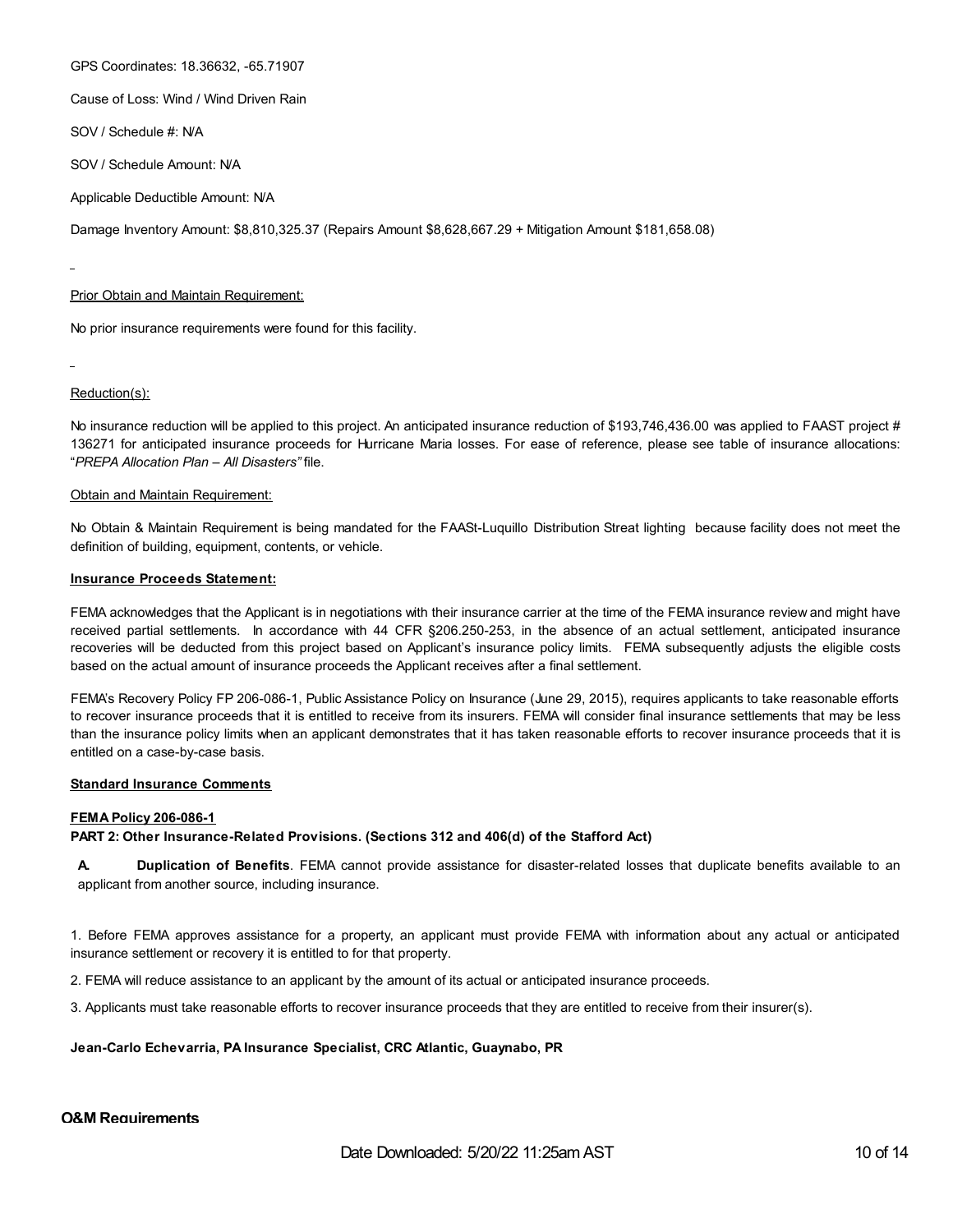There are no Obtain and Maintain Requirements on **FAASt - Luquillo Distribution Streetlighting - Distribution**.

# **406 Mitigation**

There is no additional mitigation information on **FAASt - Luquillo Distribution Streetlighting - Distribution**.

# **Environmental Historical Preservation**

Is this project compliant with EHP laws, regulations, and executive orders?

**Yes**

## **EHP Conditions**

- Any change to the approved scope of work will require re-evaluation for compliance with NEPA and other Laws and Executive Orders.
- This review does not address all federal, state and local requirements. Acceptance of federal funding requires recipient to comply with all federal, state and local laws. Failure to obtain all appropriate federal, state and local environmental permits and clearances may jeopardize funding.
- If ground disturbing activities occur during construction, applicant will monitor ground disturbance and if any potential archaeological resources are discovered, will immediately cease construction in that area and notify the State and FEMA.
- Executive Order 11988 Floodplains Applicant must obtain any required permits from the Planning Board prior to initiating work and comply with any conditions of the permit. All coordination (emails, letters, documented phone calls) pertaining to these activities and compliance must be provided and maintained in the Applicant's permanent files.
- Endangered Species Act (ESA) The Applicant must provide documentation at close-out that proves completion of required Conservation Measures.
- Endangered Species Act (ESA) Conservation measures for PR Boa 1. Inform all personnel about the potential presence of the PR boa and the VI boa in areas where the proposed work will be conducted. Photographs of the PR and VIBoa are to be prominently displayed at the site. The recipient must ensure that project personnel is able to correctly identify a PR or VI boa. For information on PR boa, please visit: https://ecos.fws.gov/ecp/species/6628. 2. Prior to any construction activity, including removal of vegetation and earth movement, the boundaries of the project area must be delineated, buffer zones, and areas to be excluded and protected, should be clearly marked in the project plan and in the field to avoid further habitat degradation into forested areas. Once areas are clearly marked, and prior to any construction activity, including site preparation, project personnel able to correctly identify a PR or VI boa must survey the areas to be cleared to ensure that no boas are present within the work area. Vehicle and equipment operation must remain on designated access roads/paths and within rights-of way. 3. If a PR boa is found within any of the working or construction areas, activities should stop in the area where the boa was found. Do not capture the boa. If boas need to be moved out of harm's way, project personnel designated by the recipient shall immediately contact the Puerto Rico Department of Natural and Environmental Resources (PRDNER) Rangers for safe capture and relocation of the animal (PRDNER phone #s: 787-724-5700, 787-230-5550, 787- 771-1124). If immediate relocation is not an option, project-related activities at this area must stop until the boa moves out of harm's way on its own. Activities at other work sites, where no boas have been found after surveying the area, may continue. 4. Measures should be taken to avoid and minimize PR boa casualties by heavy machinery or motor vehicles being used on site. Any heavy machinery left on site (staging) or near potential PR boa habitat (within 50 meters of potential boa habitat), needs to be thoroughly inspected each morning before work starts to ensure that no boas have sheltered within engine compartments or other areas of the equipment. If PR boas are found within vehicles or equipment, do not capture the animal and let it move on its own or call PRDNER Rangers for safe capture and relocation of the boa (PRDNER phone #s: 787-724-5700, 787-230-5550, 787-771-1124). If not possible, the animal should be left alone until it leaves the vehicle on its own. 5. PR boas may seek shelter in debris piles. Measures should be taken to avoid and minimize boa casualties associated with sheltering in debris piles as a result of project activities. Debris piles should be placed far away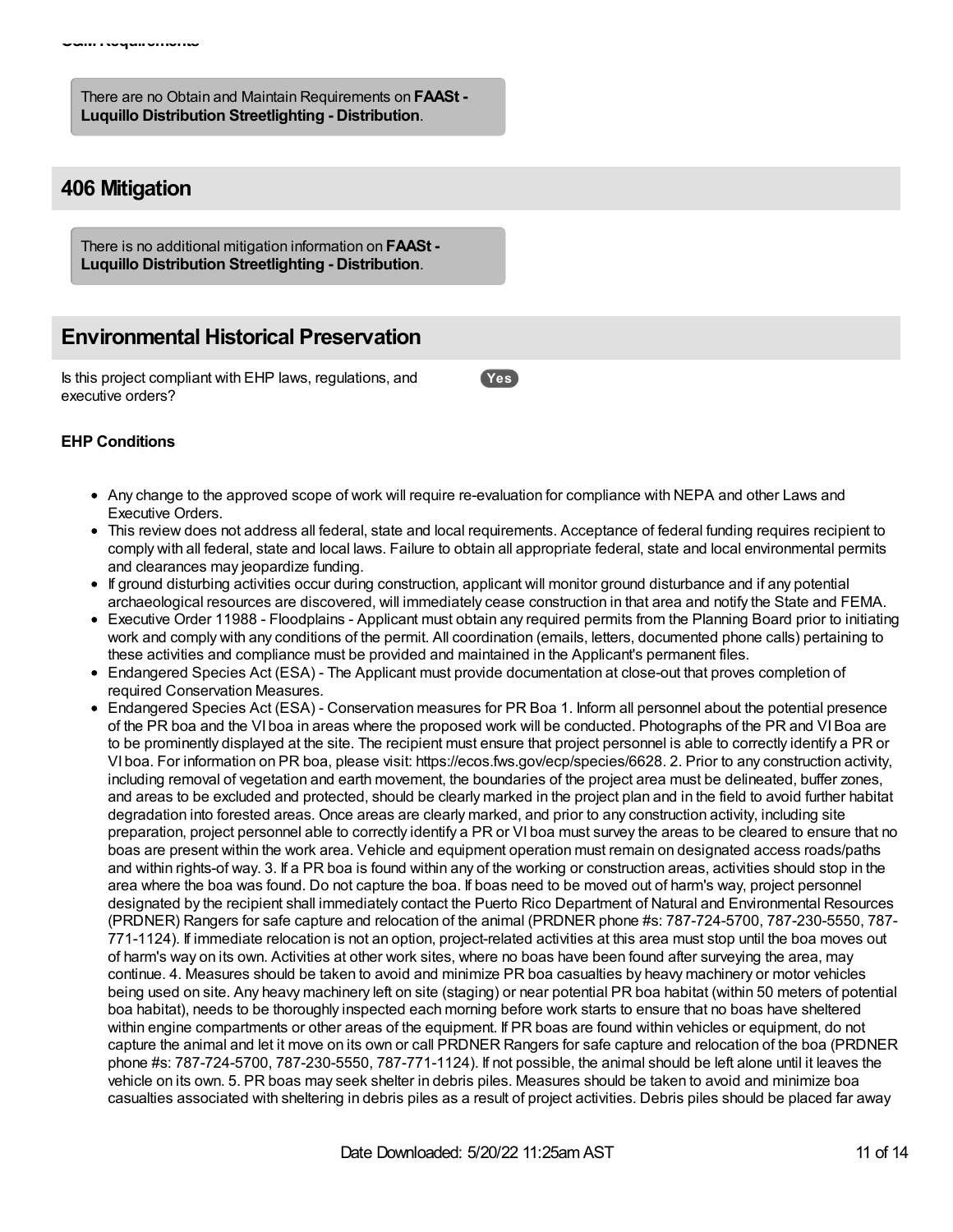from forested areas. Prior to moving, disposing or shredding, debris piles should be carefully inspected for the presence of boas. If PR boas are, found within debris piles, do not capture the animal and let it move on its own or call PRDNER Rangers for safe capture and relocation of the animal. If debris piles will be left on site, we recommend they be placed in areas that will not be disturbed in the future. 6. For all boa sightings (dead or alive), personnel designated by the recipient must record the time and date of the sighting and the specific location where the boa was found. Data should also include a photo of the animal dead or alive, and site GPS coordinates, and comments on how the animal was detected and its behavior. If the PR boa was accidentally killed as part of the project actions, please include information on what conservation measures had been implemented and what actions will be taken to avoid further killings. All boa-sighting reports should be sent to the USFWS Caribbean Ecological Services Field Office, Marelisa Rivera - Deputy Field Supervisor, 787- 851-7297 extension 206, 787-510-5207, marelisa\_rivera@fws.gov.

- Endangered Species Act (ESA) The below conservation measures apply to the following species:, Amazona vittata (Puerto Rican parrot) and Buteo platypterus brunnescens (Puerto Rican broad-winged hawk). 8. During breeding seasons (see below), nest surveys shall be conducted if a project occurs in a species' range. Nest searches must be conducted by qualified personnel with the appropriate DNER permits prior to start of work. If nesting activity is detected, all construction activities or human disturbance must be avoided within a 200-meter buffer to the closest nest. This avoidance strategy must be kept until fledglings successfully leave the nest permanently. Outside the nesting season, if a nest is encountered, work shall not interfere with the species until they have left the site. If nesting activity is detected, all construction activities or human disturbance must be avoided within a 200-meter buffer to the closest nest. This avoidance strategy must be kept until juvenile birds fledge the nest and are permanently gone. Nesting season: Puerto Rican parrot (Amazona vittata): February to June and Puerto Rican broad-winged hawk (Buteo platypterus): December-June. For all nest sightings, the Applicant must record the time and date of the sighting and the specific location where it was found. Data should also include a photo of the nest and eggs, relocation site GPS coordinates, and the time and date of the relocation. All sightings and incidental lethal take reports should be sent to the USFWS Caribbean Ecological Services Field Office, Marelisa Rivera - Deputy Field Supervisor, 787-851-7297 extension 206, 787-510-5207, marelisa rivera@fws.gov.
- Endangered Species Act (ESA) Conservation measures for sea turtles USFWS Required Conservation Measures for Caretta caretta), (Chelonia mydas), (Dermochelys coriacea) and (Eretmochelys imbricata). There is potential for sea turtle nesting activity on all ocean-facing sand beaches in Puerto Rico and the US Virgin Islands, including mixed sand and gravel (shell, coral rubble) beaches. The following measures are applicable to green, loggerhead, leatherback, and hawksbill sea turtles. 10. During nesting season (March 1-November 30) a qualified sea turtle monitor shall survey each beach work area for possible sea turtle nests during the morning. Any nests found within the area will be marked or flagged in place. Outside of peak nesting season, beaches where work will occur shall be surveyed at least twice a week. If required, debris removal Construction activities on beaches shall initiate only after the sea turtle monitor has completed surveys that morning and nests are clearly marked. Surveys shall be conducted by sea turtle permit holders or trained personnel following DNER/DPNR protocols (see list of PR sea turtle groups, for USVI contact DPNR). Nests laid adjacent to the work area shall be marked by flagging with a 10-foot square roped off buffer and an unobstructed path seaward from the nest to the water. Surveys will start 45 minutes prior to any construction activity. Sea turtle monitoring groups shall have site specific information for nests in their areas and inform work crews of areas to avoid. This measure will be conducted in accordance with FEMA/USFWS/DNER-approved SOP for employee sea turtle awareness training, project site preparation, and nest season monitoring. 11. During the sea turtle nesting season, repair or replacement of structures shall occur in the same location or footprint of the previously permitted structure. If the current project footprint does not stay within previously permitted structure footprint, then the applicant must consult with USFWS. 12. Relocation of sea turtle nests to accommodate construction is not authorized. 13. All project activity shall be confined to daylight hours and shall not occur prior to 0800 AST or following the completion of all necessary marine turtle surveys and conservation activities. The sea turtle monitor shall be available via phone after the initial inspection for any coordination throughout the workday. This measure will be conducted in accordance with FEMA/USFWS/DNER-approved SOP for employee sea turtle awareness training, project site preparation, and nest season monitoring. 14. Only native plant species are authorized to be planted. Existing native dune vegetation shall be disturbed to the minimum extent necessary. For information on appropriate coastal plants see Fish and Wildlife Service BMP document, Sea Turtle Friendly Vegetation. Removal of standing and live coastal vegetation (e.g. sea grapes, mangroves) that are not a hazard is unauthorized. No sea grass, sea weeds, algae nor beach sand shall be removed during beach debris removal efforts. Any vegetation planting shall be installed by hand labor and tools. Irrigation systems shall not be installed within nesting habitat. Applicant will submit a vegetation plan that confirms compliance with these requirements and submit to USFWS at: caribbean\_es@fws.gov. If a sea turtle nest is disturbed or uncovered during vegetation planting activity or project excavation, all work shall cease, and the sea turtle monitor shall immediately be contacted. If a nest(s) cannot be safely avoided during construction, all activity within the affected project area shall be delayed until complete hatching and emergence of the nest. This measure will be conducted in accordance with FEMA/USFWS/DNER-approved SOP for employee sea turtle awareness training, project site preparation, and nest season monitoring. 15. Placement of fill shall not occur within 10 feet of or in any area seaward of a marked sea turtle nest. Nests shall be marked in place with a roped off 10-foot buffer. Dependent upon the fill volume and slope, distance offset from marked turtle nests may be required to be larger to avoid indirect impacts (e.g., fill slumping) to the nest. If the turtle nest cannot be avoided by this distance due to the scope of the project, all work near the nest must be postponed until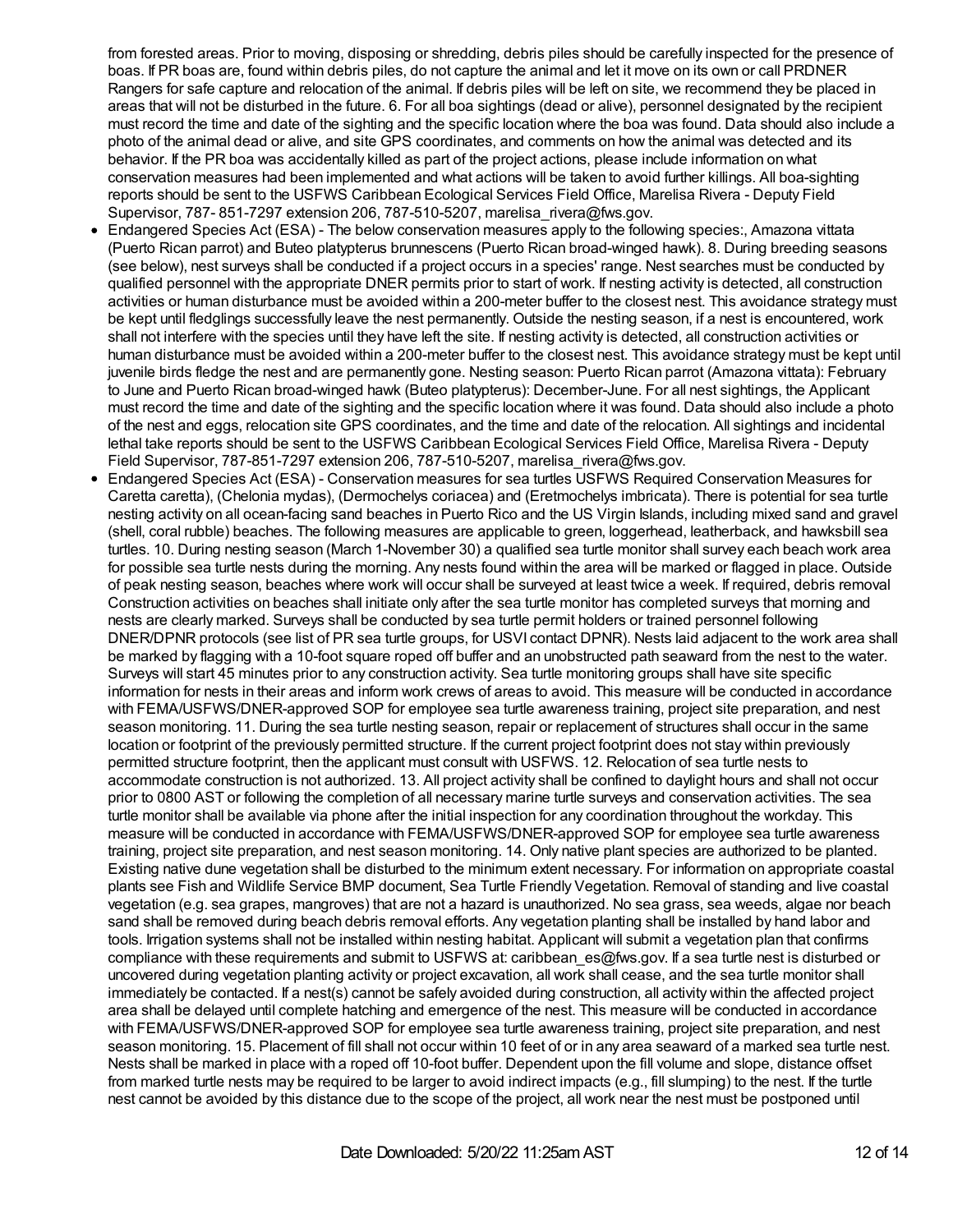completion of the sea turtle nesting season (November 30). This measure will be conducted in accordance with FEMA/USFWS/DNER-approved SOP for employee sea turtle awareness training, project site preparation, and nest season monitoring. 16. All excavations and temporary alteration of beach topography shall be contoured or leveled to the natural beach profile prior to dusk each day. This includes raking of tire ruts, filling pits or holes where debris was removed, etc. Any potential obstructions such as debris piles, equipment, etc. shall also be removed from the beach by the end of each day. Fill must be placed as landward as practicable to establish or repair dune features. The existing or pre- disaster beach and dune profile must be considered when determining the appropriate siting of fill to provide reasonable longevity of the project. This measure will be conducted in accordance with FEMA/USFWS/DNER-approved SOP for employee sea turtle awareness training, project site preparation, and nest season monitoring. 17. No vehicles, equipment, staging or debris should be used, parked or stored landward of the primary dune or in vegetated areas. Staging/parking/storage areas shall be located on paved surfaces as much as possible and outside of vegetated areas. Lightweight, all-terrain style vehicles, with tire pressures of 10 psi or less can operate on the beach and are the preferred transportation method. However, use of heavy equipment on the beach can be allowed provided it is taken off the beach by 1600 AST local time every night using an approved and designated beach access. All driving on the beach shall be between the high-water mark and the water's edge. This measure will be conducted in accordance with FEMA/USFWS/DNER-approved SOP for employee sea turtle awareness training, project site preparation, and nest season monitoring. 18. Removal of vegetation, fence installation, construction activities, and light installation shall be limited within 50 meters from the high tide line. This measure will be conducted in accordance with FEMA/USFWS/DNER-approved SOP for employee sea turtle awareness training, project site preparation, and nest season monitoring. 19. No construction involving lights shall be used during the nesting season. For Puerto Rico and the USVI, a lighting plan utilizing sea turtle friendly lights for coastal areas is required where lights will be repaired or newly installed. Lighting plans shall be sent to USFWS at: caribbean\_es@fws.gov. Once the plan is fully implemented, a lighting inspection shall be conducted by the Applicant to identify and correct any remaining problematic lights. For projects in Puerto Rico the project shall comply with Puerto Rico Law 218 of 2008, Control and Prevention of the Lighting Pollution of Puerto Rico and the PR EQB 2016 Regulation to Control and Prevent Light Contamination. 20. If an unmarked sea turtle crawl is encountered during or prior to project activity, the work crew shall not disturb the integrity of the crawl. Project personnel shall follow the crawl up the beach or into the dune and contact the qualified sea turtle monitor to inform of the location of the crawl. Care shall be taken to avoid walking or driving equipment over or near a crawl so that a potential nest is not damaged. This measure will be conducted in accordance with FEMA/USFWS/DNER-approved SOP for employee sea turtle awareness training, project site preparation, and nest season monitoring. 21. Any collision(s) with and/or injury to any sea turtle in water, occurring during the construction of a project, shall be reported immediately to DNER/DPNR and NMFS's Protected Resources Division (PRD) at (1-727-824- 5312) or by email to takereport.nmfsser@noaa.gov and SAJ-RD- Enforcement@usace.army.mil. This measure will be conducted in accordance with FEMA/USFWS/DNER-approved SOP for employee sea turtle awareness training, project site preparation, and nest season monitoring. 22. All sea turtle sightings and incidents involving nesting sea turtles or hatchlings shall be reported to DNER/DPNR and the USFWS: Caribbean Ecological Services Field Office, P.O. Box 491, Boquerón, PR, Marelisa Rivera - Deputy Field Supervisor, 787-851-7297 extension 2016, 787- 510-5207, marelisa\_rivera@fws.gov. This measure will be conducted in accordance with FEMA/USFWS/DNER-approved SOP for employee sea turtle awareness training, project site preparation, and nest season monitoring

Resource Conservation and Recovery Act, aka Solid Waste Disposal Act (RCRA) - The Applicant shall handle, manage, and dispose of all types of hazardous waste in accordance with requirements of local, state, and federal laws, regulations, and ordinances. In addition, the Applicant shall ensure that all debris is separated and disposed of in a manner consistent with the PR DNER guidelines at a permitted site or landfill. The contractor/applicant will be responsible for the proper disposition of construction debris in authorized landfills providing the name, location, coordinates and permits of the facility to the corresponding authorities. Unusable equipment, debris, white goods, scrap metal any other material shall be disposed in approved manner and location. In the event significant items are discovered during the implementation or development of the project the Applicant shall handle, manage and dispose petroleum products, hazardous materials and toxic waste in accordance to the requirements of the local and federal agencies. Noncompliance with these requirements may jeopardize receipt of federal funds.

## **EHP Additional Info**

There is no additional environmental historical preservation on **FAASt -Luquillo Distribution Streetlighting - Distribution**.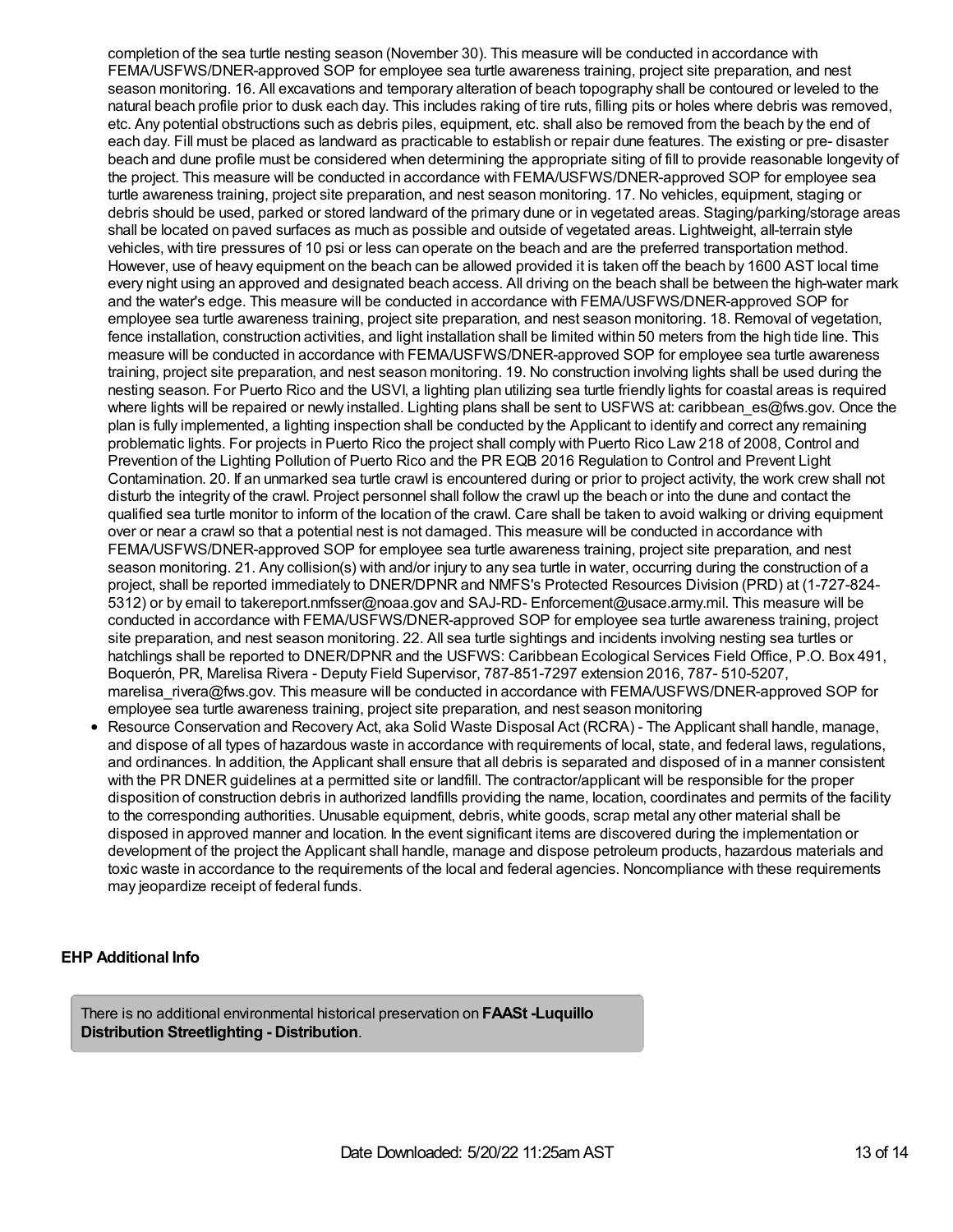# **Final Reviews**

## **Final Review**

**Reviewed By** MARTINEZ SANTIAGO, ISRAEL **Reviewed On** 05/10/2022 9:04 AM AST

## **Review Comments**

FEMA Fina review completed. Project ready for Recipient review.

## **Recipient Review**

**Reviewed By** Salgado, Gabriel **Reviewed On** 05/10/2022 10:04 AM AST

## **Review Comments**

Recipient review completed. Project is ready for Applicant Review.

# **Fixed Cost Offer**

As a Public Assistance (PA) Subrecipient PR Electric Power Authority (000-UA2QU-00), in accordance with Section 428 of the Robert T. Stafford Disaster Relief and Emergency Assistance Act, the Applicant agrees to accept a permanent work subaward based on a Fixed Cost Offer in the amount of \$8,810,325.37 for subaward number 10515 under Disaster # 4339. The Applicant accepts responsibility for all costs above the Fixed Cost Offer.

The Applicant understands that by participating in this pilot program they will be reimbursed for allowable costs in accordance with 2 CFR Part 200, and the reimbursement will not exceed the Fixed Cost Offer. The Applicant also understands that by agreeing to this Fixed Cost Offer, they will not receive additional funding related to the facilities or sites included in the subaward. The Applicant also acknowledges that failure to comply with the requirements of applicable laws and regulations governing assistance provided by FEMA and the PA Alternative Procedures Pilot Program Guidance (such as procurement and contracting; environmental and historic preservation compliance; and audit and financial accountability) may lead to loss of federal funding.

# **Project Signatures**

**Signed By** Nieves, Ezequiel **Signed On** 05/11/2022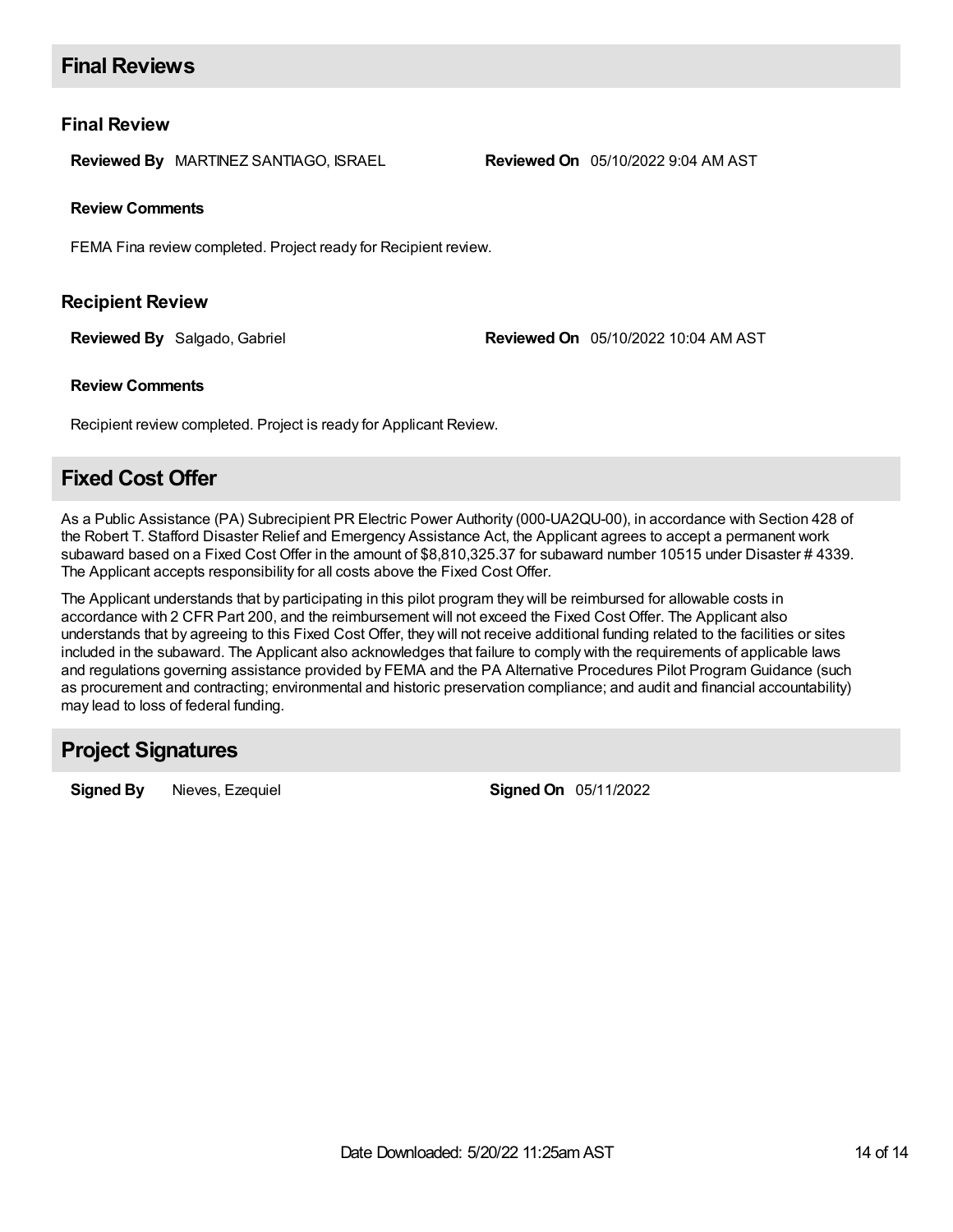# **Department of Homeland Security Federal Emergency Management Agency**

## **General Info**

| Project#                                  | <b>PM#</b> 10521<br>542687                | <b>Project Type</b>           | Specialized                             |
|-------------------------------------------|-------------------------------------------|-------------------------------|-----------------------------------------|
| <b>Project Category</b>                   | F - Utilities                             | <b>Applicant</b>              | PR Electric Power Authority (000-UA2QU- |
| <b>Project Title</b>                      | FAASt Lajas Streetlighting (Distribution) | <b>Event</b>                  | 00)<br>4339DR-PR (4339DR)               |
| <b>Project Size</b>                       | ∟arge                                     | <b>Declaration Date</b>       | 9/21/2017                               |
| <b>Activity</b><br><b>Completion Date</b> | 9/20/2027                                 | Incident Start Date 9/17/2017 |                                         |
| <b>Process Step</b>                       | Obligated                                 | Incident End Date 11/15/2017  |                                         |

## **Damage Description and Dimensions**

## **The Disaster # 4339DR, which occurred between** *09/17/2017* **and** *11/15/2017***, caused:**

## **Damage #788187; FAASt Lajas Distribution Streetlighting**

DDD for this facility codified in the 136271 - MEPA078 Puerto Rico Electrical Power Authority Island Wide FAASt Project.

## **General Facility Information:**

- **Facility Type:** Power generation, transmission, and distribution facilities
- **Facility:** Lajas Distribution Streetlighting
- **Facility Description:** The Lajas municipality has a total of 4625 luminaries of which damage was estimated for 70% of these luminaries.• Pole – This can be either a standalone structure intended to house a streetlight, or a utility pole shared with other overhead utilities • Arm – A piece of hardware affixed to a pole to which a luminaire is mounted. The arm serves to position the streetlight over the street for optimal lighting • Luminaire/Light Bulb – The light emitting part of a streetlight • Light controller (e.g., photocell) – A hardware device affixed to the luminaire which controls the operating mode • Communication network – A wired or wireless system that allows the smart streetlight to communicate with other devices and the control system • Technology control system – A software platform that allows a remote operator to set the operating parameters for the smart streetlight or manually override the parameter if needed
- **Approx. Year Built:** 1970
- **Location Description:** Please refer to "788187-DR4339PR-FEMA Project Scope of Work Lajas.pdf" for more details about all sites location.
- **GPS Latitude/Longitude:** 18.03875, -66.96134

## **General Damage Information:**

- **Date Damaged:** 9/20/2017
- **Cause of Damage:** High winds & wind driven rain, caused by Cat 4 Hurricane Maria

## **Final Scope**

## 788187 **FAASt Lajas Distribution Streetlighting**

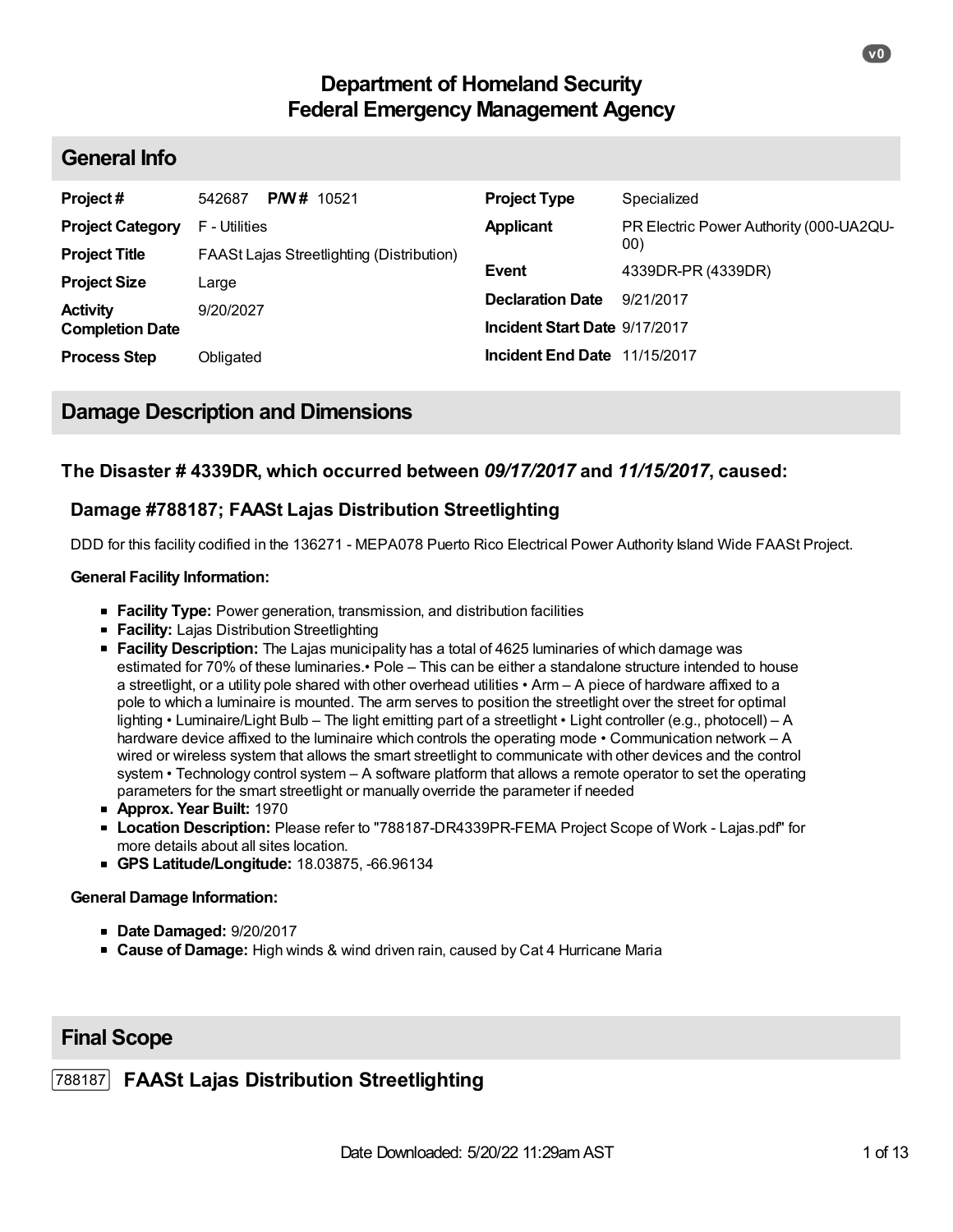#### **Introduction**

The purpose of this document is to submit for approval the Detailed Scope of Work (SOW) to COR3 and FEMA for the Distribution Streetlighting Lajas project (Lajas municipality) under DR-4339-PR Public Assistance. The document provides a description of the project including scope, schedule, and cost estimates as well as Environmental & Historical Preservation ("EHP") requirements and proposed 406 hazard mitigation work. LUMA Energy is seeking approval from COR3 and FEMA for project funding to repair, replace, and upgrade the eligible facilities in the municipality of Lajas.

LUMA submits this Detailed SOW pursuant to the T&D O&M Agreement between Puerto Rico. Puerto Rico Electric Power Authority ("PREPA"), the Puerto Rico Public-Private Partnerships Authority ("P3A") and LUMA Energy, and in accordance with the Consent to Federal Funding Letter issued by PREPA and P3A and provided herein as Appendix E which collectively provides the necessary consent for LUMA Energy, as agent of PREPA, to undertake work in connection with any Federal Funding requests related to the T&D System submitted to FEMA.

### **Facilities**

This project is part of the breakdown division for the Distribution Streetlighting Program which will be impacting each of the municipalities. Characteristics were previously defined to serve the municipality of Lajas according to the priorities and findings after conducting the assessments.

#### Physical Address: Lajas, PR

Coordinates: Please refer to Appendix F for Coordinates. See document labeled: Distribution Streetlighting-Lajas-Attachments A-M.zip

#### **Project Scope of Work**

Streetlight Repairs - Proposed 428 Public Assistance Scope of Work:

- A. Replacement of lighting components including photocontrols, luminaires, arms and associated hardware.
- B. Replacement of concrete octagonal streetlight poles in the same location.
- C. Replacement of aluminum streetlight poles with or without breakaway base in the same location.
- D. Replacement of concrete base (foundation) for aluminum streetlight poles in the same location.

E. Replacement of distribution secondary wood, metal or concrete poles with associated lighting components and installation of guy wires where necessary in the same location.

F. Construction of trenches for secondary underground circuits for streetlighting in existing trench locations.

G. Replace aerial secondary wiring connections.

See document labeled: 542687 50000-EN-SOW-0017\_Rev1 (Typo correction).pdf for the location specific scopes of work.

#### **Project Estimate**

| А. | Planning, Permits and Applications (FAASt 335168): | \$3,483.88     |
|----|----------------------------------------------------|----------------|
| В. | Environmental Management (FAASt 335168):           | \$194,787.69   |
| C. | Project Management (FAASt 335168):                 | \$472,076.46   |
| D. | Engineering (FAASt 335168):                        | \$1,087,183.35 |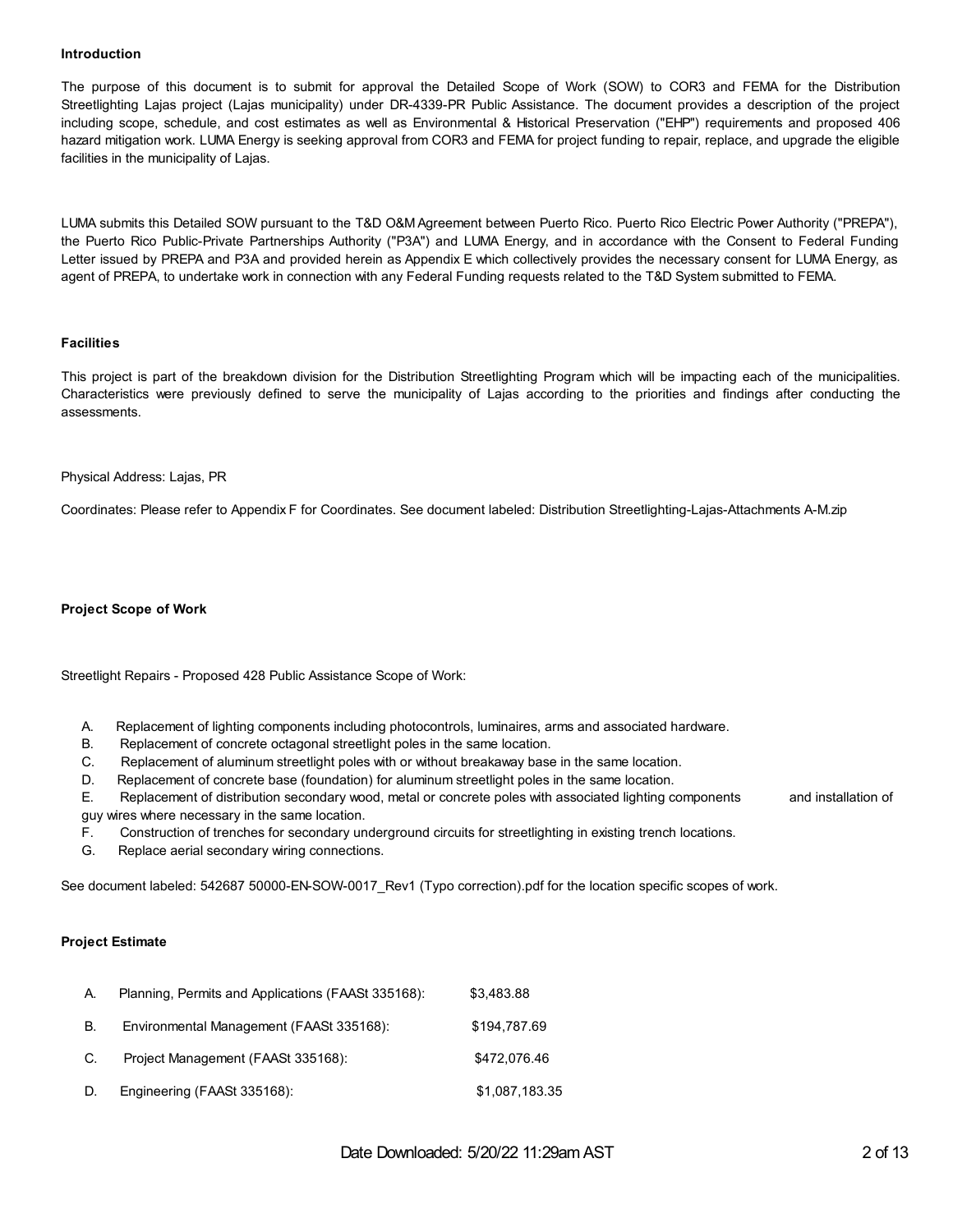| Е. | Construction - Labor & Materials:                  |       | \$9,441,529.28                  |
|----|----------------------------------------------------|-------|---------------------------------|
| F. | Construction - Site Management (FAASt 335168):     |       | \$283,245.88                    |
| G. | Construction - Quality Inspections (FAASt 335168): |       | \$472,076.46                    |
| Η. | Contingency                                        | Total | \$836,806.81<br>\$12,791,189.82 |

| Work To Be Completed (WTBC):             | \$12,791,189.82 |
|------------------------------------------|-----------------|
| A&E Deduction (Global A&E FAASt 335168): | -\$2.512.853.73 |
| Project Total Cost:                      | \$10,278,336.09 |

Please refer to Appendix G for Cost Estimate Details. See document labeled: 542687 DR4339PR Appendix G - Cost Estimate Lajas Municipality.xlsx

For more information, please refer to: *542687 50000-EN-SOW-0017\_Rev1 (Typo correction).pdf.*

### **Project Notes:**

- 1. All streetlight trench rebuilds will be performed in the same location and with the same dimensions as the existing damaged one.
- 2. No new trenches are considered under the project.
- 3. The trenches are described by LUMA Trench Standard STL-16 (attached in the project), which states that the typical trench width is 1 foot, and the typical trench depth is 3.5 feet. For this project, the typical trench was defined to have an average length of 100 feet and following a straight line between the streetlight poles.

## **406 HMP Scope**

Project number: 542687

#### Damage #788187; FAASt Lajas Distribution Streetlighting

Applica nt: PR Electric Power Authority (000-UA2QU-00)

Location: Lajas, Puerto Rico

GPS Latitude/Longitude: 18.03875, -66.96134

#### Hazard Mitigation Narrative

During the incident period from September 17, 2017, to November 15, 2017, the Commonwealth of Puerto Rico experienced hurricane-force winds, heavy rain, flooding and power outage from Hurricane Maria. The incident caused damage to the electrical system, such as the power generation plants, transmission and distribution lines, substations, communication systems, buildings, among other damages to the infrastructures owned, operated, and maintained by the Puerto Rico Electric Power Authority (PREPA).

In the Lajas Municipality, PREPA has a total of 4,301 streetlights luminaries. The Method of Repair (MOR) include the replacement of the damage lighting components including photocells, luminaires, arms, and associated hardware. Also include the replacement of the damage distribution and streetlight poles (wood, concrete, galvanized & aluminum), the replacement of the aerial secondary wiring connections, the construction of new concrete base for the aluminum streetlight poles and new trenches for the streetlighting secondary underground circuits. According to the information provided by the Applicant, due to the high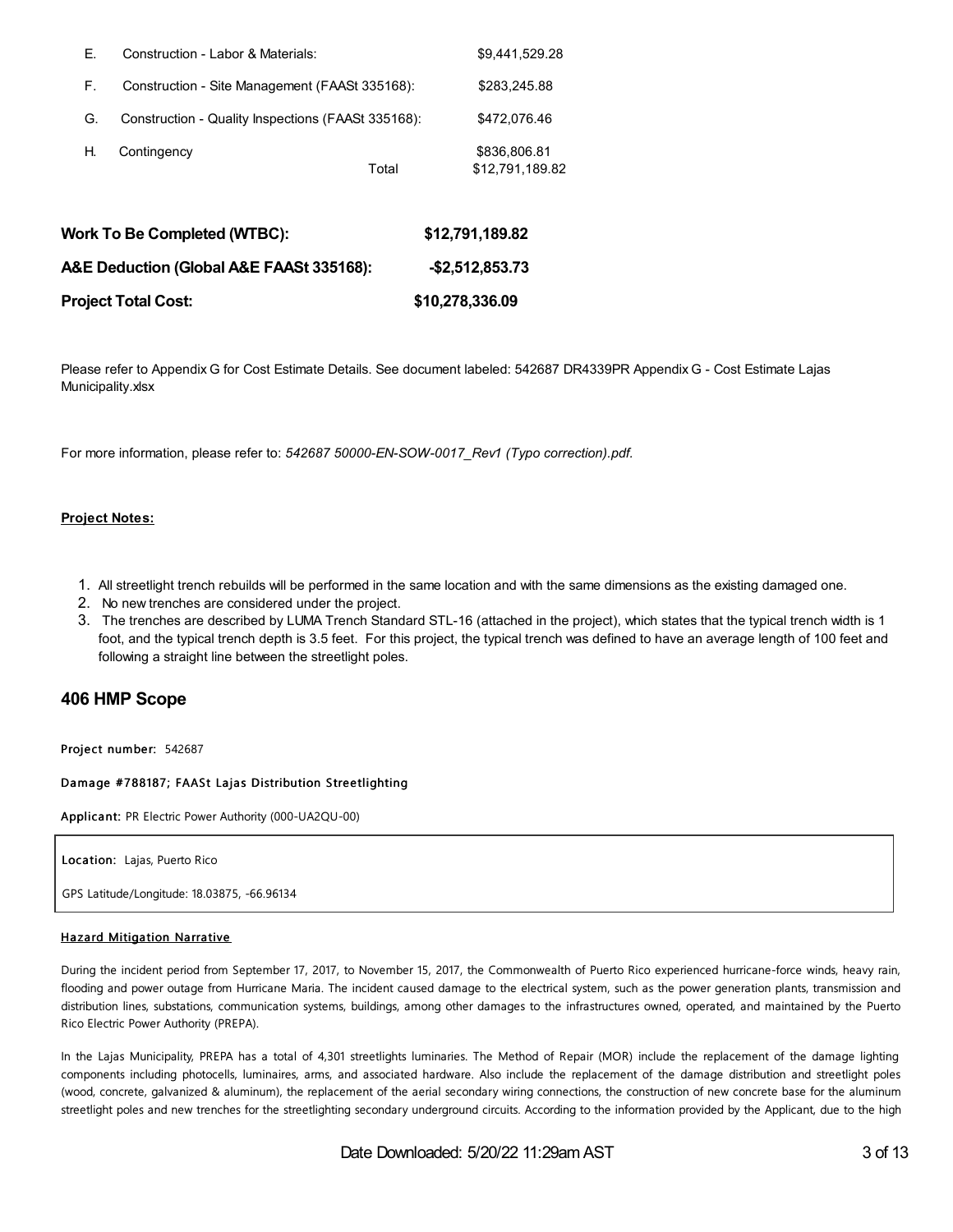velocity hurricane winds, wind-blown debris, and prolonged heavy rain, were the main cause of the damages of the facilities.

In order to minimize the damages in a future event, the Applicant is proposing as a mitigation measure, increase the strength of the poles, arms, aluminum poles breakaway bases, and foundations (concrete bases) by increasing the wind tolerance of all materials to 160mph. Note: The FEMA Accelerated Award Strategy (FAASt) MOR included the PREPA distribution standards and specifications that were based on a 90mph sustained winds for all materials. Although in PREPA Technical Communication #13-02 (August 22, 2013) a design-criteria of 145mph winds were published, the specifications for streetlighting material were never revised, and in the specification documents, the 90mph winds stayed as the requirement for procurement purposes of all streetlighting materials. The 160mph wind tolerance mitigation measure, will protect and make the affected infrastructure more resistant, stronger, and resilient to similar hazards.

#### Hazard Mitigation Proposal (HMP) Scope of Work:

In order to prevent or reduce future damages from similar events, the applicant proposed the following mitigation measures:

#### Mitigation Measures (Replacement)

1. To avoid damage in a future event, the Applicant is proposing as a mitigation measure, increase the strength of the poles and poles arms by increasing the wind tolerance of all materials to 160mph. The FAASt MOR used PREPA distribution standards and specifications that were based on a 90mph sustained winds for all materials. Although in PREPA Technical Communication #13-02 (August 22, 2013) a design-criteria of 145mph winds were published, the specifications for streetlighting material were never revised, and in the specification documents, the 90mph winds stayed as the requirement for procurement purposes of all streetlighting materials. The above mitigation measures will protect and make the affected infrastructure more resistant, stronger, and resilient to similar hazards. Refer to Appendix J: Section VI.D.1 of the PAPPG V3.1.

Eligible Cost of PA repair Scope of Work per DI: \$8,221,867.47

Net Cost of 406 HMP per DI: \$314,687.74

Cost of 406 HMP w/factors: \$426,332.48

HMP Cost/ Benefit = (Net Cost of Hazard Mitigation/ Cost for HM Eligible PA Repair SOW) x 100 Ratio of HMP C/B = (\$314,687.74/ \$8,221,867.47) x 100 = 3.83% (< 15% and Appendix J).

\* See Mitigation Profile Documents Tab for complete version of this HMP and supporting documents.

\* Due to GM system constraints in the Mitigation Profile Cost Tab, there may be a discrepancy in the total dollar amount of the mitigation proposal (or, the cost effectiveness statement) cited in the Cost Tab of the project(s). Whenever a difference between the Mitigation Cost Tab and the completed HMP cost occurs, the correct dollar amount of the grant proposal will default to the amount of 406 funding cited on the actual HMP document (and the Cost Summary Spreadsheet) uploaded into the Mitigation Profile Documents Tab.

\* This project Hazard Mitigation costing / soft cost / factor methodologies followed the same procedures provided in the cost estimates of the PA portion of the project.

Additional PA Notes:

- 1. All streetlight trench rebuilds will be performed in the same location and with the same dimensions as the existing damaged one.
- 2. No new trenches are considered under the project.
- 3. The trenches are described by LUMA Trench Standard STL-16 (attached in the project), which states that the typical trench width is 1 foot, and the typical trench depth is 3.5 feet. For this project, the typical trench was defined to have an average length of 100 feet and following a straight line between the streetlight poles.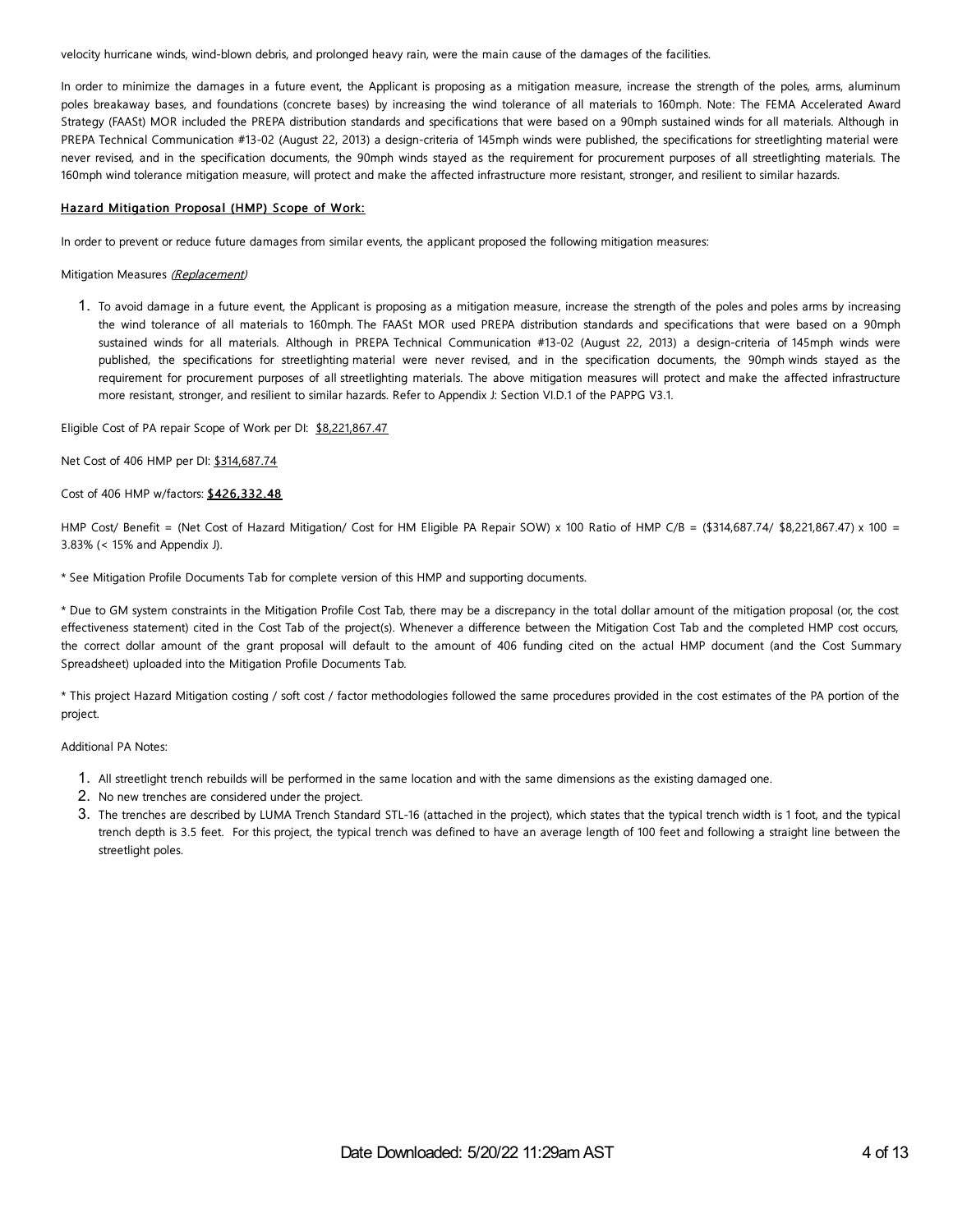# **Cost**

| Code                                                             | Quantity | Unit              | <b>Total Cost</b>                             | <b>Section</b> |
|------------------------------------------------------------------|----------|-------------------|-----------------------------------------------|----------------|
| 3510 (Engineering And Design Services (FAASt Global A&E 335168)) | 1.00     |                   | $\lfloor$ Lump Sum $\lfloor$ (\$2,512,853.73) | Uncompleted    |
| 9201 (PAAP Fixed Estimate (No Value - Tracking Purposes Only))   | 1.00     | Lump Sum   \$0.00 |                                               | Completed      |
| 9001 (Contract (FAASt Project 136271))                           | 1.00     |                   | Lump Sum   \$12,791,189.82                    | Uncompleted    |

| <b>CRC Gross Cost</b>             | \$10,278,336.09 |
|-----------------------------------|-----------------|
| Total 406 HMP Cost                | \$426,332.48    |
| <b>Total Insurance Reductions</b> | \$0.00          |
|                                   |                 |
| CRC Net Cost                      | \$10,704,668.57 |
| Federal Share (90.00%)            | \$9,634,201.72  |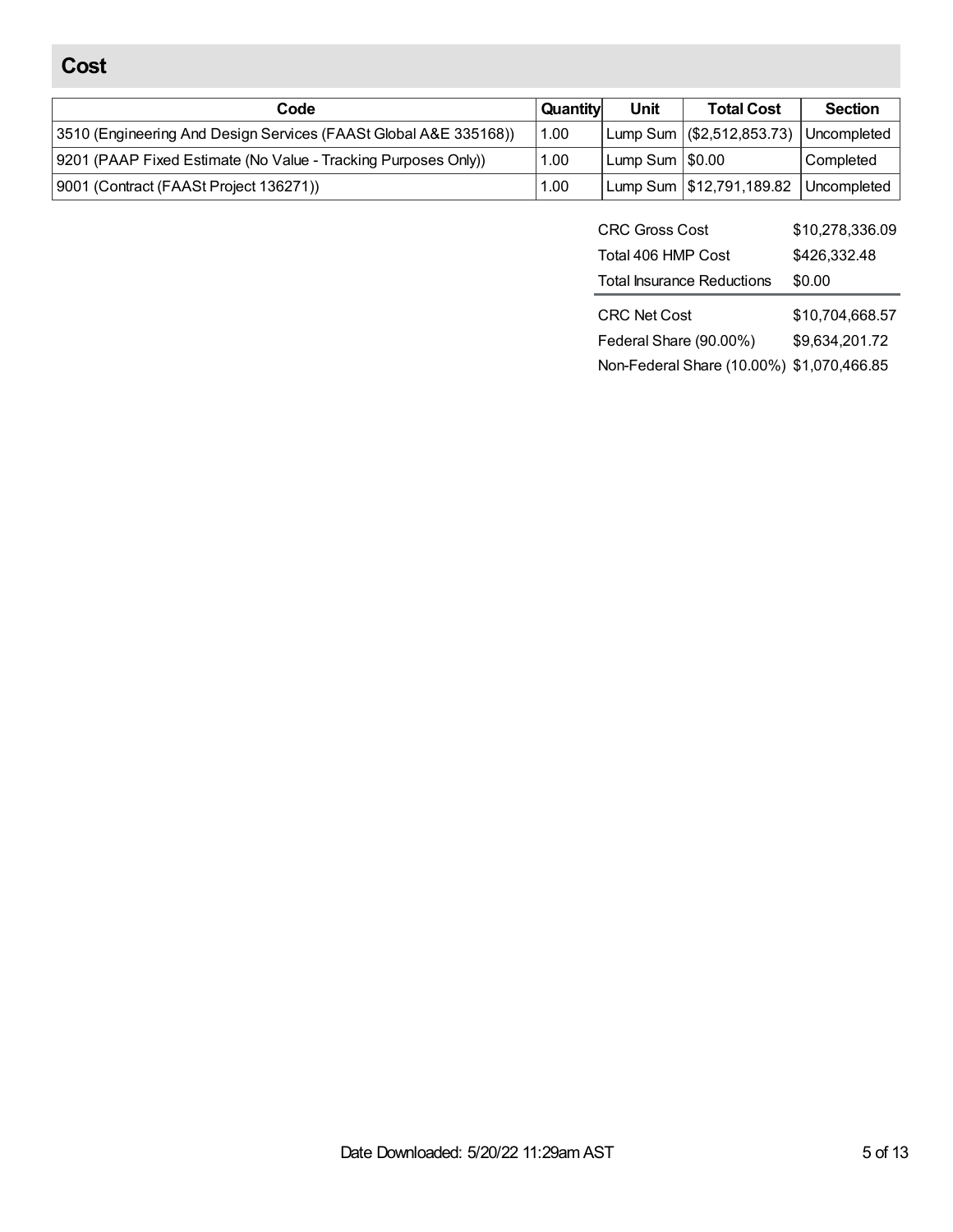# **Award Information**

## **Version Information**

| Version | <b>Eligibility</b><br><b>Status</b> | Current<br>Location | <b>Bundle Number</b>               | <b>Project</b><br>Amount | Cost<br><b>Share</b> | <b>Federal Share</b><br><b>Obligated</b> | <b>Date</b><br><b>Obligated</b> |
|---------|-------------------------------------|---------------------|------------------------------------|--------------------------|----------------------|------------------------------------------|---------------------------------|
| ١o      | Eligible                            | Awarded             | 1PA-02-PR-4339-PW-<br>10521(11764) | S10,704,668.57   90 %    |                      | 89.634.201.71                            | 5/19/2022                       |

## **Drawdown History**

| EMMIE Drawdown Status As of Date   Obligation Number   Expenditure Number   Expended Date   Expended Amount |  |  |  |  |  |  |
|-------------------------------------------------------------------------------------------------------------|--|--|--|--|--|--|
| No Records                                                                                                  |  |  |  |  |  |  |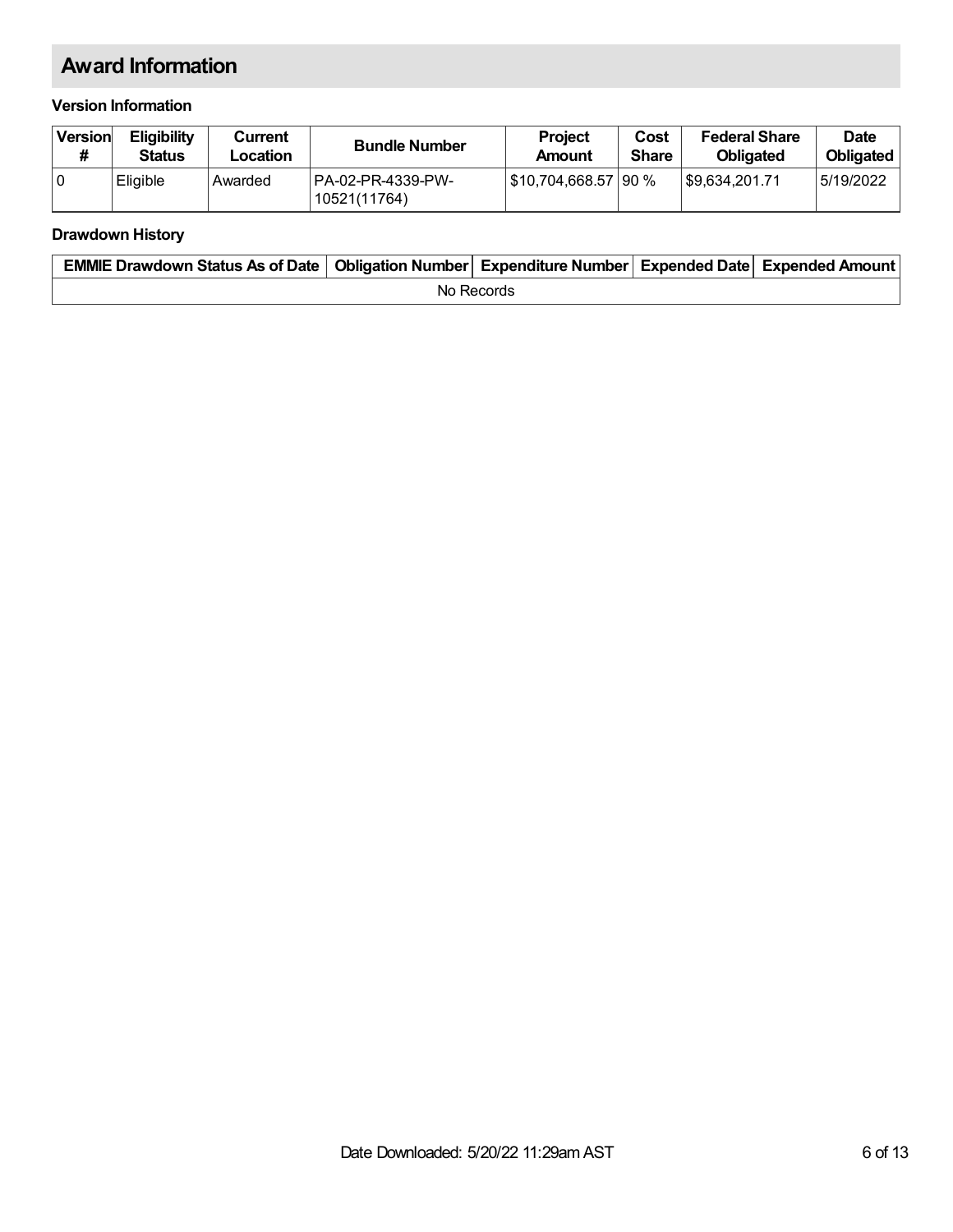# **Subgrant Conditions**

- As described in Title 2 Code of Federal Regulations (C.F.R.) § 200.333, financial records, supporting documents, statistical records and all other non-Federal entity records pertinent to a Federal award must be retained for a period of three (3) years from the date of submission of the final expenditure report or, for Federal awards that are renewed quarterly or annually, from the date of the submission of the quarterly or annual financial report, respectively, as reported to the Federal awarding agency or pass-through entity in the case of a subrecipient. Federal awarding agencies and pass-through entities must not impose any other record retention requirements upon non-Federal entities. Exceptions are stated in 2 C.F.R. §200.333(a) – (f)(1) and (2). All records relative to this project are subject to examination and audit by the State, FEMA and the Comptroller General of the United States and must reflect work related to disaster-specific costs.
- In the seeking of proposals and letting of contracts for eligible work, the Applicant/Subrecipient must comply with its Local, State (provided that the procurements conform to applicable Federal law) and Federal procurement laws, regulations, and procedures as required by FEMA Policy 2 CFR Part 200, Procurement Standards, §§ 317-326.
- The Recipient must submit its certification of the subrecipient's completion of this project, the final claim for payment, and supporting documentation within 180 days from the date that the applicant completes the scope of work, or the project deadline, whichever occurs first. FEMA reimburses Large Projects (those with costs above the large project threshold) based on the actual eligible final project costs. Therefore, during the final project reconciliation (closeout), the project may be amended to reflect the reconciliation of actual eligible costs.
- When any individual item of equipment purchased with PA funding is no longer needed, or a residual inventory of unused supplies exceeding \$5,000 remains, the subrecipient must follow the disposition requirements in Title 2 Code of Federal Regulations (C.F.R.) § 200.313-314.
- The terms of the FEMA-State Agreement are incorporated by reference into this project under the Public Assistance award and the applicant must comply with all applicable laws, regulations, policy, and guidance. This includes, among others, the Robert T. Stafford Disaster Relief and Emergency Assistance Act; Title 44 of the Code of Federal Regulations; FEMA Policy No. 104-009-2, Public Assistance Program and PolicyGuide; and other applicable FEMA policy and guidance.
- The DHS Standard Terms and Conditions in effect as of the declaration date of this emergency declarations or major disaster, as applicable, are incorporated by reference into this project under the Public Assistance grant, which flow down from the Recipient to subrecipients unless a particular term or condition indicates otherwise.
- The Uniform Administrative Requirements, Cost Principles, and Audit Requirements set forth at Title 2 Code of Federal Regulations (C.F.R.) Part 200 apply to this project award under the Public Assistance grant, which flow down from the Recipient to all subrecipients unless a particular section of 2 C.F.R. Part 200, the FEMA-State Agreement, or the terms and conditions of this project award indicate otherwise. See 2 C.F.R. §§ 200.101 and 110.
- The subrecipient must submit a written request through the Recipient to FEMA before it makes a change to the approved scope of work in this project. If the subrecipient commences work associated with a change before FEMA approves the change, it will jeopardize financial assistance for this project. See FEMA Policy No. 104-009-2, Public Assistance Program and Policy Guide.
- The Subrecipient provided the estimate for this PW. FEMA validated the estimate and found it to be reasonable for the work to be performed.
- Pursuant to section 312 of the Stafford Act, 42 U.S.C. 5155, FEMA is prohibited from providing financial assistance to any entity that receives assistance from another program, insurance, or any other source for the same work. The subrecipient agrees to repay all duplicated assistance to FEMA if they receive assistance for the same work from another Federal agency, insurance, or any other source. If an subrecipient receives funding from another federal program for the same purpose, it must notify FEMA through the Recipient and return any duplicated funding.

## **Insurance**

## **Additional Information**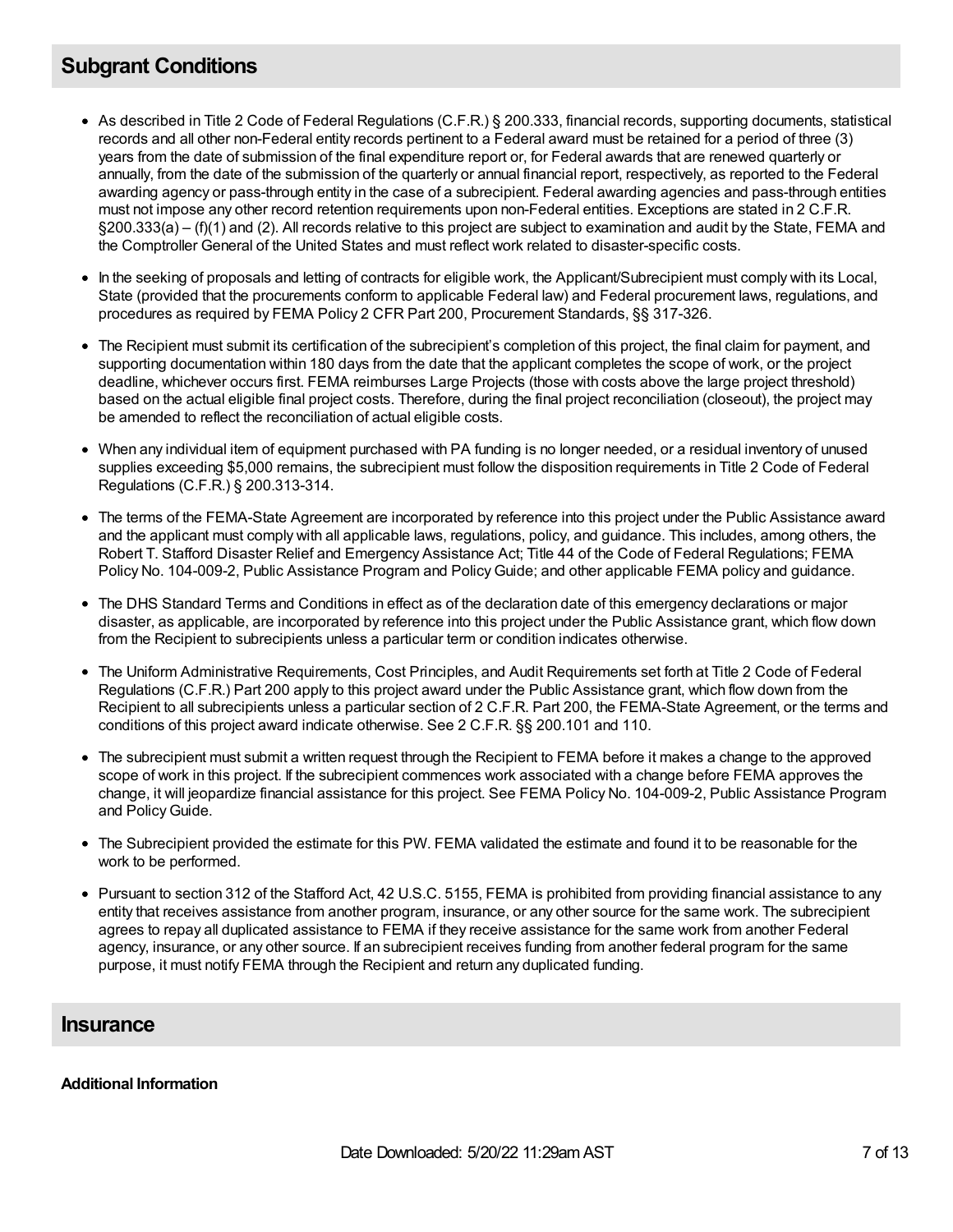#### **4/12/2022**

#### **GENERAL INFORMATION**

Event: DR4339-PR Project: SP 542687

Category of Work: Cat F - Utilities

Applicant: PR Electric Power Authority

Event Type: Hurricane / Hurricane Maria

Cause of Loss: Wind / Wind Driven Rain

Incident Period: 9/17/2017 to 11/15/2017

Total Public Assistance Amount: \$10,704,668.57 (Repairs Amount \$10,278,336.09 + Mitigation Amount \$426,332.48)

#### **COMMERCIAL INSURANCE INFORMATION**

Does the applicant have a Commercial Policy that extends coverage for this facility: Yes

Policies Issued by: Willis Towers Watson, Multinational Insurance Company and Mapfre

Policy Numbers: Willis Towers Watson (B0804Q1966F17, B0804Q14312F17, B0804Q19673F17, B0804Q19672F17, B0804Q18529F17, B0804Q14312F17, B0804Q19674F17, B0804Q18411F17, B0804Q14310F17, B0804Q11038F17, B0804Q14507F17, B0804Q14312F17)

Mapfre Praico Insurance Company (1398178000644)

Multinational Insurance Company (88-CP-000307831-2, 88-CP-000318673-0, 88-CP000318674-0, 88-CP-000318675-0, 88-CP-000318676- 0, 88-CP-000318677-0)

Policy Period: From: 5/15/2017 To: 5/15/2018

Policy Limits: \$300,000,000.00

RCV or ACV: Replacement Cost Value

Deductible Amount \$25,000,000.00 each and every occurrence property damage and 30 days each and every occurrence business interruption in respect of Named Windstorm.

Does the Applicant's Commercial Policy extend coverage for the damage described in this project: Yes

The amount of the deductible being funded in this project is \$0.00

The amount of the deductible previously funded in other projects is \$25,000,000.00

Final Insurance Settlement Status: Insurance proceeds for this project are anticipated

The amount of Anticipated Insurance Reduction applied for Project: \$0.00

### *NUMBER* **OF DAMAGED LOCATIONS INCLUDED IN THIS PROJECT:** (1)

#### **Damaged Inventory (DI) #788187:**

### **FAASt Lajas Distribution Streat lighting**

Location Description: Lajas, Puerto Rico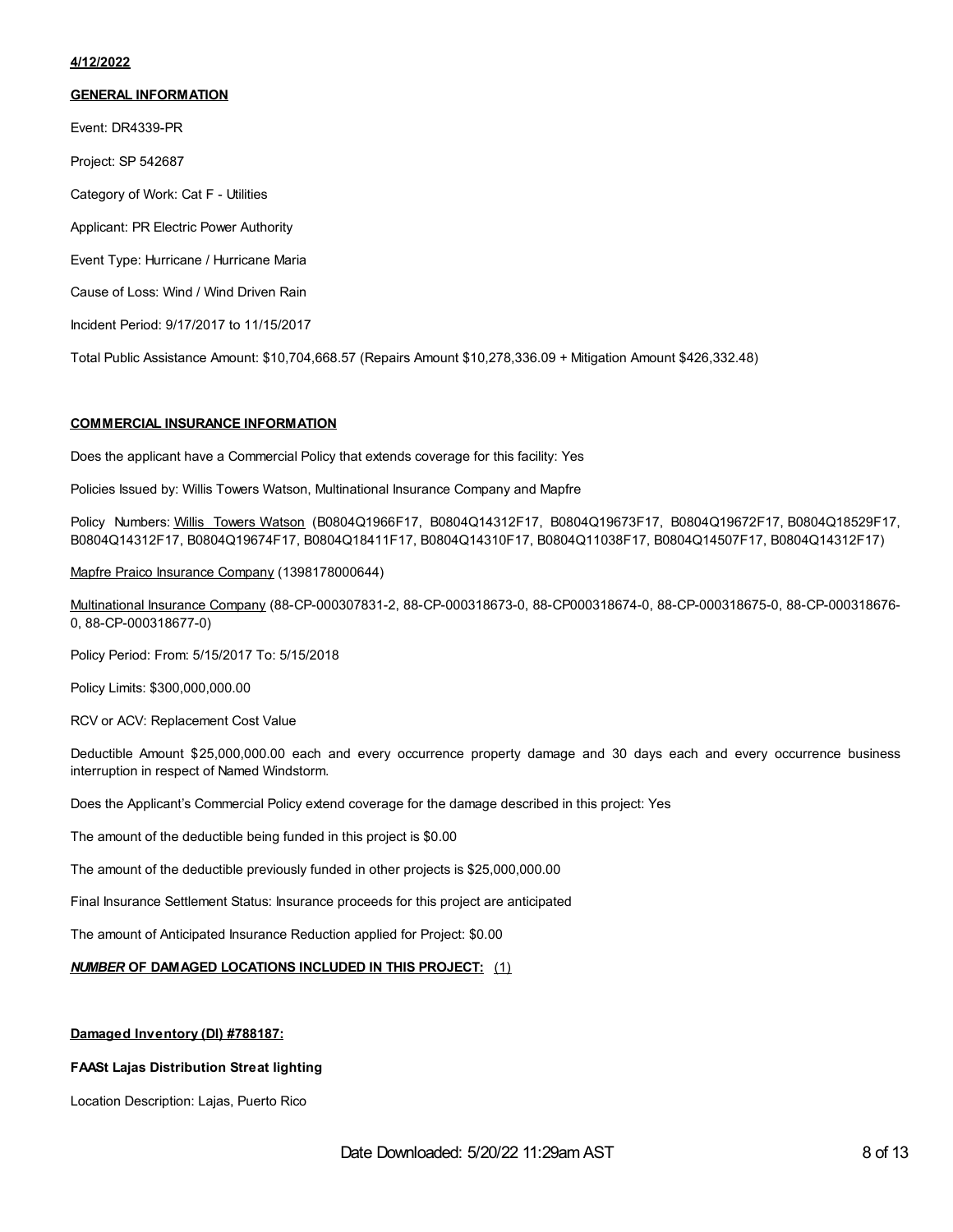GPS Coordinates: 18.03875, -66.96134

Cause of Loss: Wind / Wind Driven Rain

SOV / Schedule #: N/A

SOV / Schedule Amount: N/A

Applicable Deductible Amount: N/A

Damage Inventory Amount: \$10,704,668.57 (Repairs Amount \$10,278,336.09 + Mitigation Amount \$426,332.48)

#### Prior Obtain and Maintain Requirement:

No prior insurance requirements were found for this facility.

Reduction(s):

No insurance reduction will be applied to this project. An anticipated insurance reduction of \$193,746,436.00 was applied to FAAST project # 136271 for anticipated insurance proceeds for Hurricane Maria losses. For ease of reference, please see table of insurance allocations: "*PREPA Allocation Plan – All Disasters"* file.

#### Obtain and Maintain Requirement:

No Obtain & Maintain Requirement is being mandated for the FAASt Lajas Distribution Streat lighting because facility does not meet the definition of building, equipment, contents, or vehicle.

#### **Insurance Proceeds Statement:**

FEMA acknowledges that the Applicant is in negotiations with their insurance carrier at the time of the FEMA insurance review and might have received partial settlements. In accordance with 44 CFR §206.250-253, in the absence of an actual settlement, anticipated insurance recoveries will be deducted from this project based on Applicant's insurance policy limits. FEMA subsequently adjusts the eligible costs based on the actual amount of insurance proceeds the Applicant receives after a final settlement.

FEMA's Recovery Policy FP 206-086-1, Public Assistance Policy on Insurance (June 29, 2015), requires applicants to take reasonable efforts to recover insurance proceeds that it is entitled to receive from its insurers. FEMA will consider final insurance settlements that may be less than the insurance policy limits when an applicant demonstrates that it has taken reasonable efforts to recover insurance proceeds that it is entitled on a case-by-case basis.

#### **Standard Insurance Comments**

#### **FEMA Policy 206-086-1**

**PART 2: Other Insurance-Related Provisions. (Sections 312 and 406(d) of the Stafford Act)**

**A. Duplication of Benefits**. FEMA cannot provide assistance for disaster-related losses that duplicate benefits available to an applicant from another source, including insurance.

1. Before FEMA approves assistance for a property, an applicant must provide FEMA with information about any actual or anticipated insurance settlement or recovery it is entitled to for that property.

2. FEMA will reduce assistance to an applicant by the amount of its actual or anticipated insurance proceeds.

3. Applicants must take reasonable efforts to recover insurance proceeds that they are entitled to receive from their insurer(s).

#### **Jean-Carlo Echevarria, PA Insurance Specialist, CRC Atlantic, Guaynabo, PR**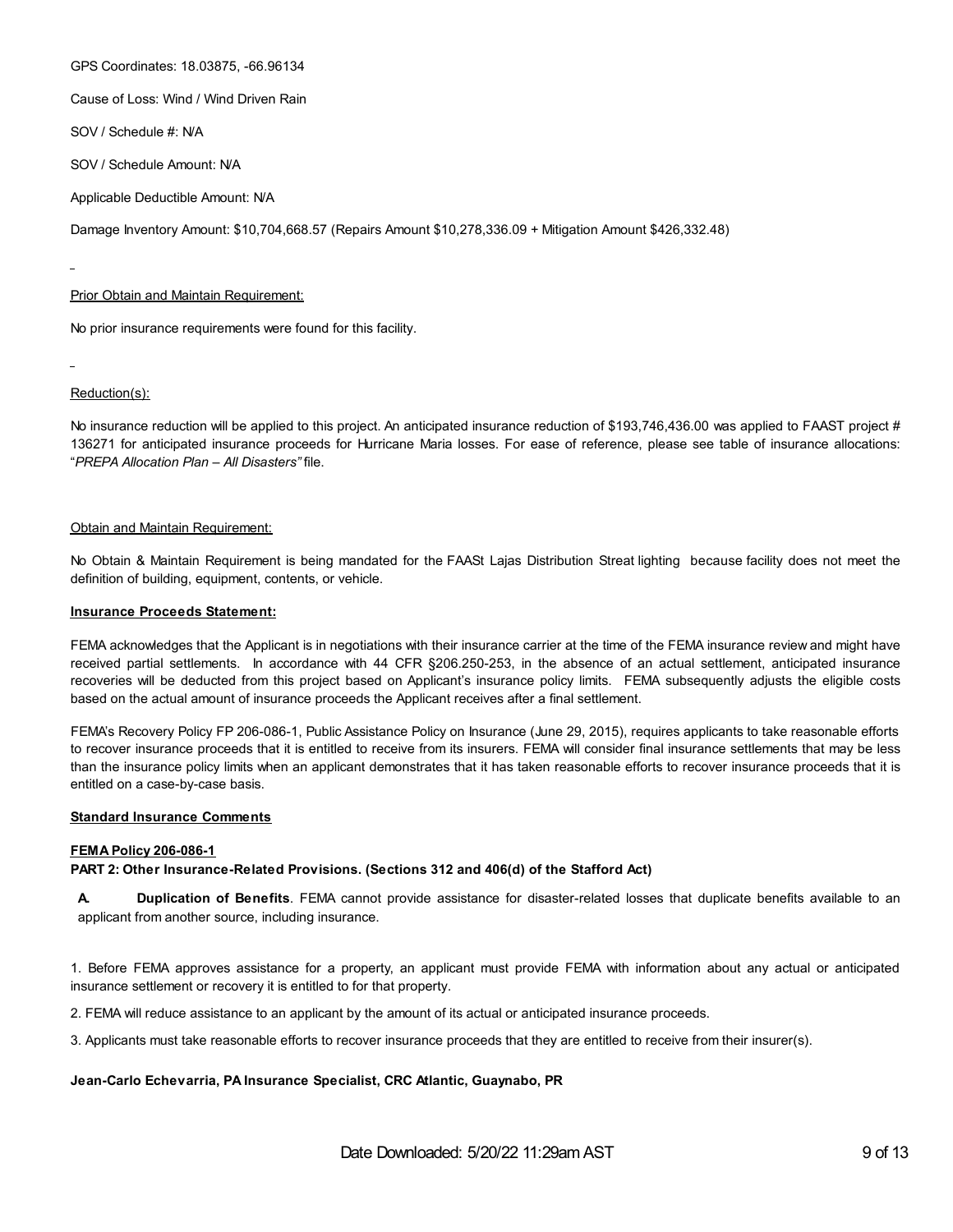## **O&M Requirements**

There are no Obtain and Maintain Requirements on **FAASt Lajas Streetlighting (Distribution)**.

# **406 Mitigation**

There is no additional mitigation information on **FAASt Lajas Streetlighting (Distribution)**.

# **Environmental Historical Preservation**

Is this project compliant with EHP laws, regulations, and executive orders?

**Yes**

## **EHP Conditions**

- Any change to the approved scope of work will require re-evaluation for compliance with NEPA and other Laws and Executive Orders.
- This review does not address all federal, state and local requirements. Acceptance of federal funding requires recipient to comply with all federal, state and local laws. Failure to obtain all appropriate federal, state and local environmental permits and clearances may jeopardize funding.
- If ground disturbing activities occur during construction, applicant will monitor ground disturbance and if any potential archaeological resources are discovered, will immediately cease construction in that area and notify the State and FEMA.
- Resource Conservation and Recovery Act, aka Solid Waste Disposal Act (RCRA) 1. The Applicant shall handle, manage, and dispose of all types of hazardous waste in accordance with requirements of local, state, and federal laws, regulations, and ordinances. In addition, the Applicant shall ensure that all debris is separated and disposed of in a manner consistent with the PR DNER guidelines at a permitted site or landfill. The contractor/applicant will be responsible for the proper disposition of construction debris in authorized landfills providing the name, location, coordinates and permits of the facility to the corresponding authorities. 2. Unusable equipment, debris, white goods, scrap metal any other material shall be disposed in approved manner and location. In the event significant items are discovered during the implementation or development of the project the Applicant shall handle, manage and dispose petroleum products, hazardous materials and toxic waste in accordance to the requirements of the local and federal agencies. Noncompliance with these requirements may jeopardize receipt of federal funds.
- Endangered Species Act (ESA) The Applicant must provide documentation at close-out that proves completion of required Conservation Measures.
- Endangered Species Act (ESA) USFWS Required Conservation Measures for Epicrates inornatus: 1. Inform all personnel about the potential presence of the PR boa and the VI boa in areas where the proposed work will be conducted. Photographs of the PR and VIBoa are to be prominently displayed at the site. The recipient must ensure that project personnel is able to correctly identify a PR or VI boa. For information on PR boa, please visit: https://ecos.fws.gov/ecp/species/6628. 2. Prior to any construction activity, including removal of vegetation and earth movement, the boundaries of the project area must be delineated, buffer zones, and areas to be excluded and protected, should be clearly marked in the project plan and in the field to avoid further habitat degradation into forested areas. Once areas are clearly marked, and prior to any construction activity, including site preparation, project personnel able to correctly identify a PR or VI boa must survey the areas to be cleared to ensure that no boas are present within the work area. Vehicle and equipment operation must remain on designated access roads/paths and within rights-of way. 3. If a PR boa is found within any of the working or construction areas, activities should stop in the area where the boa was found. Do not capture the boa. If boas need to be moved out of harm's way, project personnel designated by the recipient shall immediately contact the Puerto Rico Department of Natural and Environmental Resources (PRDNER) Rangers for safe capture and relocation of the animal (PRDNER phone #s: 787-724-5700, 787-230-5550, 787-771-1124). If immediate relocation is not an option, project-related activities at this area must stop until the boa moves out of harm's way on its own. Activities at other work sites, where no boas have been found after surveying the area, may continue. 4. Measures should be taken to avoid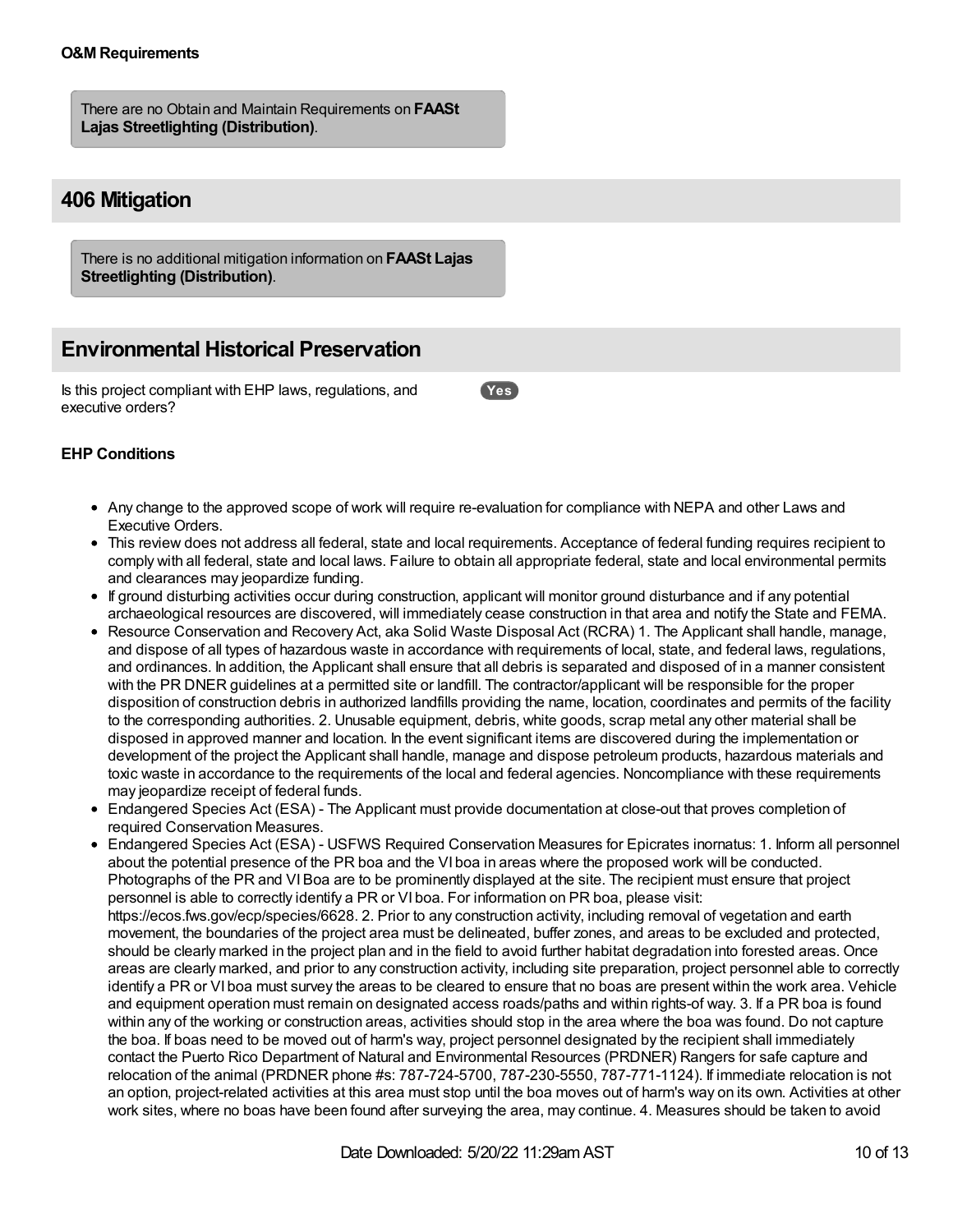and minimize PR boa casualties by heavy machinery or motor vehicles being used on site. Any heavy machinery left on site (staging) or near potential PR boa habitat (within 50 meters of potential boa habitat), needs to be thoroughly inspected each morning before work starts to ensure that no boas have sheltered within engine compartments or other areas of the equipment. If PR boas are found within vehicles or equipment, do not capture the animal and let it move on its own or call PRDNER Rangers for safe capture and relocation of the boa (PRDNER phone #s: 787-724-5700, 787-230-5550, 787-771- 1124). If not possible, the animal should be left alone until it leaves the vehicle on its own. 5. PR boas may seek shelter in debris piles. Measures should be taken to avoid and minimize boa casualties associated with sheltering in debris piles as a result of project activities. Debris piles should be placed far away from forested areas. Prior to moving, disposing or shredding, debris piles should be carefully inspected for the presence of boas. If PR boas are, found within debris piles, do not capture the animal and let it move on its own or call PRDNER Rangers for safe capture and relocation of the animal. If debris piles will be left on site, we recommend they be placed in areas that will not be disturbed in the future. 6. For all boa sightings (dead or alive), personnel designated by the recipient must record the time and date of the sighting and the specific location where the boa was found. Data should also include a photo of the animal dead or alive, and site GPS coordinates, and comments on how the animal was detected and its behavior. If the PR boa was accidentally killed as part of the project actions, please include information on what conservation measures had been implemented and what actions will be taken to avoid further killings. All boa-sighting reports should be sent to the USFWS Caribbean Ecological Services Field Office, Marelisa Rivera - Deputy Field Supervisor, 787- 851-7297 extension 206, 787-510-5207, marelisa rivera@fws.gov.

- Endangered Species Act- USFWS Required Conservation Measures for Caprimulgus noctitherus: 1. During breeding seasons (see below), nest surveys shall be conducted if a project occurs in a species' range. Nest searches must be conducted by qualified personnel with the appropriate DNER permits prior to start of work. If nesting activity is detected, all construction activities or human disturbance must be avoided within a 200-meter buffer to the closest nest. This avoidance strategy must be kept until fledglings successfully leave the nest permanently. Outside the nesting season, if a nest is encountered, work shall not interfere with the species until they have left the site. If nesting activity is detected, all construction activities or human disturbance must be avoided within a 200-meter buffer to the closest nest. This avoidance strategy must be kept until juvenile birds fledge the nest and are permanently gone. Nesting season: Puerto Rican parrot (Amazona vittata): February to June; Puerto Rican plain pigeon (Patagioenas inornata wetmorei [Columba inornata]): April-September; Puerto Rican broad-winged hawk (Buteo platypterus): December-June; Puerto Rican sharp-shinned hawk (Accipiter striatus venator): December-June; Puerto Rican nightjar (Antrostomus noctitherus): February-August; Elfin-woods warbler (Setophaga angelae): March-June; yellow-shouldered blackbird (Agelaius xanthomus): February through November. For all nest sightings, the Applicant must record the time and date of the sighting and the specific location where it was found. Data should also include a photo of the nest and eggs, relocation site GPS coordinates, and the time and date of the relocation. All sightings and incidental lethal take reports should be sent to the USFWS Caribbean Ecological Services Field Office, Marelisa Rivera - Deputy Field Supervisor, 787-851-7297 extension 206, 787-510-5207, marelisa rivera@fws.gov.
- Endangered Species Act (ESA) USFWS Required Conservation Measures for Sea Turtles (Caretta caretta, Chelonia mydas, Dermochelys coriacea and Eretmochelys imbricata): 1. During nesting season (March1-November 30) a qualified sea turtle monitor shall survey each beach work area for possible sea turtle nests during the morning. Any nests found within the area will be marked or flagged in place. Outside of peak nesting season, beaches where work will occur shall be surveyed at least twice a week. If required, debris removal Construction activities on beaches shall initiate only after the sea turtle monitor has completed surveys that morning and nests are clearly marked. Surveys shall be conducted by sea turtle permit holders or trained personnel following DNER/DPNR protocols (see list of PR sea turtle groups, for USVI contact DPNR). Nests laid adjacent to the work area shall be marked by flagging with a 10-foot square roped off buffer and an unobstructed path seaward from the nest to the water. Surveys will start 45 minutes prior to any construction activity. Sea turtle monitoring groups shall have site specific information for nests in their areas and inform work crews of areas to avoid. This measure will be conducted in accordance with FEMA/USFWS/DNER-approved SOP for employee sea turtle awareness training, project site preparation, and nest season monitoring. 2. During the sea turtle nesting season, repair or replacement of structures shall occur in the same location or footprint of the previously permitted structure. If the current project footprint does not stay within previously permitted structure footprint, then the applicant must consult with USFWS. 3. Relocation of sea turtle nests to accommodate construction is not authorized. 4. All project activity shall be confined to daylight hours and shall not occur prior to 0800 AST or following the completion of all necessary marine turtle surveys and conservation activities. The sea turtle monitor shall be available via phone after the initial inspection for any coordination throughout the workday. This measure will be conducted in accordance with FEMA/USFWS/DNER-approved SOP for employee sea turtle awareness training, project site preparation, and nest season monitoring. 5. Only native plant species are authorized to be planted. Existing native dune vegetation shall be disturbed to the minimum extent necessary. For information on appropriate coastal plants see Fish and Wildlife Service BMP document, Sea Turtle Friendly Vegetation. Removal of standing and live coastal vegetation (e.g. sea grapes, mangroves) that are not a hazard is unauthorized. No sea grass, sea weeds, algae nor beach sand shall be removed during beach debris removal efforts. Any vegetation planting shall be installed by hand labor and tools. Irrigation systems shall not be installed within nesting habitat. Applicant will submit a vegetation plan that confirms compliance with these requirements and submit to USFWS at: caribbean es@fws.gov. If a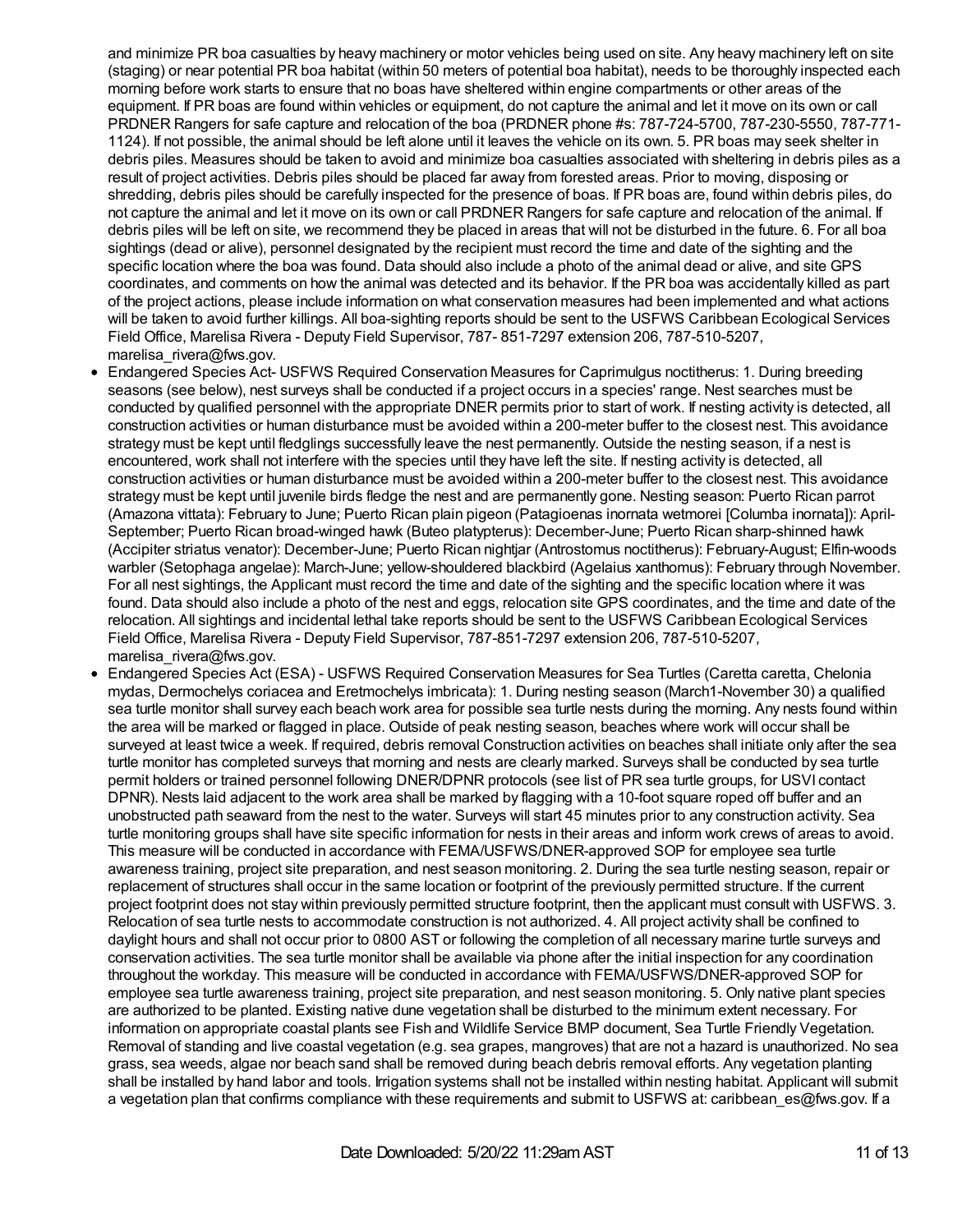sea turtle nest is disturbed or uncovered during vegetation planting activity or project excavation, all work shall cease and the sea turtle monitor shall immediately be contacted. If a nest(s) cannot be safely avoided during construction, all activity within the affected project area shall be delayed until complete hatching and emergence of the nest. This measure will be conducted in accordance with FEMA/USFWS/DNER-approved SOP for employee sea turtle awareness training, project site preparation, and nest season monitoring. 6. Placement of fill shall not occur within 10 feet of or in any area seaward of a marked sea turtle nest. Nests shall be marked in place with a roped off 10-foot buffer. Dependent upon the fill volume and slope, distance offset from marked turtle nests may be required to be larger to avoid indirect impacts (e.g., fill slumping) to the nest. If the turtle nest cannot be avoided by this distance due to the scope of the project, all work near the nest must be postponed until completion of the sea turtle nesting season (November 30). This measure will be conducted in accordance with FEMA/USFWS/DNER-approved SOP for employee sea turtle awareness training, project site preparation, and nest season monitoring. 7. All excavations and temporary alteration of beach topography shall be contoured or leveled to the natural beach profile prior to dusk each day. This includes raking of tire ruts, filling pits or holes where debris was removed, etc. Any potential obstructions such as debris piles, equipment, etc. shall also be removed from the beach by the end of each day. Fill must be placed as landward as practicable to establish or repair dune features. The existing or pre- disaster beach and dune profile must be considered when determining the appropriate siting of fill to provide reasonable longevity of the project. This measure will be conducted in accordance with FEMA/USFWS/DNER-approved SOP for employee sea turtle awareness training, project site preparation, and nest season monitoring. 8. No vehicles, equipment, staging or debris should be used, parked or stored landward of the primary dune or in vegetated areas. Staging/parking/storage areas shall be located on paved surfaces as much as possible and outside of vegetated areas. Lightweight, all-terrain style vehicles, with tire pressures of 10 psi or less can operate on the beach and are the preferred transportation method. However, use of heavy equipment on the beach can be allowed provided it is taken off the beach by 1600 AST local time every night using an approved and designated beach access. All driving on the beach shall be between the high-water mark and the water's edge. This measure will be conducted in accordance with FEMA/USFWS/DNER-approved SOP for employee sea turtle awareness training, project site preparation, and nest season monitoring. 9. Removal of vegetation, fence installation, construction activities, and light installation shall be limited within 50 meters from the high tide line. This measure will be conducted in accordance with FEMA/USFWS/DNER-approved SOP for employee sea turtle awareness training, project site preparation, and nest season monitoring. 10. No construction involving lights shall be used during the nesting season. For Puerto Rico and the USVI, a lighting plan utilizing sea turtle friendly lights for coastal areas is required where lights will be repaired or newly installed. Lighting plans shall be sent to USFWS at: caribbean es@fws.gov. Once the plan is fully implemented, a lighting inspection shall be conducted by the Applicant to identify and correct any remaining problematic lights. For projects in Puerto Rico the project shall comply with Puerto Rico Law 218 of 2008, Control and Prevention of the Lighting Pollution of Puerto Rico and the PR EQB 2016 Regulation to Control and Prevent Light Contamination. 11. If an unmarked sea turtle crawl is encountered during or prior to project activity, the work crew shall not disturb the integrity of the crawl. Project personnel shall follow the crawl up the beach or into the dune and contact the qualified sea turtle monitor to inform of the location of the crawl. Care shall be taken to avoid walking or driving equipment over or near a crawl so that a potential nest is not damaged. This measure will be conducted in accordance with FEMA/USFWS/DNER-approved SOP for employee sea turtle awareness training, project site preparation, and nest season monitoring. 12. Any collision(s) with and/or injury to any sea turtle in water, occurring during the construction of a project, shall be reported immediately to DNER/DPNR and NMFS's Protected Resources Division (PRD) at (1-727-824-5312) or by email to takereport.nmfsser@noaa.gov and SAJ-RD- Enforcement@usace.army.mil. This measure will be conducted in accordance with FEMA/USFWS/DNER-approved SOP for employee sea turtle awareness training, project site preparation, and nest season monitoring. 13. All sea turtle sightings and incidents involving nesting sea turtles or hatchlings shall be reported to DNER/DPNR and the USFWS: Caribbean Ecological Services Field Office, P.O. Box 491, Boquerón, PR, Marelisa Rivera - Deputy Field Supervisor, 787-851-7297 extension 2016, 787- 510-5207, marelisa rivera@fws.gov. This measure will be conducted in accordance with FEMA/USFWS/DNER-approved SOP for employee sea turtle awareness training, project site preparation, and nest season monitoring.

Executive Order 11988 - Floodplains - Applicant must obtain any required permits from the Planning Board prior to initiating work and comply with any conditions of the permit. All coordination (emails, letters, documented phone calls) pertaining to these activities and compliance must be provided and maintained in the Applicant's permanent files.

## **EHP Additional Info**

There is no additional environmental historical preservation on **FAASt Lajas Streetlighting (Distribution)**.